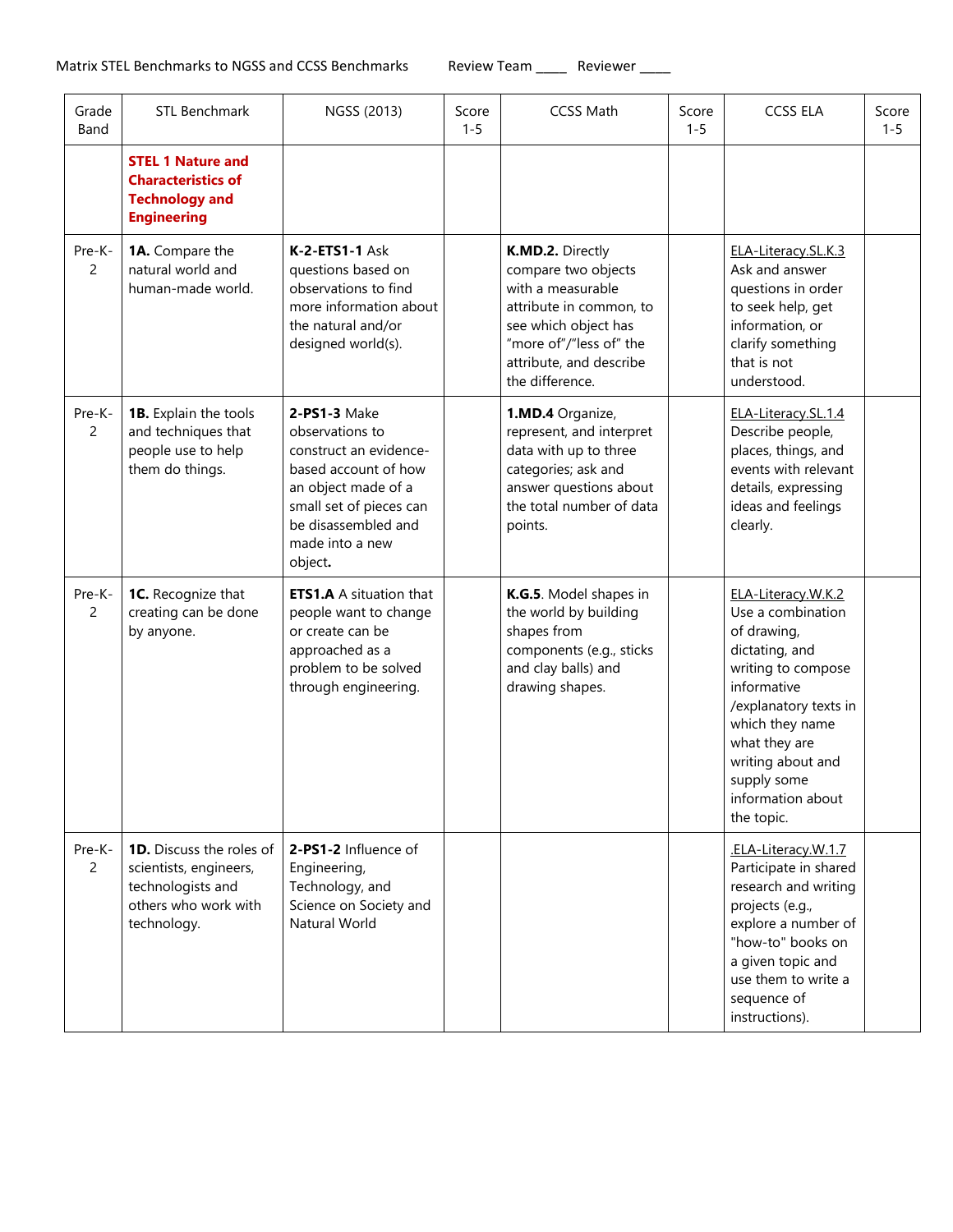| $3 - 5$ | <b>1E</b> Compare how things<br>found in nature differ<br>from things that are<br>human-made, noting<br>differences and<br>similarities in how they<br>are produced and used.     | 3-LS3-2 Use evidence<br>to support the<br>explanation that traits<br>can be influenced by<br>the environment.                                                                                       | 5.G.4 Classify two-<br>dimensional figures in a<br>hierarchy based on<br>properties.                                                                                                                                       | ELA-Literacy.W.3.7<br>Conduct short<br>research projects<br>that build<br>knowledge about a<br>topic.                                                                                                                                                                |  |
|---------|-----------------------------------------------------------------------------------------------------------------------------------------------------------------------------------|-----------------------------------------------------------------------------------------------------------------------------------------------------------------------------------------------------|----------------------------------------------------------------------------------------------------------------------------------------------------------------------------------------------------------------------------|----------------------------------------------------------------------------------------------------------------------------------------------------------------------------------------------------------------------------------------------------------------------|--|
| $3 - 5$ | 1 F. Describe the<br>unique relationship<br>between science and<br>technology, and how<br>the natural world can<br>contribute to the<br>human-made world to<br>foster innovation. | 5-ESS3-1 Obtain and<br>combine information<br>about ways individual<br>communities use<br>science ideas to protect<br>the earth's resources<br>and environment.                                     |                                                                                                                                                                                                                            | ELA-Literacy.RI.3.3<br>Describe the<br>relationship<br>between a series of<br>historical events,<br>scientific ideas or<br>concepts, or steps in<br>technical<br>procedures in a text,<br>using language that<br>pertains to time,<br>sequence, and<br>cause/effect. |  |
| $3 - 5$ | 1 G. Differentiate<br>between the role of<br>scientists, engineers,<br>technologists and<br>others in creating and<br>maintaining<br>technological systems.                       | 3-5-ETS1-2 At<br>whatever stages,<br>communicating with<br>peers about proposed<br>solutions is an<br>important part of the<br>design process, and<br>shared ideas can lead<br>to improved designs. |                                                                                                                                                                                                                            | ELA-Literacy.W.5.7<br>Conduct short<br>research projects<br>that use several<br>sources to build<br>knowledge through<br>investigation of<br>different aspects of<br>a topic.                                                                                        |  |
| $3 - 5$ | 1 H. Design solutions<br>by safely using tools,<br>materials, and skills.                                                                                                         | 3-5-TS1-1 Possible<br>solutions to a problem<br>are limited by available<br>materials and<br>resources.                                                                                             | 5.G.2. Represent real<br>world and mathematical<br>problems by graphing<br>points in the first<br>quadrant of the<br>coordinate plane, and<br>interpret coordinate<br>values of points in the<br>context of the situation. | ELA-Literacy.RI.5.7<br>Draw on<br>information from<br>multiple print or<br>digital sources,<br>demonstrating the<br>ability to locate an<br>answer to a<br>question quickly or<br>to solve a problem<br>efficiently.                                                 |  |
| $3 - 5$ | 1 I. Explain how<br>solutions to problems<br>are shaped by<br>economic, political and<br>cultural forces.                                                                         | 3-5-ETS1-2 Research<br>on a problem should be<br>carried out before<br>beginning to design a<br>solution.                                                                                           | <b>5.NF.6.</b> Solve real world<br>problems involving<br>multiplication of<br>fractions and mixed<br>numbers, e.g., by using<br>visual fraction models or<br>equations to represent<br>the problem.                        | ELA-Literacy.RI.4.3<br>Explain events,<br>procedures, ideas,<br>or concepts in a<br>historical, scientific,<br>or technical text,<br>including what<br>happened and why,<br>based on specific<br>information in the<br>text.                                         |  |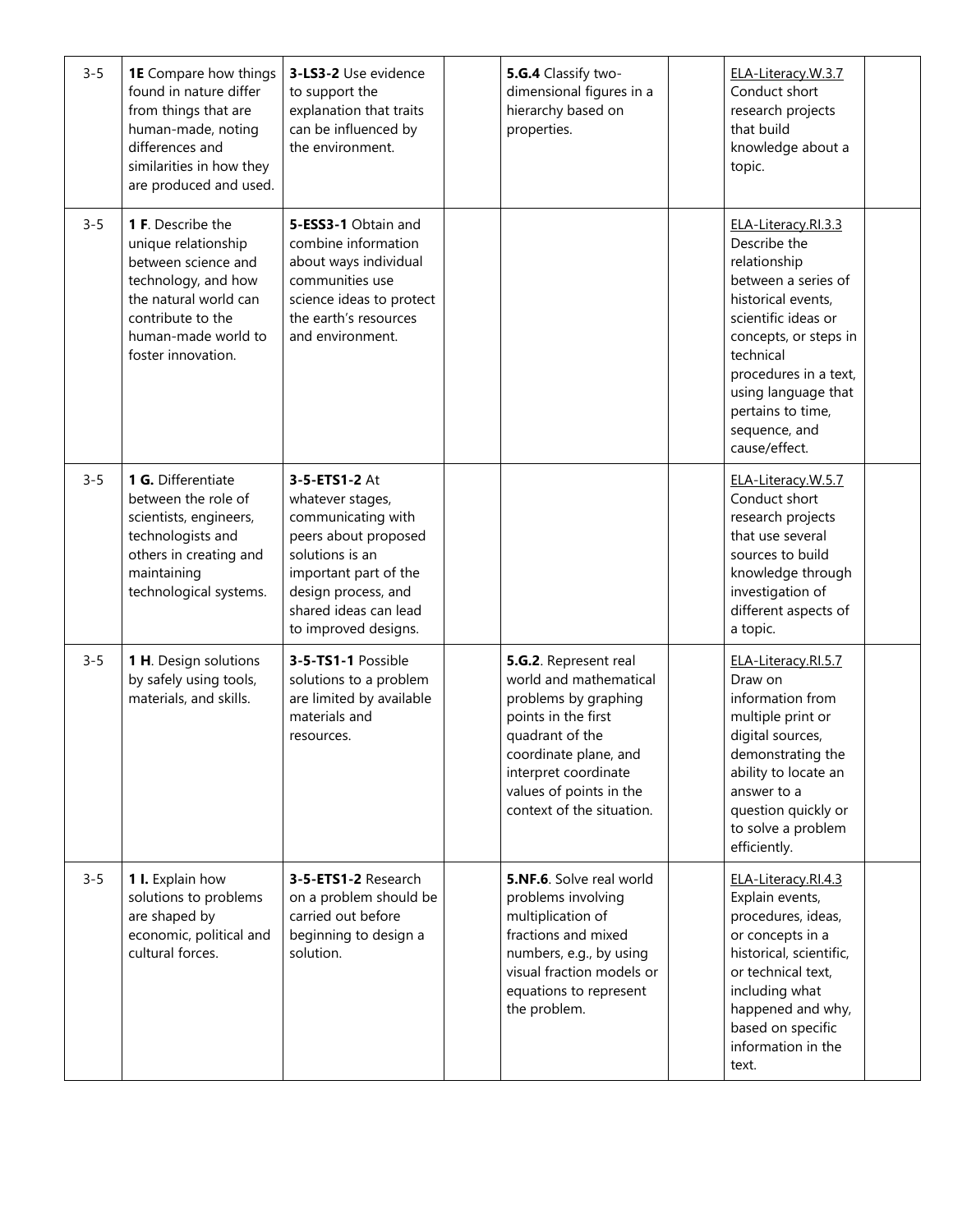| $6 - 8$  | 1J. Develop innovative<br>objects and systems<br>that solve problems<br>and extend capabilities<br>based on individual or<br>collective needs and<br>wants.          | MS-ETS1-4 The<br>iterative process of<br>testing the most<br>promising solutions<br>and modifying what is<br>proposed on the basis<br>of test results leads to<br>greater refinement and<br>ultimately to an optimal<br>solution.                                       | 7.G.1 Solve problems<br>involving scale drawings<br>of geometric figures,<br>including computing<br>actual lengths and areas<br>from a scale drawing and<br>reproducing a scale<br>drawing at a different<br>scale.                                             | ELA-Literacy.W.7.7<br>Conduct short<br>research projects to<br>answer a question,<br>drawing on several<br>sources and<br>generating<br>additional related,<br>focused questions<br>for further research<br>and investigation.   |  |
|----------|----------------------------------------------------------------------------------------------------------------------------------------------------------------------|-------------------------------------------------------------------------------------------------------------------------------------------------------------------------------------------------------------------------------------------------------------------------|-----------------------------------------------------------------------------------------------------------------------------------------------------------------------------------------------------------------------------------------------------------------|----------------------------------------------------------------------------------------------------------------------------------------------------------------------------------------------------------------------------------|--|
| $6 - 8$  | 1 K. Compare and<br>contrast the<br>contributions of<br>science, engineering,<br>and technologists in the<br>development of<br>technological systems.                |                                                                                                                                                                                                                                                                         | <b>6.SP.5</b> Summarize<br>numerical data sets in<br>relation to their context.                                                                                                                                                                                 | ELA-Literacy.RI.6.7<br>Integrate<br>information<br>presented in<br>different media or<br>formats (e.g.,<br>visually,<br>quantitatively) as<br>well as in words to<br>develop a coherent<br>understanding of a<br>topic or issue. |  |
| $6 - 8$  | 1 L. Investigate how<br>technology and<br>engineering are closely<br>linked to creativity,<br>which can result in both<br>intended and<br>unintended<br>innovations. | MS-ETS1-4 Sometimes<br>parts of different<br>solutions can be<br>combined to create a<br>solution that is better<br>than any of its<br>predecessors.                                                                                                                    | 7.SP.7 Develop a<br>probability model and<br>use it to find<br>probabilities of events.<br>Compare probabilities<br>from a model to<br>observed frequencies; if<br>the agreement is not<br>good, explain possible<br>sources of the<br>discrepancy.             | ELA-Literacy.RST.6-<br>8.8<br>Distinguish among<br>facts, reasoned<br>judgment based on<br>research findings,<br>and speculation in a<br>text.                                                                                   |  |
| $6 - 8$  | 1 M. Apply creative<br>problem-solving<br>strategies to the<br>improvement of<br>existing devices or<br>processes or the<br>development of new<br>approaches.        | MS-ETS1-3 Analyze<br>data from tests to<br>determine similarities<br>and differences among<br>several design solutions<br>to identify the best<br>characteristics of each<br>that can be combined<br>into a new solution to<br>better meet the criteria<br>for success. | 7.G.1 Solve problems<br>involving scale drawings<br>of geometric figures,<br>including computing<br>actual lengths and areas<br>from a scale drawing and<br>reproducing a scale<br>drawing at a different<br>scale.                                             | ELA-Literacy.RI.7.3<br>Analyze the<br>interactions<br>between individuals,<br>events, and ideas in<br>a text (e.g., how<br>ideas influence<br>individuals or<br>events, or how<br>individuals influence<br>ideas or events).     |  |
| $9 - 12$ | 1 N. Explain how the<br>world around them<br>guides technological<br>development and<br>engineering design.                                                          | HS-ETS1-1 Analyze a<br>major global challenge<br>to specify qualitative<br>and quantitative criteria<br>and constraints for<br>solutions that account<br>for societal need and<br>wants.                                                                                | N-Q.1 Use units as a way<br>to understand problems<br>and to guide the<br>solution of multi-step<br>problems; choose and<br>interpret units<br>consistently in formulas;<br>choose and interpret the<br>scale and the origin in<br>graphs and data<br>displays. | ELA-Literacy.RST.9-<br>10.2 Determine the<br>central ideas or<br>conclusions of a<br>text; trace the text's<br>explanation or<br>depiction of a<br>complex process,<br>phenomenon, or<br>concept; provide an                     |  |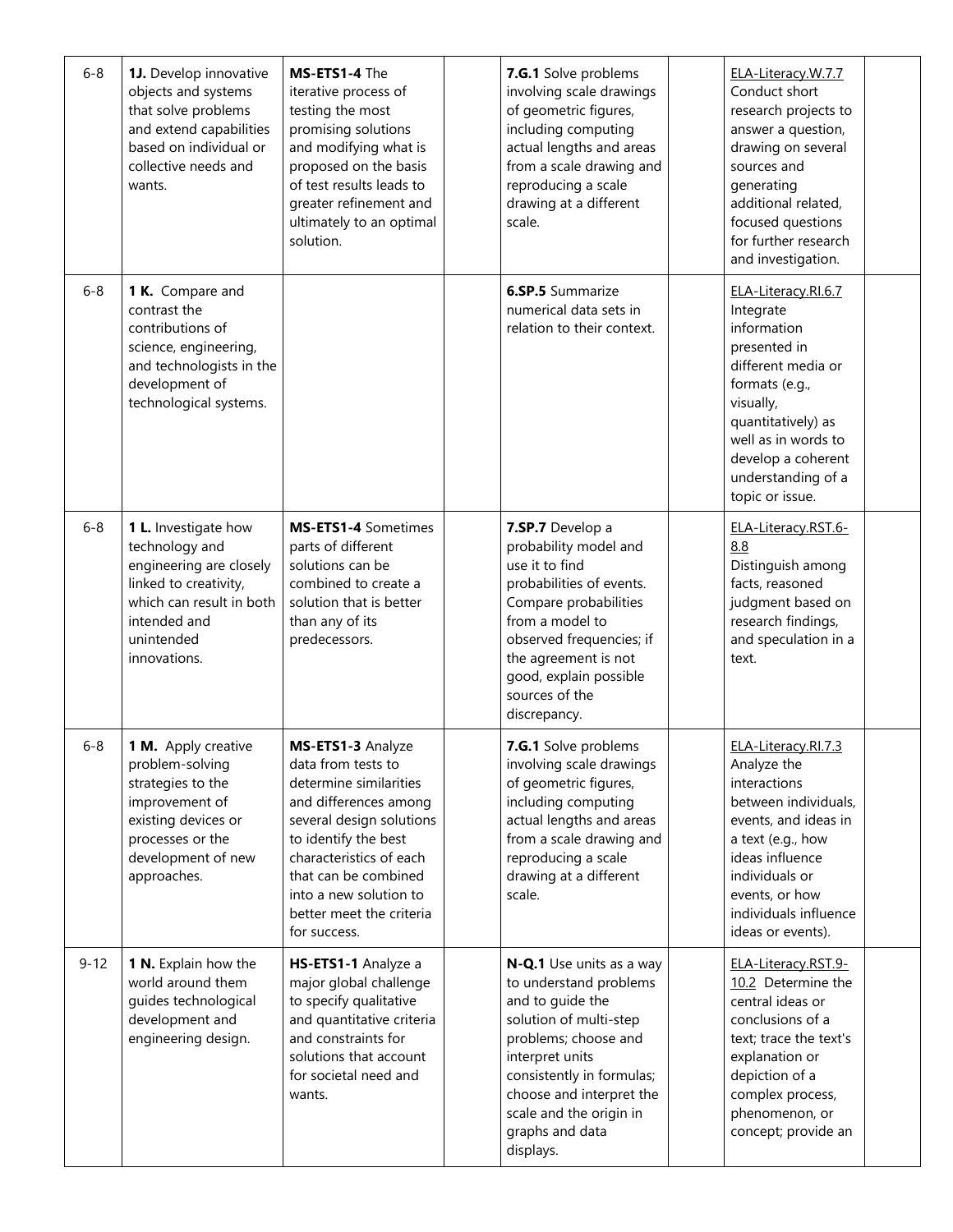|          |                                                                                                                                                                                                              |                                                                                                                                                                                                                                                        |                                                                                                                                                                                                                                                                 | accurate summary<br>of the text.                                                                                                                                                                                                                                                                                                                                                  |  |
|----------|--------------------------------------------------------------------------------------------------------------------------------------------------------------------------------------------------------------|--------------------------------------------------------------------------------------------------------------------------------------------------------------------------------------------------------------------------------------------------------|-----------------------------------------------------------------------------------------------------------------------------------------------------------------------------------------------------------------------------------------------------------------|-----------------------------------------------------------------------------------------------------------------------------------------------------------------------------------------------------------------------------------------------------------------------------------------------------------------------------------------------------------------------------------|--|
| $9 - 12$ | 1 O. Assess how<br>similarities and<br>differences among<br>scientific, mathematics,<br>engineering, and<br>technological<br>knowledge and skills<br>contributed to the<br>design of a product or<br>system. | HS-ETS1-2 Design a<br>solution to a complex<br>real-world problem by<br>breaking it down into<br>smaller, more<br>manageable problems<br>that can be solved<br>through engineering.                                                                    | S-IC.6 Evaluate reports<br>based on data.                                                                                                                                                                                                                       | .ELA-Literacy.RST.9-<br>10.9 Compare and<br>contrast findings<br>presented in a text<br>to those from other<br>sources (including<br>their own<br>experiments), noting<br>when the findings<br>support or<br>contradict previous<br>explanations or<br>accounts.                                                                                                                  |  |
| $9 - 12$ | <b>1P.</b> Analyze the rate of<br>technological<br>development and<br>predict future diffusion<br>and adoption of new<br>technologies.                                                                       | HS-ETS1-4 Use a<br>computer simulation to<br>model the impact of<br>proposed solutions to a<br>complex real-world<br>problem with numerous<br>criteria and constraints<br>on interactions within<br>and between systems<br>relevant to the<br>problem. | N-Q.1 Use units as a way<br>to understand problems<br>and to guide the<br>solution of multi-step<br>problems; choose and<br>interpret units<br>consistently in formulas;<br>choose and interpret the<br>scale and the origin in<br>graphs and data<br>displays. | ELA-Literacy.RST.9-<br>10.3 Follow precisely<br>a complex multistep<br>procedure when<br>carrying out<br>experiments, taking<br>measurements, or<br>performing<br>technical tasks,<br>attending to special<br>cases or exceptions<br>defined in the text.                                                                                                                         |  |
| $9 - 12$ | 1 Q. Conduct research<br>to inform intentional<br>inventions and<br>innovations that<br>address specific needs<br>and wants.                                                                                 | S-ETS1-1 Analyze a<br>major global challenge<br>to specify qualitative<br>and quantitative criteria<br>and constraints for<br>solutions that account<br>for societal need and<br>wants.                                                                | S-MD.7. Analyze<br>decisions and strategies<br>using probability<br>concepts (e.g., product<br>testing, medical testing,<br>pulling a hockey goalie<br>at the end of a game).                                                                                   | ELA-Literacy.W.9-<br>10.7<br>Conduct short as<br>well as more<br>sustained research<br>projects to answer a<br>question (including<br>a self-generated<br>question) or solve a<br>problem; narrow or<br>broaden the inquiry<br>when appropriate;<br>synthesize multiple<br>sources on the<br>subject,<br>demonstrating<br>understanding of<br>the subject under<br>investigation. |  |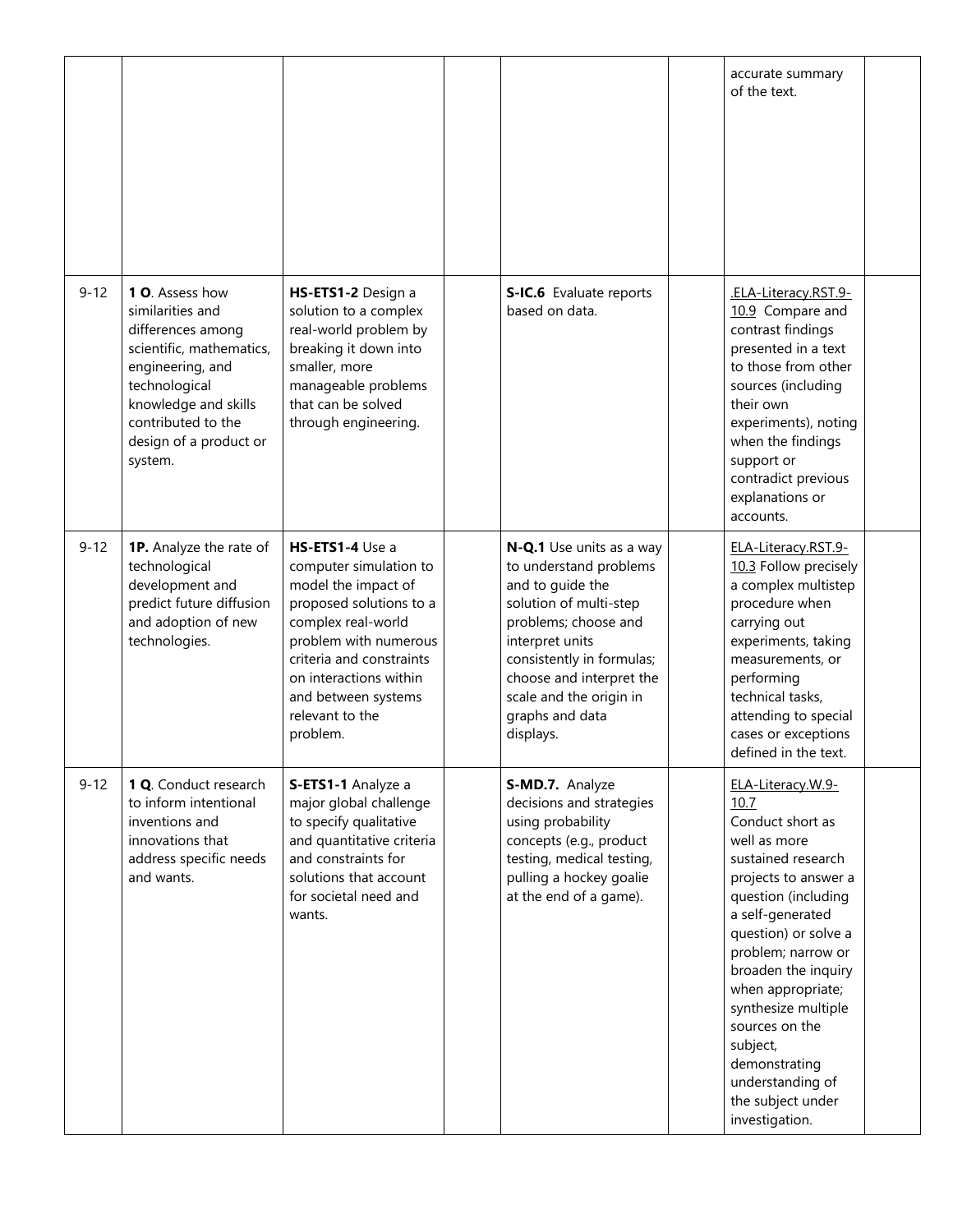| $9 - 12$                 | 1 R. Develop a plan<br>that incorporates<br>knowledge from<br>science, mathematics,<br>and other disciplines to<br>design or improve a<br>technological product<br>or system. | HS-ETS1-2 Design a<br>solution to a complex<br>real-world problem by<br>breaking it down into<br>smaller, more<br>manageable problems<br>that can be solved<br>through engineering.                                                                      | S-IC.2. Decide if a<br>specified model is<br>consistent with results<br>from a given data-<br>generating process, e.g.,<br>using simulation.                       | ELA-Literacy.RST.9-<br>10.8 Assess the<br>extent to which the<br>reasoning and<br>evidence in a text<br>support the author's<br>claim or a<br>recommendation for<br>solving a scientific<br>or technical<br>problem.                              |  |
|--------------------------|-------------------------------------------------------------------------------------------------------------------------------------------------------------------------------|----------------------------------------------------------------------------------------------------------------------------------------------------------------------------------------------------------------------------------------------------------|--------------------------------------------------------------------------------------------------------------------------------------------------------------------|---------------------------------------------------------------------------------------------------------------------------------------------------------------------------------------------------------------------------------------------------|--|
|                          | <b>STEL 2 Core Concepts</b><br>of Technology and<br><b>Engineering</b>                                                                                                        |                                                                                                                                                                                                                                                          |                                                                                                                                                                    |                                                                                                                                                                                                                                                   |  |
| Pre-K-<br>$\overline{2}$ | 2A. Illustrate how<br>systems have parts or<br>components that work<br>together to accomplish<br>a goal.                                                                      | 2-PS1-3 Make<br>observations to<br>construct an evidence-<br>based account of how<br>an object made of a<br>small set of pieces can<br>be disassembled and<br>made into a new<br>object.                                                                 | 1.MD.4 Organize,<br>represent, and interpret<br>data with up to three<br>categories; ask and<br>answer questions about<br>the total number of data<br>points.      | ELA-Literacy.W.K.2<br>Use a combination<br>of drawing,<br>dictating, and<br>writing to compose<br>informative<br>/explanatory texts in<br>which they name<br>what they are<br>writing about and<br>supply some<br>information about<br>the topic. |  |
| Pre-K-<br>2              | 2B. Safely use tools to<br>complete tasks.                                                                                                                                    | K-2-ETS1-1. Ask<br>questions, make<br>observations, and<br>gather information<br>about a situation<br>people want to change<br>to define a simple<br>problem that can be<br>solved through the<br>development of a new<br>or improved object or<br>tool. | K.G.5. Model shapes in<br>the world by building<br>shapes from<br>components (e.g., sticks<br>and clay balls) and<br>drawing shapes.                               | ELA-Literacy.SL.K.3<br>Ask and answer<br>questions in order<br>to seek help, get<br>information, or<br>clarify something<br>that is not<br>understood.                                                                                            |  |
| Pre-<br>$K - 2$          | 2C. Explain that<br>materials are selected<br>for use because they<br>possess desirable<br>properties and<br>characteristics.                                                 | K-2-ETS1-1. Ask<br>questions, make<br>observations, and<br>gather information<br>about a situation<br>people want to change<br>to define a simple<br>problem that can be<br>solved through the<br>development of a new<br>or improved object or<br>tool. | 2.MD.1. Measure the<br>length of an object by<br>selecting and using<br>appropriate tools such<br>as rulers, yard sticks,<br>meter sticks, and<br>measuring tapes. |                                                                                                                                                                                                                                                   |  |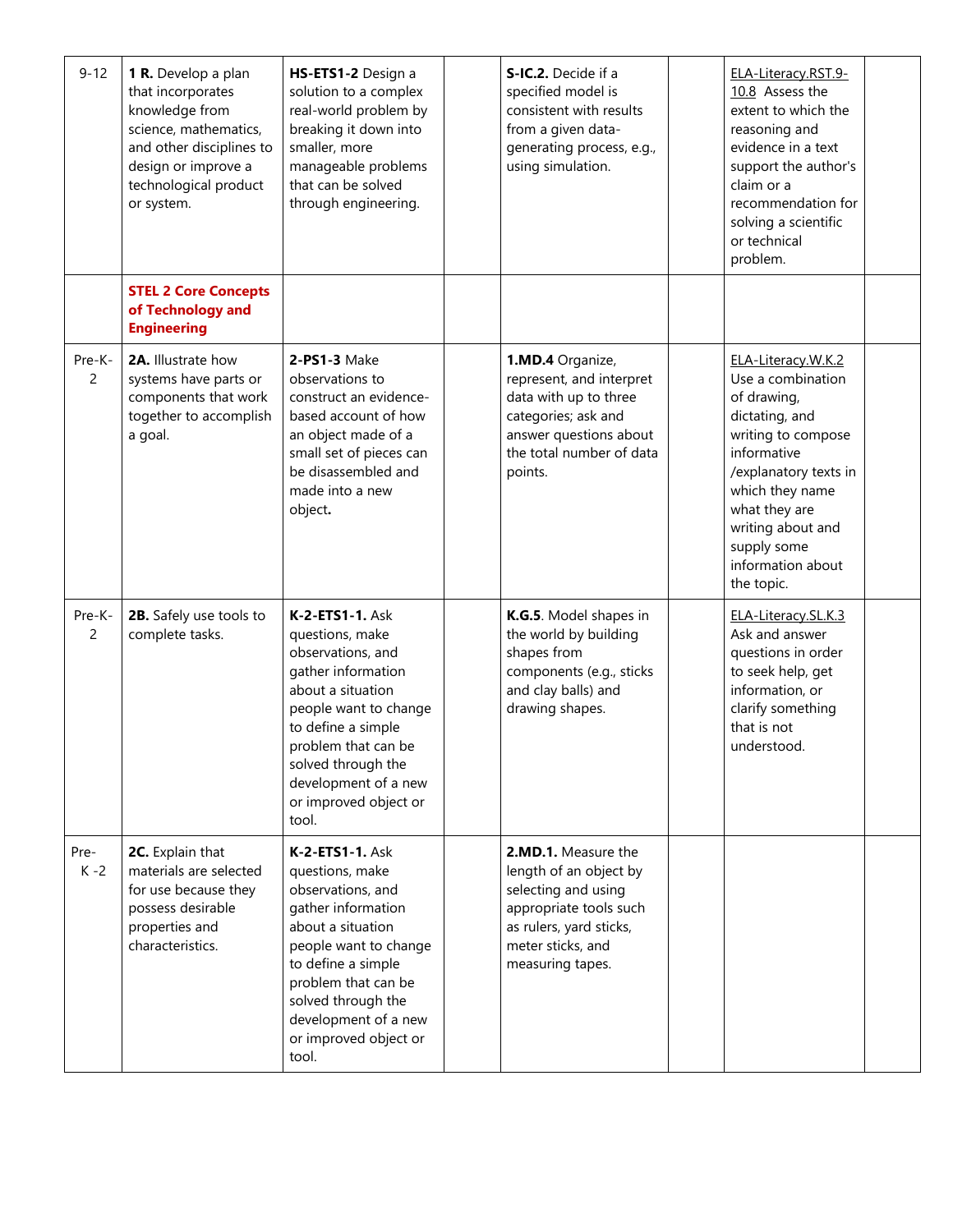| Pre-<br>$K-2$            | 2D. Develop a plan in<br>order to complete a<br>task.                                                  | K-2-ETS1-2. Develop a<br>simple sketch, drawing,<br>or physical model to<br>illustrate how the shape<br>of an object helps it<br>function as needed to<br>solve a given problem.                                                                                | 2.MD.10. Draw a picture<br>graph and a bar graph<br>(with single-unit scale) to<br>represent a data set with<br>up to four categories.<br>Solve simple put-<br>together, take-apart, and<br>compare problems using<br>information presented in<br>a bar graph.                                                                                                                                                                                   | ELA-Literacy.SL.1.5<br>Add drawings or<br>other visual displays<br>to descriptions<br>when appropriate to<br>clarify ideas,<br>thoughts, and<br>feelings. |  |
|--------------------------|--------------------------------------------------------------------------------------------------------|-----------------------------------------------------------------------------------------------------------------------------------------------------------------------------------------------------------------------------------------------------------------|--------------------------------------------------------------------------------------------------------------------------------------------------------------------------------------------------------------------------------------------------------------------------------------------------------------------------------------------------------------------------------------------------------------------------------------------------|-----------------------------------------------------------------------------------------------------------------------------------------------------------|--|
| Pre-K-<br>$\overline{2}$ | 2E. Collaborate<br>effectively as a member<br>of a team                                                | <b>K-2-ETS1-1. Ask</b><br>questions, make<br>observations, and<br>gather information<br>about a situation<br>people want to change<br>to define a simple<br>problem that can be<br>solved through the<br>development of a new<br>or improved object or<br>tool. | 1.MD.4 Organize,<br>represent, and interpret<br>data with up to three<br>categories; ask and<br>answer questions about<br>the total number of data<br>points.                                                                                                                                                                                                                                                                                    | ELA-Literacy.SL.1.1.b<br>Build on others' talk<br>in conversations by<br>responding to the<br>comments of others<br>through multiple<br>exchanges.        |  |
| $3 - 5$                  | 2F. Describe how a<br>subsystem is a system<br>that operates as a part<br>of another larger<br>system. | 3-5-ETS1-1. Define a<br>simple design problem<br>reflecting a need or a<br>want that includes<br>specified criteria for<br>success and constraints<br>on materials, time, or<br>cost.                                                                           | 4.0A.5 Generate a<br>number or shape pattern<br>that follows a given rule.<br>Identify apparent<br>features of the pattern<br>that were not explicit in<br>the rule itself.                                                                                                                                                                                                                                                                      | ELA-Literacy.W.4.7<br>Conduct short<br>research projects<br>that build<br>knowledge through<br>investigation of<br>different aspects of<br>a topic.       |  |
| $3 - 5$                  | 2G. Illustrate how, when<br>parts of a system are<br>missing, it may not<br>work as planned.           | 3-5-ETS1.A Possible<br>solutions to a problem<br>are limited by available<br>materials and resources<br>(constraints).                                                                                                                                          | 4.0A.3 Solve multistep<br>word problems posed<br>with whole numbers and<br>having whole-number<br>answers using the four<br>operations, including<br>problems in which<br>remainders must be<br>interpreted. Represent<br>these problems using<br>equations with a letter<br>standing for the<br>unknown quantity.<br>Assess the<br>reasonableness of<br>answers using mental<br>computation and<br>estimation strategies<br>including rounding. | ELA-Literacy.W.5.1.b<br>Provide logically<br>ordered reasons<br>that are supported<br>by facts and details.                                               |  |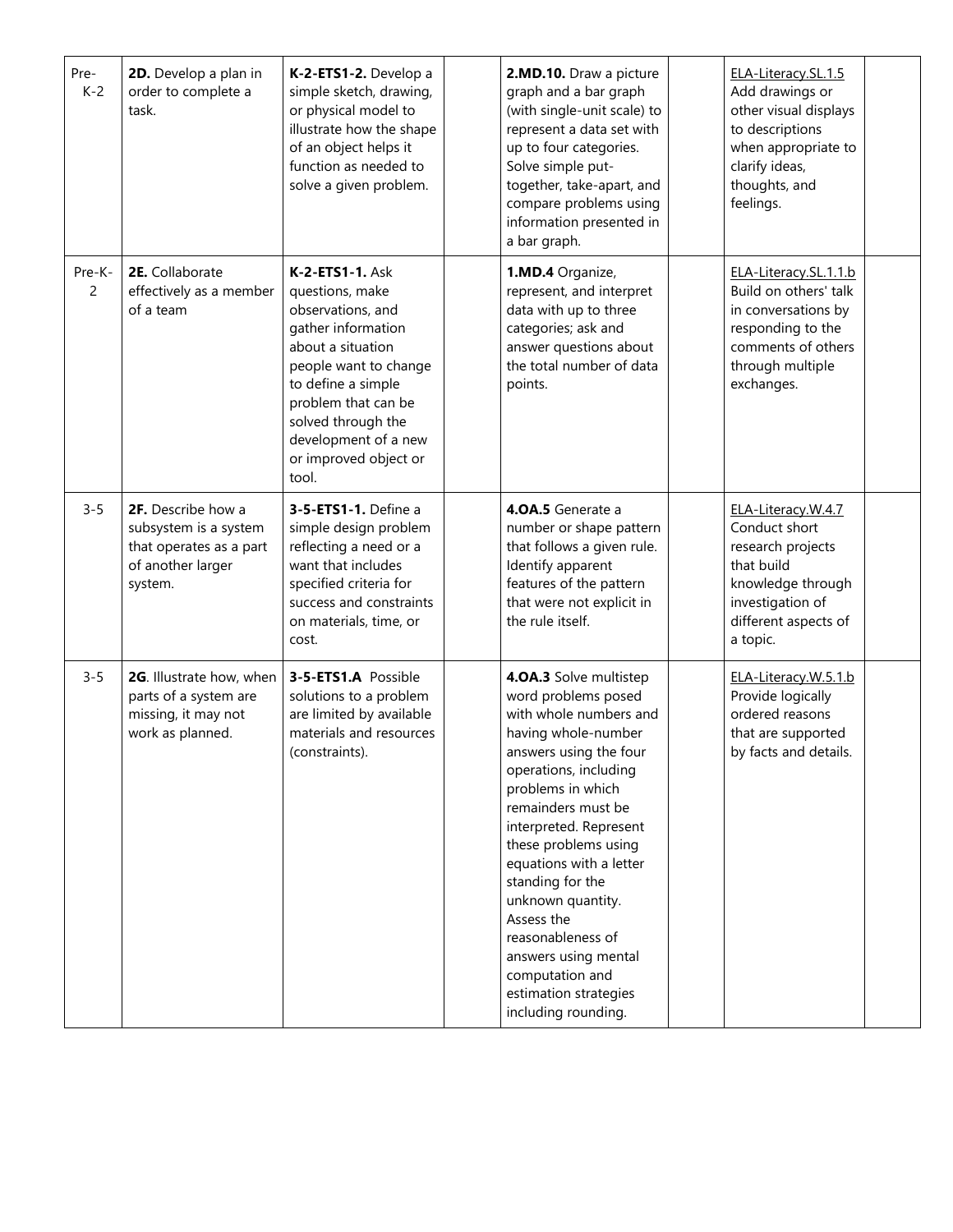| $3 - 5$ | 2H. Identify the<br>resources needed to<br>get a technical job<br>done, such as people,<br>materials, capital, tools,<br>machines, knowledge,<br>energy, and time. | 3-5 ETS 1-1. Define a<br>simple design problem<br>reflecting a need or a<br>want that includes<br>specified criteria for<br>success and constraints<br>on materials, time, or<br>cost. | 5.OA.2. Write simple<br>expressions that record<br>calculations with<br>numbers, and interpret<br>numerical expressions<br>without evaluating them.                                                                                                                                                                                           | ELA-Literacy W.5.8<br>Recall relevant<br>information from<br>experiences or<br>gather relevant<br>information from<br>print and digital<br>sources; summarize<br>or paraphrase<br>information in notes<br>and finished work,<br>and provide a list of<br>sources. |  |
|---------|--------------------------------------------------------------------------------------------------------------------------------------------------------------------|----------------------------------------------------------------------------------------------------------------------------------------------------------------------------------------|-----------------------------------------------------------------------------------------------------------------------------------------------------------------------------------------------------------------------------------------------------------------------------------------------------------------------------------------------|-------------------------------------------------------------------------------------------------------------------------------------------------------------------------------------------------------------------------------------------------------------------|--|
| $3 - 5$ | 2I. Describe the<br>properties of different<br>materials.                                                                                                          | 5-PS1-3 Make<br>observations to identify<br>materials based on<br>their properties.                                                                                                    | 4.MD.2 Use the four<br>operations to solve word<br>problems involving<br>distances, intervals of<br>time, liquid volumes,<br>masses of objects, and<br>money                                                                                                                                                                                  | ELA-Literacy W.4.2.b<br>Develop the topic<br>with facts,<br>definitions, concrete<br>details, quotations,<br>or other information<br>and examples<br>related to the topic.                                                                                        |  |
| $3 - 5$ | 2J. Demonstrate how<br>tools and machines<br>extend human<br>capabilities, such as<br>holding, lifting,<br>carrying, fastening,<br>separating, and<br>computing.   | ETS1.A: Defining and<br>Delimiting Engineering<br>Problems: Possible<br>solutions to a problem<br>are limited by available<br>materials and resources<br>(constraints).                | 3.OA.9. Identify<br>arithmetic patterns<br>(including patterns in the<br>addition table or<br>multiplication table), and<br>explain them using<br>properties of operations.                                                                                                                                                                   | ELA-Literacy.W.5.2.b<br>Develop the topic<br>with facts,<br>definitions, concrete<br>details, quotations,<br>or other information<br>and examples<br>related to the topic.                                                                                        |  |
| $3 - 5$ | 2K. Describe<br>requirements of<br>designing or making a<br>product or system.                                                                                     | 3-5 ETS1.A. The<br>success of a designed<br>solution is determined<br>by considering the<br>desired features of a<br>solution (criteria).                                              | 5.NBT.7 Add, subtract,<br>multiply, and divide<br>decimals to hundredths,<br>using concrete models<br>or drawings and<br>strategies based on<br>place value, properties of<br>operations, and/or the<br>relationship between<br>addition and subtraction;<br>relate the strategy to a<br>written method and<br>explain the reasoning<br>used. | ELA-Literacy.L.3.6<br>Acquire and use<br>accurately grade-<br>appropriate<br>conversational,<br>general academic,<br>and domain-specific<br>words and phrases,<br>including those that<br>signal spatial and<br>temporal<br>relationships.                        |  |
| $3 - 5$ | 2L. Create a new<br>product that improves<br>someone's life.                                                                                                       | 3-5-ETS1-2. Generate<br>and compare multiple<br>possible solutions to a<br>problem based on how<br>well each is likely to<br>meet the criteria and<br>constraints of the<br>problem.   | 4.0A.5 Generate a<br>number or shape pattern<br>that follows a given rule.<br>Identify apparent<br>features of the pattern<br>that were not explicit in<br>the rule itself.                                                                                                                                                                   | ELA-Literacy.W.4.7<br>Conduct short<br>research projects<br>that build<br>knowledge through<br>investigation of<br>different aspects of<br>a topic.                                                                                                               |  |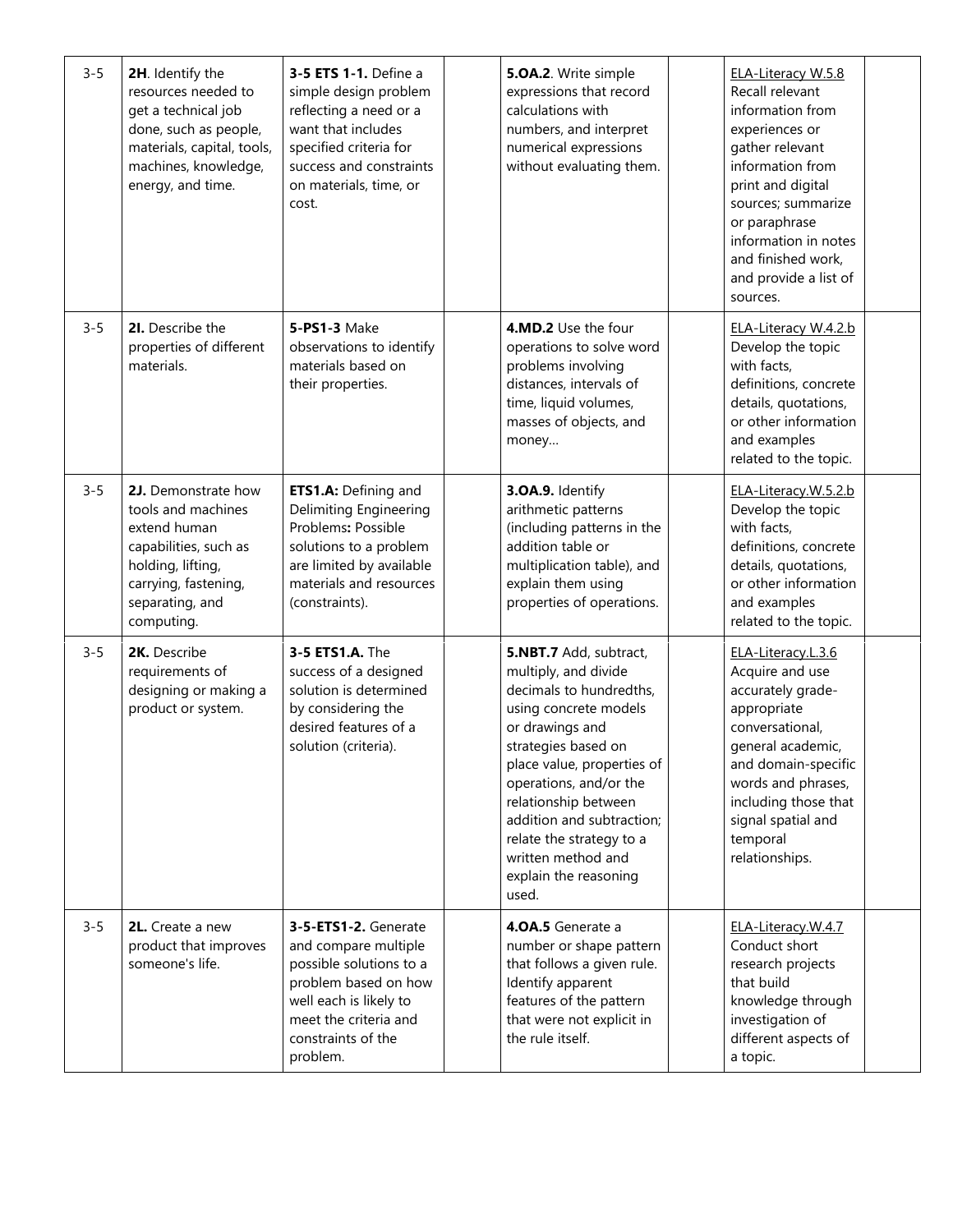| $6 - 8$ | 2M. Differentiate<br>between inputs,<br>processes, outputs, and<br>feedback in<br>technological systems.                                                                                                | MS-ETS1-2. Evaluate<br>competing design<br>solutions using a<br>systematic process to<br>determine how well<br>they meet the criteria<br>and constraints of the<br>problem.                                                           | <b>6.SP.5</b> Summarize<br>numerical data sets in<br>relation to their context.                                                                                                                                                    | ELA-Literacy.SL.6.2<br>Interpret<br>information<br>presented in diverse<br>media and formats<br>(e.g., visually,<br>quantitatively,<br>orally) and explain<br>how it contributes<br>to a topic, text, or<br>issue under study.                                                         |  |
|---------|---------------------------------------------------------------------------------------------------------------------------------------------------------------------------------------------------------|---------------------------------------------------------------------------------------------------------------------------------------------------------------------------------------------------------------------------------------|------------------------------------------------------------------------------------------------------------------------------------------------------------------------------------------------------------------------------------|----------------------------------------------------------------------------------------------------------------------------------------------------------------------------------------------------------------------------------------------------------------------------------------|--|
| $6 - 8$ | <b>2N.</b> Illustrate how<br>systems thinking<br>involves considering<br>relationships between<br>every part, as well as<br>how the system<br>interacts with the<br>environment in which it<br>is used. | <b>ETS1.B: Developing</b><br>Possible Solutions:<br>Sometimes parts of<br>different solutions can<br>be combined to create<br>a solution that is better<br>than any of its<br>predecessors.                                           | <b>6.RP.3</b> Use ratio and rate<br>reasoning to solve real-<br>world and mathematical<br>problems, e.g., by<br>reasoning about tables<br>of equivalent ratios, tape<br>diagrams, double<br>number line diagrams, or<br>equations. | ELA-Literacy.W.7.7<br>Conduct short<br>research projects to<br>answer a question,<br>drawing on several<br>sources and<br>generating<br>additional related,<br>focused questions<br>for further research<br>and investigation.                                                         |  |
| $6 - 8$ | 20. Create an open-<br>loop system that has no<br>feedback path and<br>requires human<br>intervention.                                                                                                  | <b>ETS1.B: Developing</b><br>Possible Solutions:<br>There are systematic<br>processes for<br>evaluating solutions<br>with respect to how<br>well they meet the<br>criteria and constraints<br>of a problem.                           | <b>6.SP.5</b> Summarize<br>numerical data sets in<br>relation to their context.                                                                                                                                                    | ELA-Literacy.W.6.2.b<br>Develop the topic<br>with relevant facts,<br>definitions, concrete<br>details, quotations,<br>or other information<br>and examples.                                                                                                                            |  |
| $6 - 8$ | 2P. Create a closed-<br>loop system that has a<br>feedback path and<br>requires no human<br>intervention.                                                                                               | ETS1.B: Developing<br>Possible Solutions:<br>There are systematic<br>processes for<br>evaluating solutions<br>with respect to how<br>well they meet the<br>criteria and constraints<br>of a problem.                                  | <b>6.SP.5</b> Summarize<br>numerical data sets in<br>relation to their context.                                                                                                                                                    | ELA-Literacy.W.6.2.b<br>Develop the topic<br>with relevant facts,<br>definitions, concrete<br>details, quotations,<br>or other information<br>and examples.                                                                                                                            |  |
| $6 - 8$ | 2Q. Predict outcomes<br>of a future product or<br>system at the<br>beginning of the design<br>process.                                                                                                  | <b>ETS1.C</b> The iterative<br>process of testing the<br>most promising<br>solutions and<br>modifying what is<br>proposed on the basis<br>of the test results leads<br>to greater refinement<br>and ultimately an<br>optimal solution | <b>6.SP.5</b> Summarize<br>numerical data sets in<br>relation to their context.                                                                                                                                                    | ELA-Literacy.W.8.7<br>Conduct short<br>research projects to<br>answer a question<br>(including a self-<br>generated<br>question), drawing<br>on several sources<br>and generating<br>additional related,<br>focused questions<br>that allow for<br>multiple avenues of<br>exploration. |  |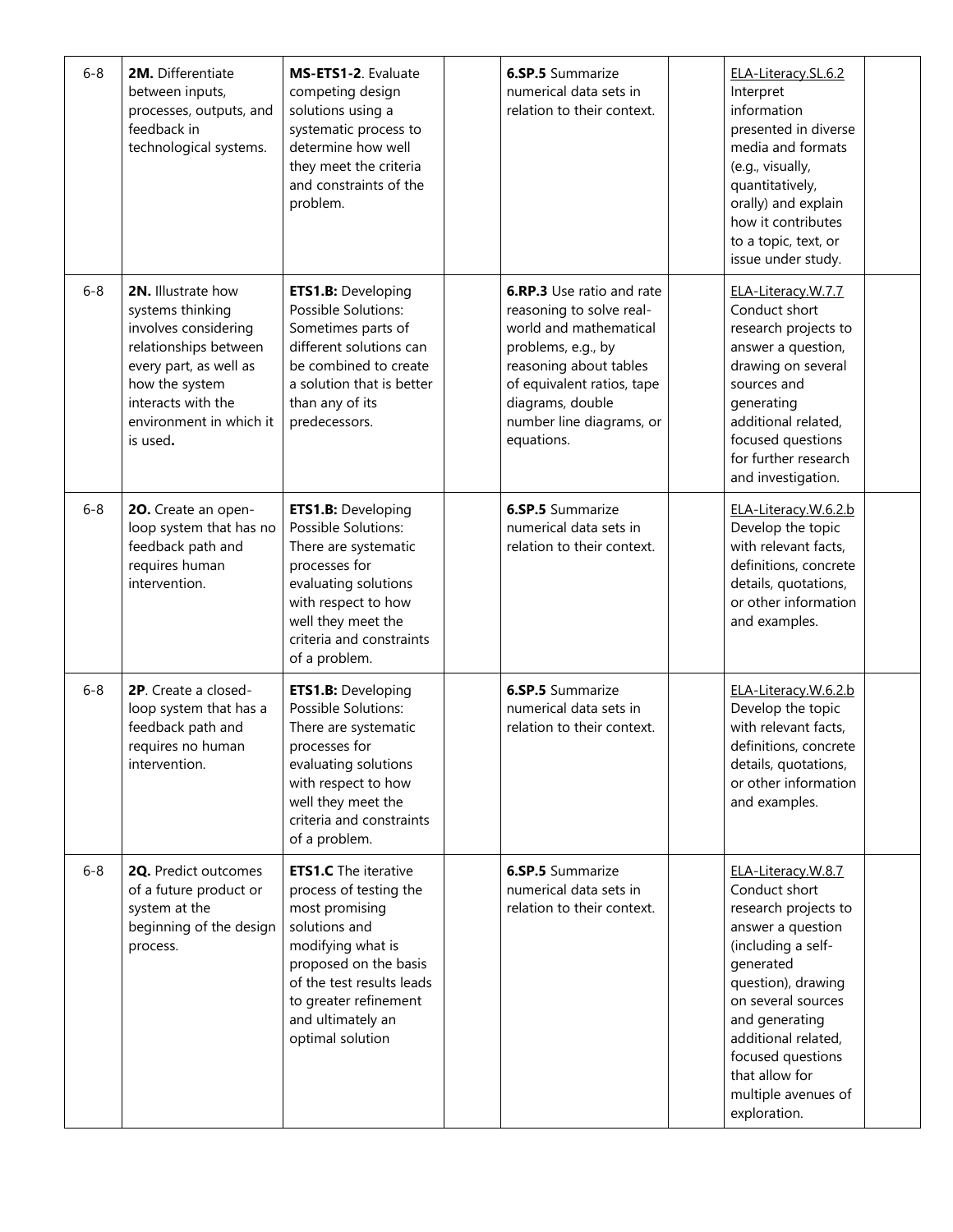| $6 - 8$  | 2R. Compare how<br>different technologies<br>involve different sets of<br>processes.                                                                                                                                                         | MS-ETS 1-2. Evaluate<br>competing design<br>solutions using a<br>systematic process to<br>determine how well<br>they meet the criteria<br>and constraints of the<br>problem                            | <b>6.SP.5</b> Summarize<br>numerical data sets in<br>relation to their context.                                                                                                                                                                                 | <b>ELA-Literacy RST.6-</b><br>8.9 Compare and<br>contrast the<br>information gained<br>from experiments,<br>simulations, video,<br>or multimedia<br>sources with that<br>gained from reading<br>a text on the same<br>topic.                                                                                                                                                      |  |
|----------|----------------------------------------------------------------------------------------------------------------------------------------------------------------------------------------------------------------------------------------------|--------------------------------------------------------------------------------------------------------------------------------------------------------------------------------------------------------|-----------------------------------------------------------------------------------------------------------------------------------------------------------------------------------------------------------------------------------------------------------------|-----------------------------------------------------------------------------------------------------------------------------------------------------------------------------------------------------------------------------------------------------------------------------------------------------------------------------------------------------------------------------------|--|
| $6 - 8$  | 2S. Defend decisions<br>related to a design<br>problem.                                                                                                                                                                                      | MS-LS2-4. Construct<br>an argument supported<br>by empirical evidence<br>that changes to<br>physical or biological<br>components of an<br>ecosystem affect<br>populations.                             | <b>7.SP.2</b> Use data from a<br>random sample to draw<br>inferences about a<br>population with an<br>unknown characteristic<br>of interest.                                                                                                                    | ELA-Literacy.SL.7.2<br>Analyze the main<br>ideas and<br>supporting details<br>presented in diverse<br>media and formats<br>(e.g., visually,<br>quantitatively,<br>orally) and explain<br>how the ideas clarify<br>a topic, text, or issue<br>under study.                                                                                                                         |  |
| $9 - 12$ | 2T. Demonstrate the<br>use of conceptual,<br>graphical, virtual,<br>mathematical, and<br>physical modeling to<br>identify conflicting<br>considerations before<br>the entire system is<br>developed and to aid in<br>design decision making. | HS-ETS1-1. Analyze a<br>major global challenge<br>to specify qualitative<br>and quantitative criteria<br>and constraints for<br>solutions that account<br>for societal needs and<br>wants              | N-Q.1 Use units as a way<br>to understand problems<br>and to guide the<br>solution of multi-step<br>problems; choose and<br>interpret units<br>consistently in formulas;<br>choose and interpret the<br>scale and the origin in<br>graphs and data<br>displays. | ELA-Literacy RI.11-<br>12.7 Integrate and<br>evaluate multiple<br>sources of<br>information<br>presented in<br>different media or<br>formats (e.g.,<br>visually,<br>quantitatively) as<br>well as in words in<br>order to address a<br>question or solve.                                                                                                                         |  |
| $9 - 12$ | 2U. Diagnose a flawed<br>system embedded<br>within a larger<br>technological, social, or<br>environmental system.                                                                                                                            | HS-ESS3-3. Create a<br>computational<br>simulation to illustrate<br>the relationships<br>among management of<br>natural resources, the<br>sustainability of human<br>populations, and<br>biodiversity. | S-IC.2. Decide if a<br>specified model is<br>consistent with results<br>from a given data-<br>generating process, e.g.,<br>using simulation.                                                                                                                    | ELA-Literacy.W.9-<br>10.7<br>Conduct short as<br>well as more<br>sustained research<br>projects to answer a<br>question (including<br>a self-generated<br>question) or solve a<br>problem; narrow or<br>broaden the inquiry<br>when appropriate;<br>synthesize multiple<br>sources on the<br>subject,<br>demonstrating<br>understanding of<br>the subject under<br>investigation. |  |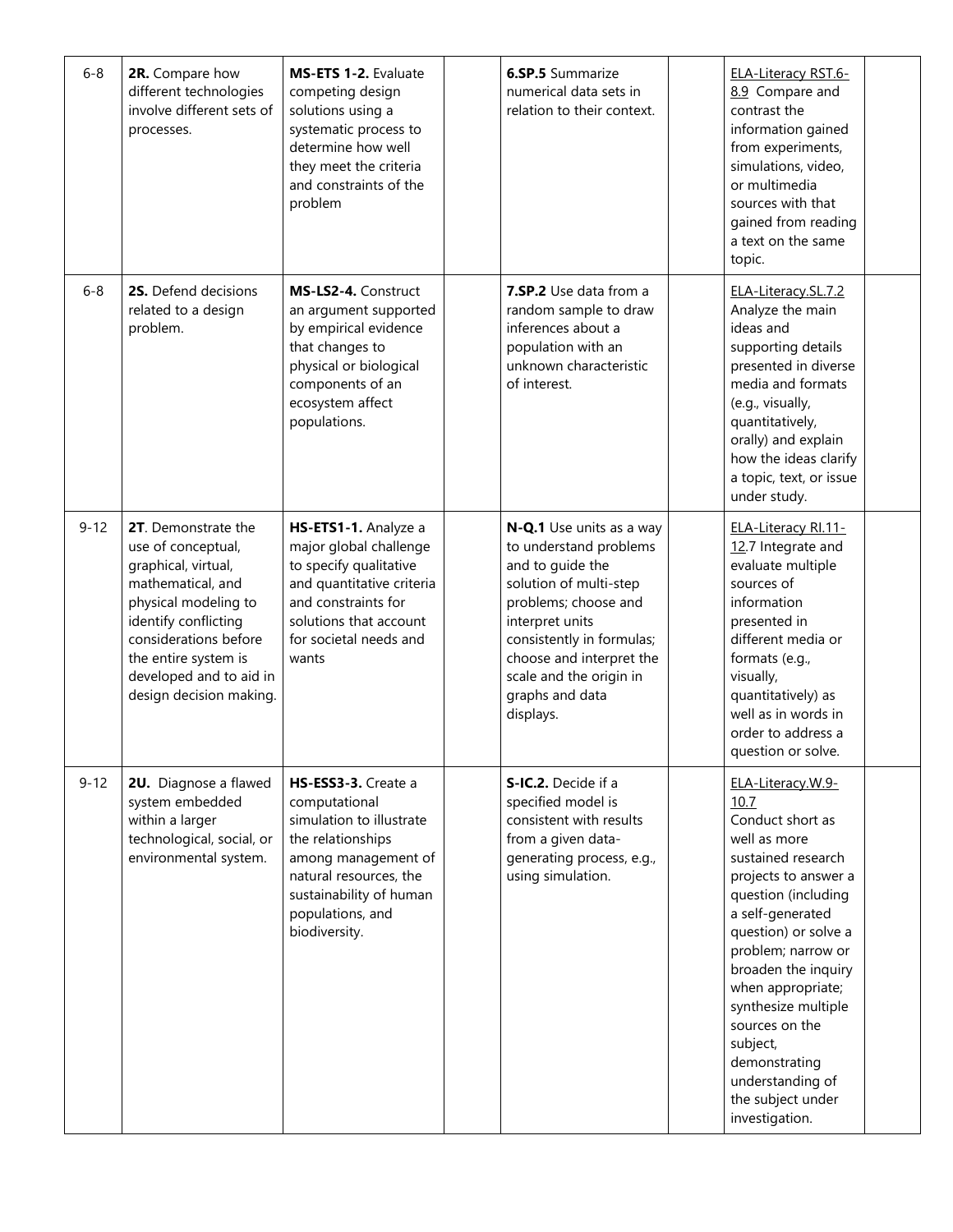| $9 - 12$ | 2V. Analyze the stability<br>of a technological<br>system and how it is<br>influenced by all of the<br>components in the<br>system, especially those<br>in the feedback loop. | <b>ETS1.C:</b> Optimizing the<br>Design Solution:<br>Criteria may need to be<br>broken down into<br>simpler ones that can<br>be approached<br>systematically, and<br>decisions about the<br>priority of certain<br>criteria over others<br>(trade-offs) may be<br>needed. | S-IC.6 Evaluate reports<br>based on data.                                                                                                                                                                                                                       | ELA-Literacy.RST.9-<br>10.5<br>Analyze the<br>structure of the<br>relationships among<br>concepts in a text,<br>including<br>relationships among<br>key terms (e.g.,<br>force, friction,<br>reaction force,<br>energy).                                      |  |
|----------|-------------------------------------------------------------------------------------------------------------------------------------------------------------------------------|---------------------------------------------------------------------------------------------------------------------------------------------------------------------------------------------------------------------------------------------------------------------------|-----------------------------------------------------------------------------------------------------------------------------------------------------------------------------------------------------------------------------------------------------------------|--------------------------------------------------------------------------------------------------------------------------------------------------------------------------------------------------------------------------------------------------------------|--|
| $9 - 12$ | 2W. Select resources<br>that involve tradeoffs<br>between competing<br>values, such as<br>availability, cost,<br>desirability, and waste<br>while solving problems.           | HS-ETS1-2. Criteria<br>may need to be broken<br>down into simpler ones<br>that can be approached<br>systematically, and<br>decisions about the<br>priority of certain<br>criteria over others<br>(trade-offs) may be<br>needed                                            | N-Q.1 Use units as a way<br>to understand problems<br>and to guide the<br>solution of multi-step<br>problems; choose and<br>interpret units<br>consistently in formulas;<br>choose and interpret the<br>scale and the origin in<br>graphs and data<br>displays. | ELA-Literacy.RST.9-<br>10.1<br>Cite specific textual<br>evidence to support<br>analysis of science<br>and technical texts,<br>attending to the<br>precise details of<br>explanations or<br>descriptions.                                                     |  |
| $9 - 12$ | 2X. Cite examples of<br>the criteria and<br>constraints of a product<br>or system and how they<br>affect final design.                                                        | HSETS1-3. When<br>evaluating solutions, it<br>is important to take<br>into account a range of<br>constraints, including<br>cost, safety, reliability,<br>and aesthetics, and to<br>consider social, cultural,<br>and environmental<br>impacts                             | N-Q. 3 Choose a level of<br>accuracy appropriate to<br>limitations on<br>measurement when<br>reporting quantities.                                                                                                                                              | ELA-Literacy RST. 9-<br>10.1 Cite specific<br>textual evidence to<br>support analysis of<br>science and<br>technical texts,<br>attending to the<br>precise details of<br>explanations or<br>descriptions.                                                    |  |
| $9 - 12$ | 2Y. Implement quality<br>control as a planned<br>process to ensure that a<br>product, service, or<br>system meets<br>established criteria.                                    | HS-ESS3-4. Evaluate or<br>refine a technological<br>solution that reduces<br>impacts of human<br>activities on natural<br>systems.                                                                                                                                        | S-IC.2. Decide if a<br>specified model is<br>consistent with results<br>from a given data-<br>generating process, e.g.<br>using simulation.                                                                                                                     | ELA-Literacy.RST.9-<br>10.3<br>Follow precisely a<br>complex multistep<br>procedure when<br>carrying out<br>experiments, taking<br>measurements, or<br>performing<br>technical tasks,<br>attending to special<br>cases or exceptions<br>defined in the text. |  |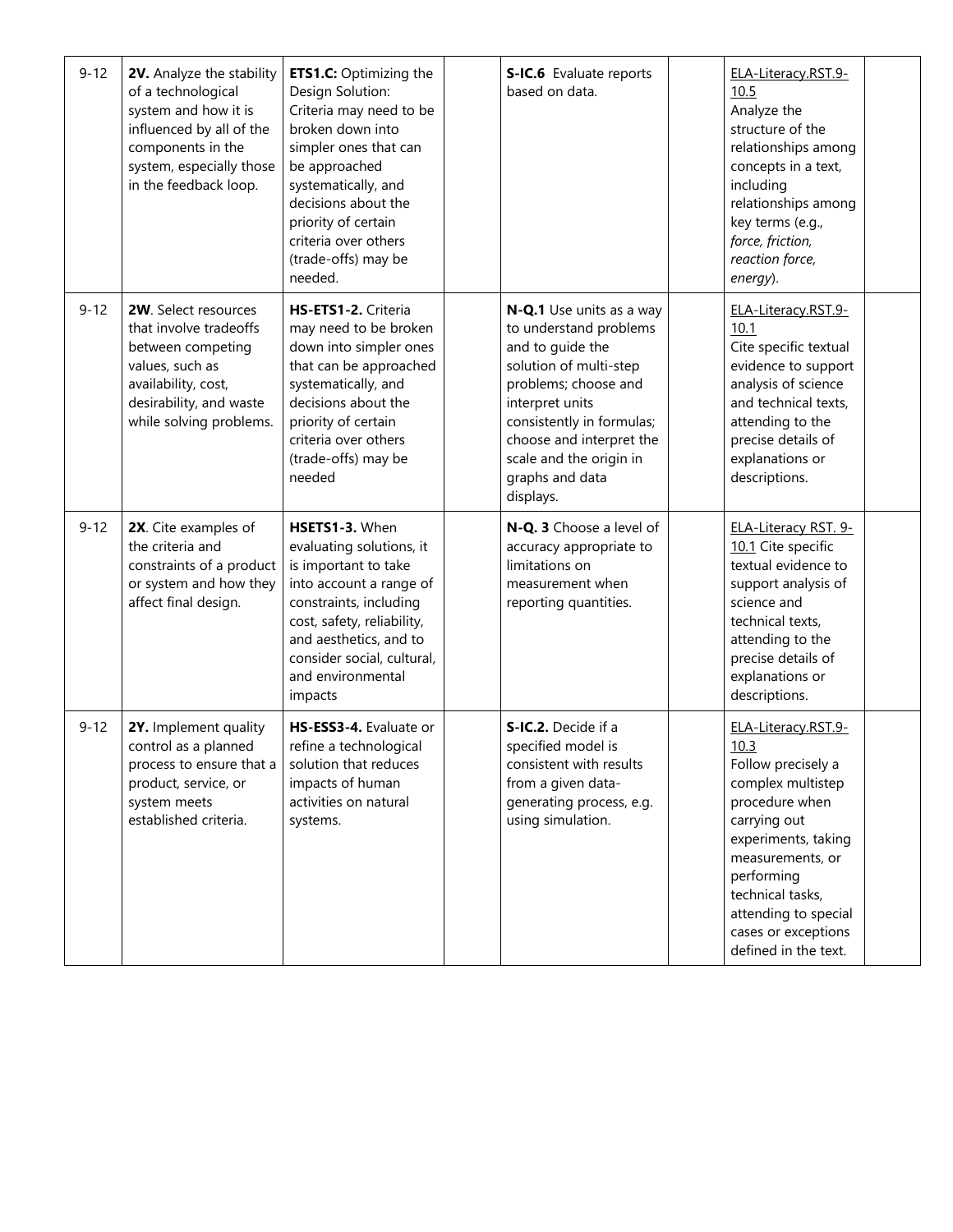| $9 - 12$      | 2Z. Use<br>management processes<br>in planning, organizing,<br>and controlling work.                                                                                | ETS1.A: Defining and<br>Delimiting Engineering<br>Problems: Criteria and<br>constraints also include<br>satisfying any<br>requirements set by<br>society, such as taking<br>issues of risk mitigation<br>into account, and they<br>should be quantified to<br>the extent possible and<br>stated in such a way<br>that one can tell if a<br>given design meets<br>them. | S-IC.6 Evaluate reports<br>based on data.                                                                                                                                                                                                                                                                                                       | ELA-Literacy SL.9-<br>10.1.d Respond<br>thoughtfully to<br>diverse perspectives,<br>summarize points of<br>agreement and<br>disagreement, and,<br>when warranted,<br>qualify or justify<br>their own views and<br>understanding and<br>make new<br>connections in light<br>of evidence and<br>reasoning<br>presented. |  |
|---------------|---------------------------------------------------------------------------------------------------------------------------------------------------------------------|------------------------------------------------------------------------------------------------------------------------------------------------------------------------------------------------------------------------------------------------------------------------------------------------------------------------------------------------------------------------|-------------------------------------------------------------------------------------------------------------------------------------------------------------------------------------------------------------------------------------------------------------------------------------------------------------------------------------------------|-----------------------------------------------------------------------------------------------------------------------------------------------------------------------------------------------------------------------------------------------------------------------------------------------------------------------|--|
|               | <b>STEL 3 Integration of</b><br>Knowledge,<br><b>Technologies, and</b><br><b>Practices From Other</b><br><b>Content Areas</b>                                       |                                                                                                                                                                                                                                                                                                                                                                        |                                                                                                                                                                                                                                                                                                                                                 |                                                                                                                                                                                                                                                                                                                       |  |
| Pre-K<br>$-2$ | <b>3A.</b> Apply concepts and<br>skills from technology<br>and engineering<br>activities that reinforce<br>concepts and skills<br>across multiple content<br>areas. | <b>K-2-ETS1-1. Ask</b><br>questions, make<br>observations, and<br>gather information<br>about a situation<br>people want to change<br>to define a simple<br>problem that can be<br>solved through the<br>development of a new<br>or improved object or<br>tool.                                                                                                        | 2.MD.10 Draw a picture<br>graph and bar graph<br>(with single-unit scale) to<br>represent a data set with<br>up to four categories.<br>Solve simple put-<br>together, take-apart, and<br>compare problems using<br>information presented in<br>a bar graph                                                                                      | ELA-Literacy.SL.1.4<br>Describe people,<br>places, things, and<br>events with relevant<br>details, expressing<br>ideas and feelings<br>clearly.                                                                                                                                                                       |  |
| Pre-K<br>$-2$ | <b>3B.</b> Draw connections<br>between technology<br>and human<br>experiences.                                                                                      | K-2-ETS1-2. Develop a<br>simple sketch, drawing,<br>or physical model to<br>illustrate how the shape<br>of an object helps it<br>function as needed to<br>solve a given problem.                                                                                                                                                                                       | 1.MD.4 Organize,<br>represent, and interpret<br>data with up to three<br>categories; ask and<br>answer questions about<br>the total number of data<br>points.                                                                                                                                                                                   | ELA-Literacy.RI.2.3<br>Describe the<br>connection between<br>a series of historical<br>events, scientific<br>ideas or concepts,<br>or steps in technical<br>procedures in a text.                                                                                                                                     |  |
| $3 - 5$       | <b>3C.</b> Demonstrate how<br>simple technologies are<br>often combined to form<br>more complex systems.                                                            | <b>ETS1.C: Optimizing the</b><br>Design Solution:<br>Different solutions need<br>to be tested in order to<br>determine which of<br>them best solves the<br>problem, given the<br>criteria and the<br>constraints                                                                                                                                                       | 4.MD.2 Use four<br>operations to solve word<br>problems involving<br>distances, intervals of<br>time, liquid, volumes,<br>masses of objects, and<br>money, including<br>problems involving<br>simple fractions or<br>decimals, and problems<br>that require expressing<br>measurements given in a<br>larger unit in terms of a<br>smaller unit. | ELA-Literacy.W.4.2.b<br>Develop the topic<br>with facts,<br>definitions, concrete<br>details, quotations,<br>or other information<br>and examples<br>related to the topic.                                                                                                                                            |  |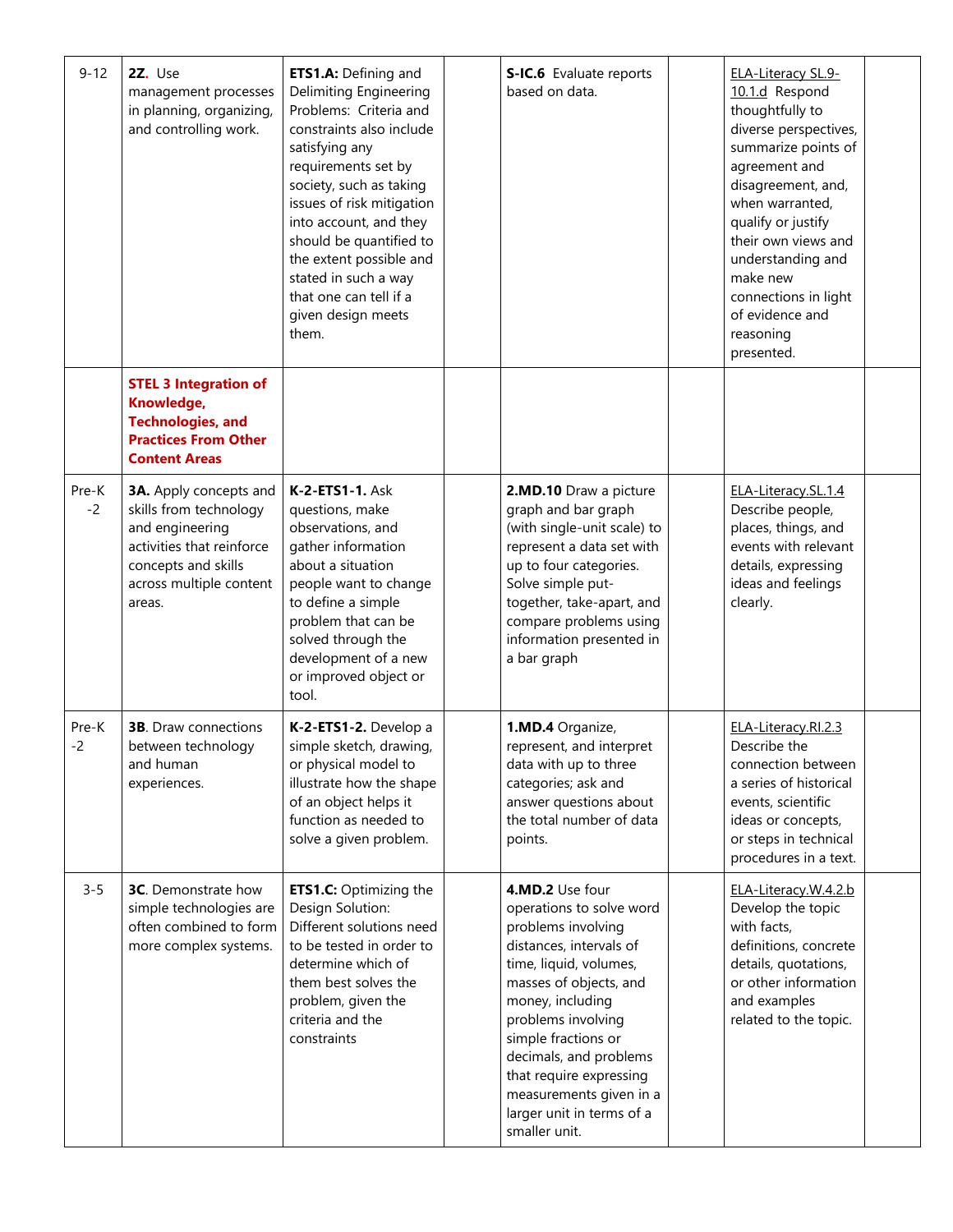| $3 - 5$ | <b>3D.</b> Explain how various<br>relationships can exist<br>between technology<br>and engineering and<br>other content areas.            | 3-5-ETS1-2. Generate<br>and compare multiple<br>possible solutions to a<br>problem based on how<br>well each is likely to<br>meet the criteria and<br>constraints of the<br>problem.                                                                                                                                                             | 5.G.4 Classify two-<br>dimensional figures in a<br>hierarchy based on<br>properties.                                                                                                                                                                | ELA-Literacy.RI.5.3<br>Explain the<br>relationships or<br>interactions<br>between two or<br>more individuals,<br>events, ideas, or<br>concepts in a<br>historical, scientific,<br>or technical text<br>based on specific<br>information in the<br>text. |  |
|---------|-------------------------------------------------------------------------------------------------------------------------------------------|--------------------------------------------------------------------------------------------------------------------------------------------------------------------------------------------------------------------------------------------------------------------------------------------------------------------------------------------------|-----------------------------------------------------------------------------------------------------------------------------------------------------------------------------------------------------------------------------------------------------|---------------------------------------------------------------------------------------------------------------------------------------------------------------------------------------------------------------------------------------------------------|--|
| $6 - 8$ | <b>3E</b> . Analyze how<br>different technological<br>systems often interact<br>with economic,<br>environmental, and<br>social systems.   | <b>ETS1.C</b> Although one<br>design may not<br>perform the best across<br>all tests, identifying the<br>characteristics of the<br>design that performed<br>the best in each test<br>can provide useful<br>information for the<br>redesign process - that<br>is, some of these<br>characteristics may be<br>incorporated into the<br>new design. | <b>6.SP.5</b> Summarize<br>numerical data sets in<br>relation to their context.                                                                                                                                                                     | ELA-Literacy SL.6.2<br>Interpret<br>information<br>presented in diverse<br>media and formats<br>(e.g., visually,<br>quantitatively,<br>orally) and explain<br>how it contributes<br>to a topic, text, or<br>issue under study.                          |  |
| $6 - 8$ | 3F. Apply a product,<br>system or process<br>developed for one<br>setting to another<br>setting.                                          | MS-ESS3-3 Apply<br>scientific principles to<br>design a method for<br>monitoring ad<br>minimizing a human<br>impact on the<br>environment.                                                                                                                                                                                                       | 7.SP.7 Develop a<br>probability model and<br>use it to find<br>probabilities of events.<br>Compare probabilities<br>from a model to<br>observed frequencies; if<br>the agreement is not<br>good, explain possible<br>sources of the<br>discrepancy. | ELA-Literacy.W.7.1<br>Write arguments to<br>support claims with<br>clear reasons and<br>relevant evidence.                                                                                                                                              |  |
| $6 - 8$ | 3G. Explain how<br>knowledge gained from<br>other content areas<br>affects the<br>development of<br>technological objects<br>and systems. | <b>ETS1.C:</b> Optimizing the<br>Design Solution: The<br>iterative process of<br>testing the most<br>promising solutions<br>and modifying what is<br>proposed on the basis<br>of the test results leads<br>to greater refinement<br>and ultimately to an<br>optimal solution.                                                                    | <b>6.SP.5</b> Summarize<br>numerical data sets in<br>relation to their context.                                                                                                                                                                     | ELA-Literacy.W.8.9<br>Draw evidence from<br>literary or<br>informational texts<br>to support analysis,<br>reflection, and<br>research.                                                                                                                  |  |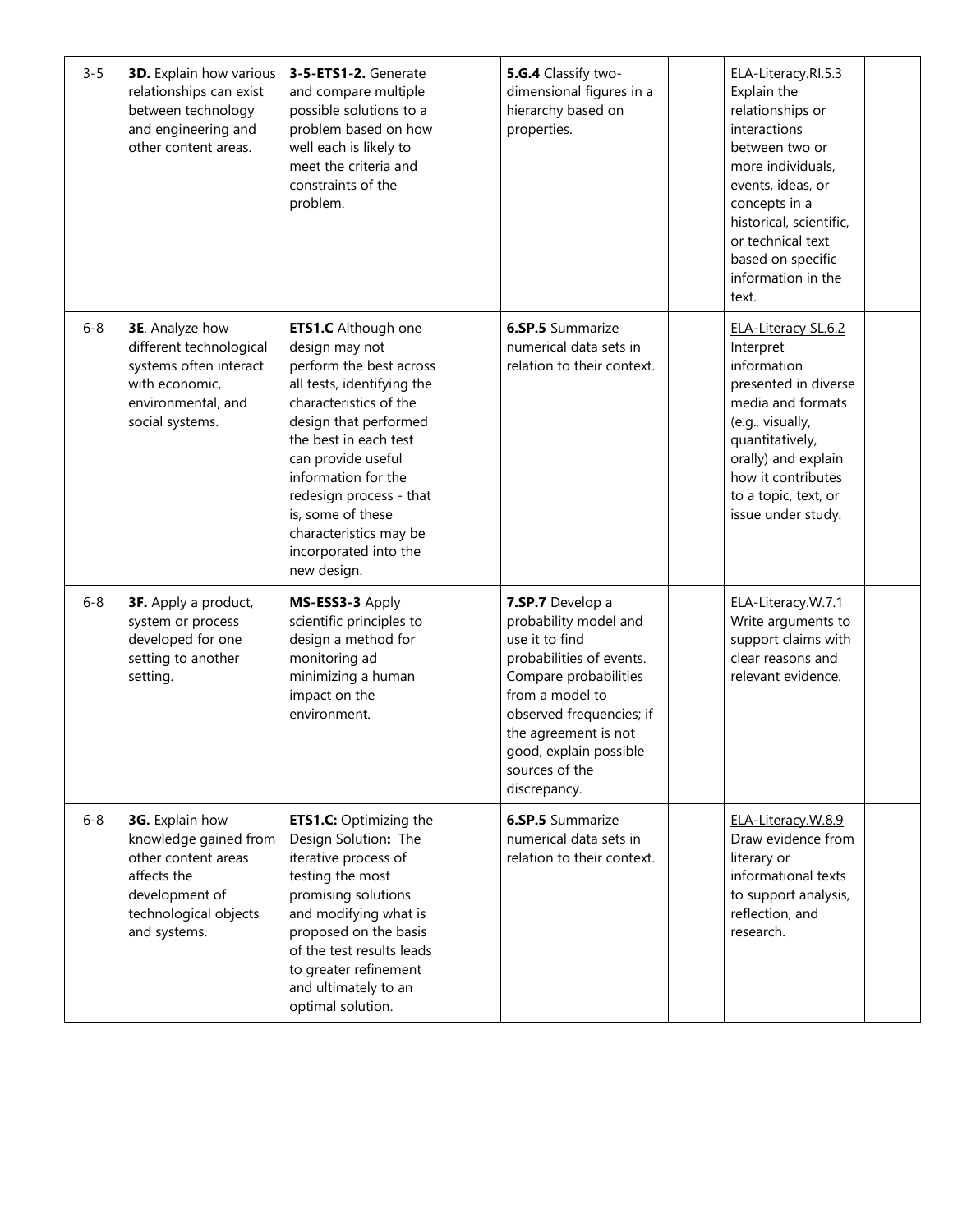| $9 - 12$      | 3H. Analyze how<br>technology transfer<br>occurs when a user<br>applies an existing<br>innovation developed<br>for one function for a<br>different purpose. | HS-PS3-3 Design,<br>build, and refine a<br>device that works<br>within given constraints<br>to convert on form of<br>energy into another<br>form of energy                                                                                                                                                                                                          | S-MD.7. Analyze<br>decisions and strategies<br>using probability<br>concepts (e.g., product<br>testing, medical testing,<br>pulling a hockey goalie<br>at the end of a game). | <b>ELA-Literacy W.9-</b><br><b>10.2</b> Write<br>informative/explana<br>tory texts to<br>examine and convey<br>complex ideas,<br>concepts, and<br>information clearly<br>and accurately<br>through the<br>effective selection,<br>organization, and<br>analysis of content |  |
|---------------|-------------------------------------------------------------------------------------------------------------------------------------------------------------|---------------------------------------------------------------------------------------------------------------------------------------------------------------------------------------------------------------------------------------------------------------------------------------------------------------------------------------------------------------------|-------------------------------------------------------------------------------------------------------------------------------------------------------------------------------|----------------------------------------------------------------------------------------------------------------------------------------------------------------------------------------------------------------------------------------------------------------------------|--|
| $9 - 12$      | <b>3I.</b> Evaluate how<br>technology enhances<br>opportunities for new<br>products and services<br>through globalization.                                  | HS-ETS1-1. Analyze a<br>major global challenge<br>to specify qualitative<br>and quantitative criteria<br>and constraints for<br>solutions that account<br>for societal needs and<br>wants.                                                                                                                                                                          | S-IC.6 Evaluate reports<br>based on data.                                                                                                                                     | ELA-Literacy.W.8.9<br>Draw evidence from<br>literary or<br>informational texts<br>to support analysis,<br>reflection, and<br>research.                                                                                                                                     |  |
| $9 - 12$      | 3J. Connect<br>technological progress<br>to the advancement of<br>other areas of<br>knowledge.                                                              | ETS1.A: Defining and<br>Delimiting Engineering<br>Problems: Criteria and<br>constraints also include<br>satisfying any<br>requirements set by<br>society, such as taking<br>issues of risk mitigation<br>into account, and they<br>should be quantified to<br>the extent possible and<br>stated in such a way that<br>one can tell if a given<br>design meets them. | S-IC.2. Decide if a<br>specified model is<br>consistent with results<br>from a given data-<br>generating process, e.g.,<br>using simulation.                                  | ELA-Literacy.RST.6-<br>8.1<br>Cite specific textual<br>evidence to support<br>analysis of science<br>and technical texts.                                                                                                                                                  |  |
|               | <b>STEL 4 Impacts of</b><br><b>Technology</b>                                                                                                               |                                                                                                                                                                                                                                                                                                                                                                     |                                                                                                                                                                               |                                                                                                                                                                                                                                                                            |  |
| Pre-K<br>$-2$ | 4A. Explain ways that<br>technology helps with<br>everyday tasks                                                                                            | <b>K-2-ETS1-1. Ask</b><br>questions, make<br>observations, and<br>gather information<br>about a situation<br>people want to change<br>to define a simple<br>problem that can be<br>solved through the<br>development of a new<br>or improved object or<br>tool.                                                                                                     | K.G.5. Model shapes in<br>the world by building<br>shapes from<br>components (e.g., sticks<br>and clay balls) and<br>drawing shapes.                                          | ELA-Literacy.W.K.2<br>Use a combination<br>of drawing,<br>dictating, and<br>writing to compose<br>informative<br>explanatory texts in<br>which they name<br>what they are<br>writing about and<br>supply some<br>information about<br>the topic.                           |  |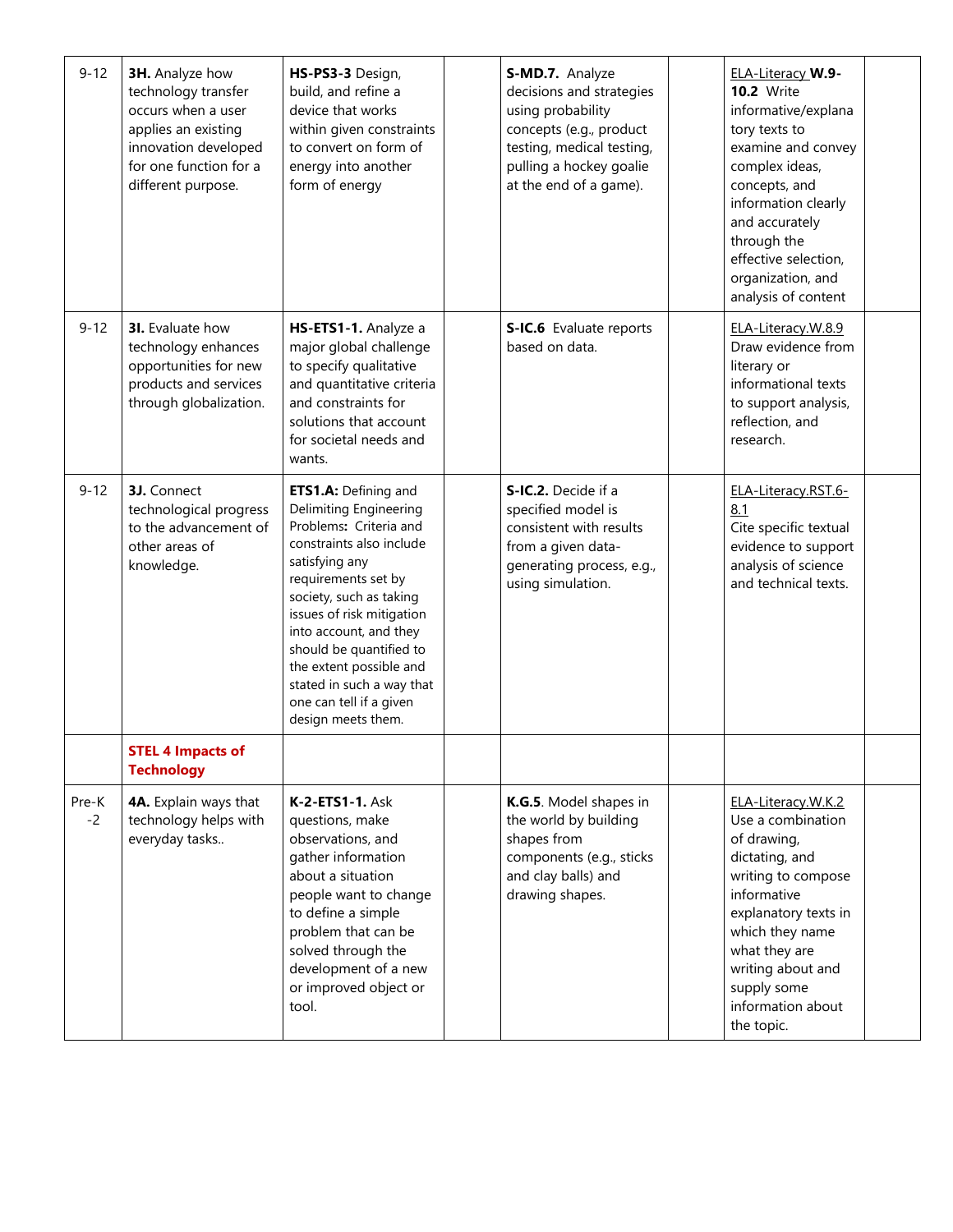| Pre-K<br>$-2$ | 4B. Illustrate helpful<br>and harmful effects of<br>technology.                 | 2-PS1-2 Analyze data<br>obtained from testing<br>different materials to<br>determine which<br>materials have<br>properties that are best<br>suited for their<br>intended purpose.                                                                                                  | 1.G.1 Distinguish<br>between defining<br>attributes versus non-<br>defining attributes; build<br>and draw shapes to<br>possess defining<br>attributes.                                                                                                                                                                                             | ELA-Literacy.RL.2.1<br>Ask and answer<br>such questions as<br>who, what, where,<br>when, why, and how<br>to demonstrate<br>understanding of<br>key details in a text.                                                         |  |
|---------------|---------------------------------------------------------------------------------|------------------------------------------------------------------------------------------------------------------------------------------------------------------------------------------------------------------------------------------------------------------------------------|----------------------------------------------------------------------------------------------------------------------------------------------------------------------------------------------------------------------------------------------------------------------------------------------------------------------------------------------------|-------------------------------------------------------------------------------------------------------------------------------------------------------------------------------------------------------------------------------|--|
| Pre-K<br>$-2$ | 4C. Compare simple<br>technologies to<br>evaluate their impacts.                | K-2-ETS1-3. Analyze<br>data from tests of two<br>objects designed to<br>solve the same problem<br>to compare the<br>strengths and<br>weaknesses of how<br>each performs.                                                                                                           | K.MD.2. Directly<br>compare two objects<br>with a measurable<br>attribute in common, to<br>see which object has<br>"more of"/"less of" the<br>attribute, and describe<br>the difference.                                                                                                                                                           | ELA-Literacy.SL.1.1.b<br>Build on others' talk<br>in conversations by<br>responding to the<br>comments of others<br>through multiple<br>exchanges.                                                                            |  |
| Pre-K<br>$-2$ | 4D. Select ways to<br>reduce, reuse, and<br>recycle resources in<br>daily life. | K-ESS2-2 Construct an<br>argument supported by<br>evidence for how plants<br>and animals including<br>humans) can change<br>the environment to<br>meet their needs.                                                                                                                | K.MD.2. Directly<br>compare two objects<br>with a measurable<br>attribute in common, to<br>see which object has<br>"more of"/"less of" the<br>attribute, and describe<br>the difference.                                                                                                                                                           | ELA-Literacy.L.1.5.c<br>Identify real-life<br>connections<br>between words and<br>their use (e.g., note<br>places at home that<br>are cozy).                                                                                  |  |
| Pre-K<br>$-2$ | 4E. Design new<br>technologies that could<br>improve their daily<br>lives.      | ETS1.A: Defining and<br><b>Delimiting Engineering</b><br>Problems: A situation<br>that people want to<br>change or create can be<br>approached as a<br>problem to be solved<br>through engineering.<br>$(K-2-ETS1-1)$                                                              | K.G.5. Model shapes in<br>the world by building<br>shapes from<br>components (e.g., sticks<br>and clay balls) and<br>drawing shapes.                                                                                                                                                                                                               | ELA-Literacy.L.2.5.a<br>Identify real-life<br>connections<br>between words and<br>their use (e.g.,<br>describe foods that<br>are spicy or juicy).                                                                             |  |
| $3 - 5$       | 4F. Describe the helpful<br>and harmful effects of<br>technology.               | <b>ETS1.B:</b> Developing<br>Possible Solutions:<br>Research on a problem<br>should be carried out<br>before beginning to<br>design a solution.<br>Testing a solution<br>involves investigating<br>how well it performs<br>under a range of likely<br>conditions. (3-5-ETS1-<br>2) | 4.MD.2 Use the four<br>operations to solve word<br>problems involving<br>distances, intervals of<br>time, liquid volumes,<br>masses of objects, and<br>money, including<br>problems involving<br>simple fractions or<br>decimals, and problems<br>that require expressing<br>measurements given in a<br>larger unit in terms of a<br>smaller unit. | ELA-Literacy.SL.3.2<br>Determine the main<br>ideas and<br>supporting details<br>of a text read aloud<br>or information<br>presented in diverse<br>media and formats,<br>including visually,<br>quantitatively, and<br>orally. |  |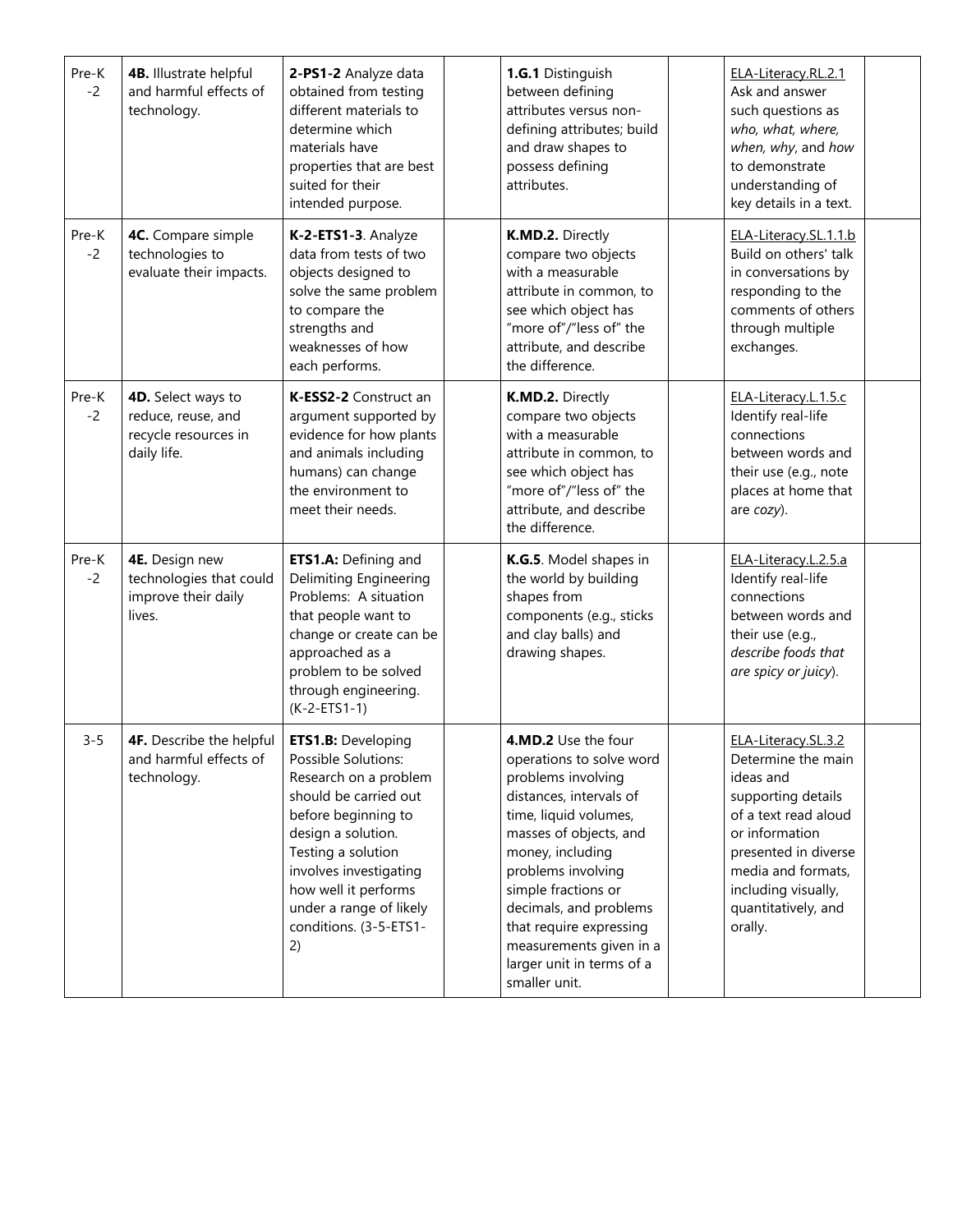| $3 - 5$ | 4G. Judge technologies<br>to determine the best<br>one to use to complete<br>a given task or meet a<br>need.    | 3-5-ETS1-2. Generate<br>and compare multiple<br>possible solutions to a<br>problem based on how<br>well each is likely to<br>meet the criteria and<br>constraints of the<br>problem.                                                                                                                     | 4.MD.2 Use the four<br>operations to solve word<br>problems involving<br>distances, intervals of<br>time, liquid volumes,<br>masses of objects, and<br>money, including<br>problems involving<br>simple fractions or<br>decimals, and problems<br>that require expressing<br>measurements given in a<br>larger unit in terms of a<br>smaller unit. | ELA-Literacy.W.3.7<br>Conduct short<br>research projects<br>that build<br>knowledge about a<br>topic.                                                                         |  |
|---------|-----------------------------------------------------------------------------------------------------------------|----------------------------------------------------------------------------------------------------------------------------------------------------------------------------------------------------------------------------------------------------------------------------------------------------------|----------------------------------------------------------------------------------------------------------------------------------------------------------------------------------------------------------------------------------------------------------------------------------------------------------------------------------------------------|-------------------------------------------------------------------------------------------------------------------------------------------------------------------------------|--|
| $3 - 5$ | 4H. Classify resources<br>used to create<br>technologies as either<br>renewable or non-<br>renewable.           | ETS1.A: Defining and<br>Delimiting Engineering<br>Problems: Possible<br>solutions to a problem<br>are limited by available<br>materials and resources<br>(constraints).                                                                                                                                  | 5.G.4 Classify two-<br>dimensional figures in a<br>hierarchy based on<br>properties.                                                                                                                                                                                                                                                               | ELA-Literacy.W.5.1.b<br>Provide logically<br>ordered reasons<br>that are supported<br>by facts and details.                                                                   |  |
| $3 - 5$ | 4I. Explain why<br>responsible use of<br>technology requires<br>sustainable<br>management of<br>resources.      | ESS3.C: Human<br>activities in agriculture,<br>industry, and everyday<br>life have had major<br>effects on the land,<br>vegetation, streams,<br>ocean, air, and even<br>outer space. But<br>individuals and<br>communities are doing<br>things to help protect<br>Earth's resources and<br>environments. | 3.0A.8. Solve two-step<br>word problems using the<br>four operations.<br>Represent these<br>problems using<br>equations with a letter<br>standing for the<br>unknown quantity.<br>Assess the<br>reasonableness of<br>answers using mental<br>computation and<br>estimation strategies<br>including rounding.                                       | ELA-Literacy.W.4.1.b<br>Provide reasons that<br>are supported by<br>facts and details.                                                                                        |  |
| $3 - 5$ | 4J. Predict how certain<br>aspects of their daily<br>lives would be different<br>without given<br>technologies. | <b>ETS1.B: Developing</b><br>Possible Solutions: At<br>whatever stage,<br>communicating with<br>peers about proposed<br>solutions is an<br>important part of the<br>design process, and<br>shared ideas can lead<br>to improved designs.<br>$(3 - 5 - ETS1 - 2)$                                         | 5.NBT.7 Add, subtract,<br>multiply, and divide<br>decimals to hundredths,<br>using concrete models<br>or drawings and<br>strategies based on<br>place value, properties of<br>operations, and/or the<br>relationship between<br>addition and subtraction;<br>relate the strategy to a<br>written method and<br>explain the reasoning<br>used.      | ELA-Literacy.W.3.1.a<br>Introduce the topic<br>or text they are<br>writing about, state<br>an opinion, and<br>create an<br>organizational<br>structure that lists<br>reasons. |  |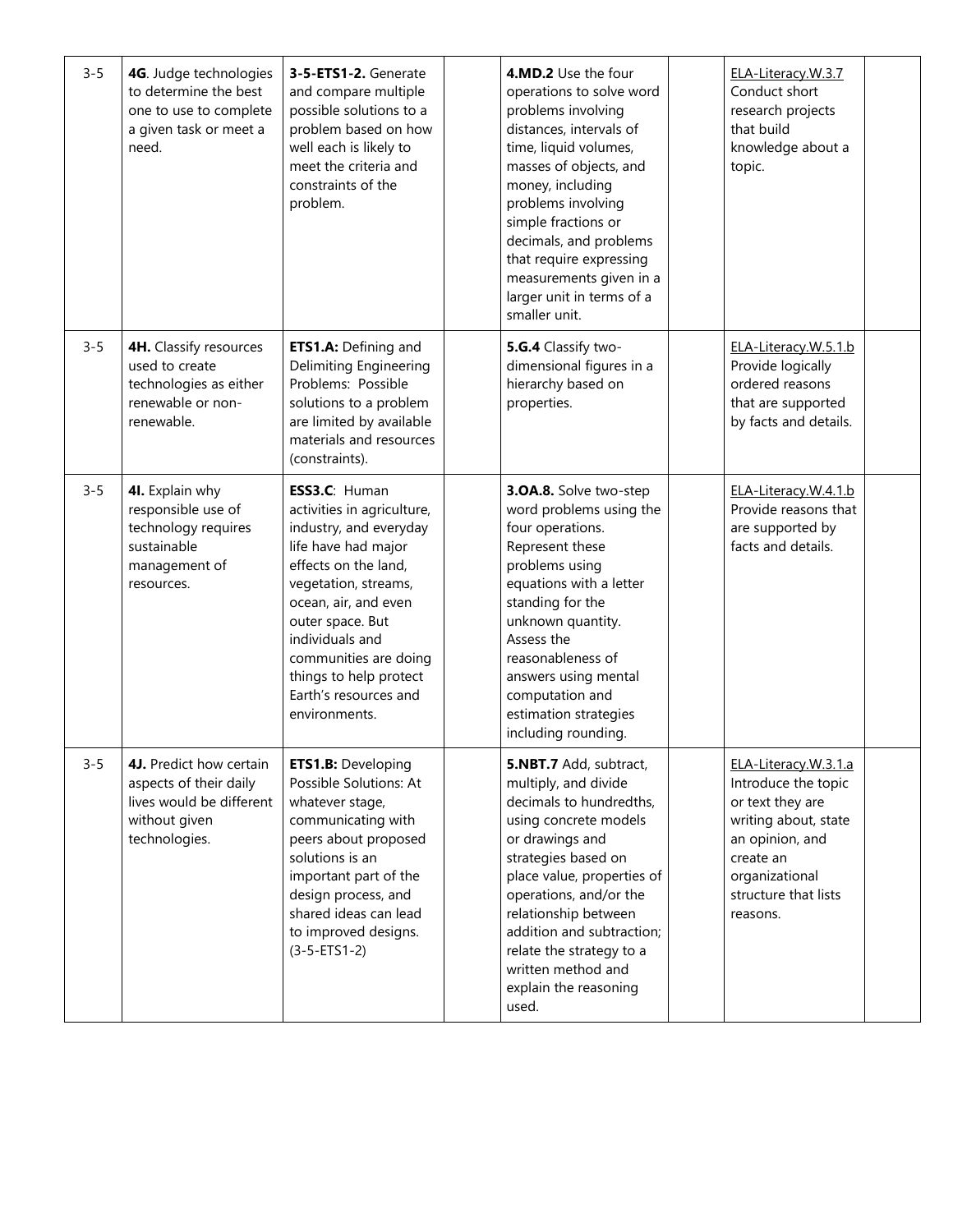| $6 - 8$ | 4K. Examine the ways<br>that technology can<br>have both positive and<br>negative effects at the<br>same time.                         | MS-ESS3-3 Apply<br>scientific principles to<br>design a method for<br>monitoring ad<br>minimizing a human<br>impact on the<br>environment.                                                                                    | 6.SP.1 Recognize a<br>statistical question as<br>one that anticipates<br>variability in the data<br>related to the question<br>and accounts for it in the<br>answers.                                                                               | ELA-Literacy.W.7.2<br>Write<br>informative/explana<br>tory texts to<br>examine a topic and<br>convey ideas,<br>concepts, and<br>information through<br>the selection,<br>organization, and<br>analysis of relevant<br>content.                       |  |
|---------|----------------------------------------------------------------------------------------------------------------------------------------|-------------------------------------------------------------------------------------------------------------------------------------------------------------------------------------------------------------------------------|-----------------------------------------------------------------------------------------------------------------------------------------------------------------------------------------------------------------------------------------------------|------------------------------------------------------------------------------------------------------------------------------------------------------------------------------------------------------------------------------------------------------|--|
| $6 - 8$ | 4L. Analyze how the<br>creation and use of<br>technologies consumes<br>renewable and non-<br>renewable resources<br>and creates waste. | <b>ETS1.B: Developing</b><br>Possible Solutions: A<br>solution needs to be<br>tested, and then<br>modified on the basis<br>of the test results, in<br>order to improve it.<br>$(MS-ETS1-4)$                                   | <b>6.SP.5</b> Summarize<br>numerical data sets in<br>relation to their context.                                                                                                                                                                     | ELA-Litera.RST.6-8.7<br>Integrate<br>quantitative or<br>technical<br>information<br>expressed in words<br>in a text with a<br>version of that<br>information<br>expressed visually<br>(e.g., in a flowchart,<br>diagram, model,<br>graph, or table). |  |
| $6 - 8$ | 4M. Devise strategies<br>for reducing, reusing,<br>and recycling waste<br>caused from the<br>creation and use of<br>technology.        | <b>ETS1.B: Developing</b><br>Possible Solutions:<br>There are systematic<br>processes for<br>evaluating solutions<br>with respect to how<br>well they meet the<br>criteria and constraints<br>of a problem. (MS-<br>$ETS1-3)$ | <b>6.SP.5</b> Summarize<br>numerical data sets in<br>relation to their context.                                                                                                                                                                     | ELA-Literacy.RST.6-<br>8.3<br>Follow precisely a<br>multistep procedure<br>when carrying out<br>experiments, taking<br>measurements, or<br>performing<br>technical tasks.                                                                            |  |
| $6 - 8$ | 4N. Analyze examples<br>of technologies that<br>have changed the way<br>people think, interact,<br>and communicate.                    | MS-ESS3-3 Apply<br>scientific principles to<br>design a method for<br>monitoring ad<br>minimizing a human<br>impact on the<br>environment.                                                                                    | 7.SP.7 Develop a<br>probability model and<br>use it to find<br>probabilities of events.<br>Compare probabilities<br>from a model to<br>observed frequencies; if<br>the agreement is not<br>good, explain possible<br>sources of the<br>discrepancy. | ELA-Literacy.W.6.9<br>Draw evidence from<br>literary or<br>informational texts<br>to support analysis,<br>reflection, and<br>research.                                                                                                               |  |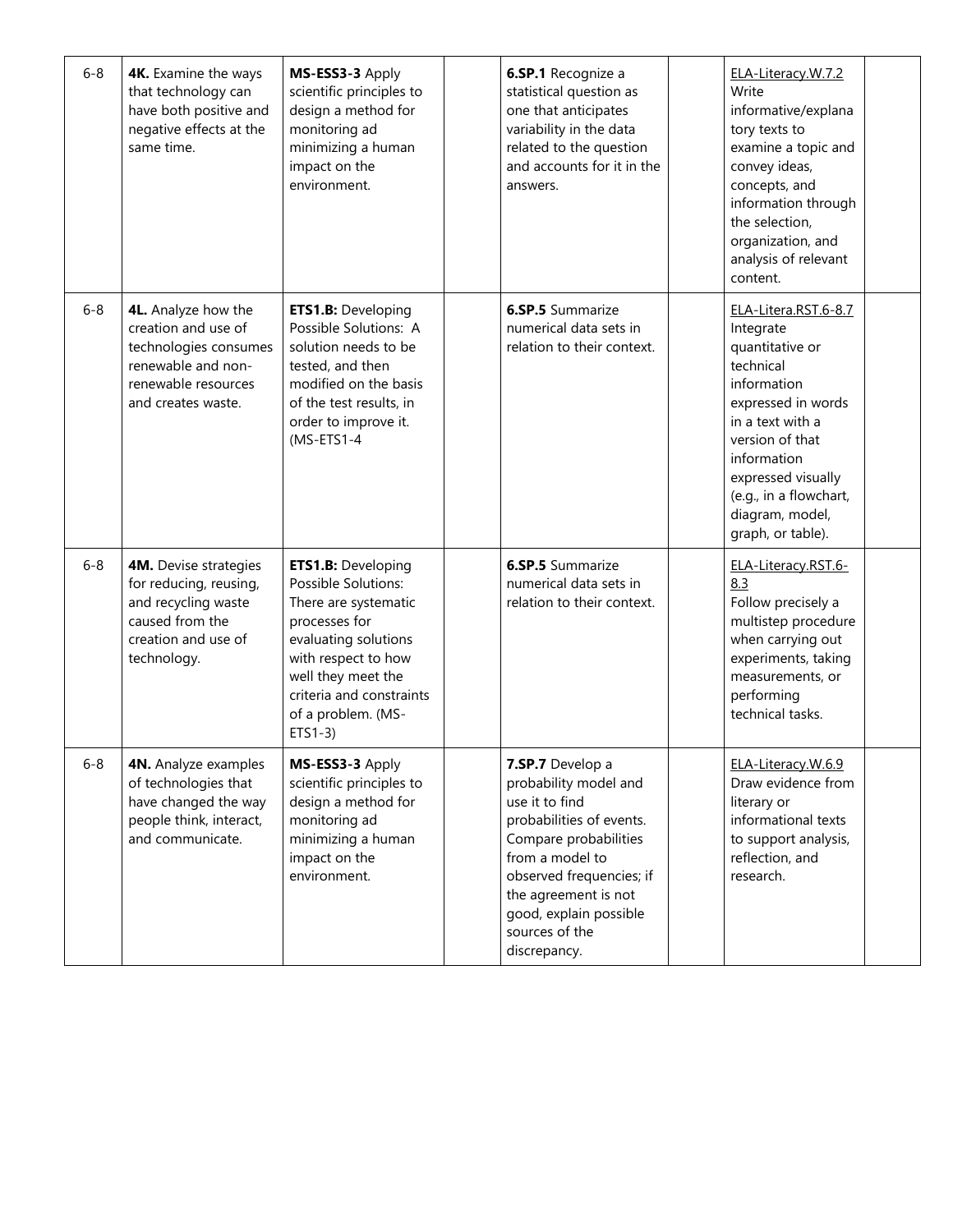| $6 - 8$  | 40. Hypothesize what<br>alternative outcomes<br>(individual, cultural,<br>and/or environmental)<br>might have resulted<br>had a different<br>technological solution<br>been selected. | MS-PS1-3 Gather and<br>make sense of<br>information to describe<br>that synthetic materials<br>come from natural<br>resources and impact<br>society.                                                  | 7.SP.7 Develop a<br>probability model and<br>use it to find<br>probabilities of events.<br>Compare probabilities<br>from a model to<br>observed frequencies; if<br>the agreement is not<br>good, explain possible<br>sources of the<br>discrepancy. | ELA-Literacy.W.8.7<br>Conduct short<br>research projects to<br>answer a question<br>(including a self-<br>generated<br>question), drawing<br>on several sources<br>and generating<br>additional related,<br>focused questions<br>that allow for<br>multiple avenues of<br>exploration. |  |
|----------|---------------------------------------------------------------------------------------------------------------------------------------------------------------------------------------|-------------------------------------------------------------------------------------------------------------------------------------------------------------------------------------------------------|-----------------------------------------------------------------------------------------------------------------------------------------------------------------------------------------------------------------------------------------------------|----------------------------------------------------------------------------------------------------------------------------------------------------------------------------------------------------------------------------------------------------------------------------------------|--|
| $9 - 12$ | 4P. Evaluate ways that<br>technology can impact<br>individuals, society, and<br>the environment.                                                                                      | HS-LS2-7 Design,<br>evaluate, and refine a<br>solution for reducing<br>the impacts of human<br>activities on the<br>environment and<br>biodiversity.                                                  | N-Q.3. Choose a level of<br>accuracy appropriate to<br>limitations on<br>measurement when<br>reporting quantities.                                                                                                                                  | ELA-Literacy.RI.11-<br>12.7<br>Integrate and<br>evaluate multiple<br>sources of<br>information<br>presented in<br>different media or<br>formats (e.g.,<br>visually,<br>quantitatively) as<br>well as in words in<br>order to address a<br>question or solve a<br>problem.              |  |
| $9 - 12$ | 4Q. Critique how<br>sustainably existing or<br>proposed technologies<br>use resources.                                                                                                | HS-ESS3-3 Create a<br>computational<br>simulation to illustrate<br>the relationships<br>among management of<br>natural resources, the<br>sustainability of human<br>populations, and<br>biodiversity. | S-IC.2. Decide if a<br>specified model is<br>consistent with results<br>from a given data-<br>generating process, e.g.,<br>using simulation.                                                                                                        | ELA-Literacy.W.9-<br>10.1<br>Write arguments to<br>support claims in an<br>analysis of<br>substantive topics<br>or texts, using valid<br>reasoning and<br>relevant and<br>sufficient evidence.                                                                                         |  |
| $9 - 12$ | 4R. Assess a<br>technology that<br>minimizes resource use<br>and resulting waste to<br>achieve a goal.                                                                                | HS-ESS3-4 Evaluate or<br>refine a technological<br>solution that reduces<br>impacts of human<br>activities on natural<br>systems.                                                                     | S-MD.7. Analyze<br>decisions and strategies<br>using probability<br>concepts (e.g., product<br>testing, medical testing,<br>pulling a hockey goalie<br>at the end of a game).                                                                       | ELA-Literacy.RST.9-<br>10.3<br>Follow precisely a<br>complex multistep<br>procedure when<br>carrying out<br>experiments, taking<br>measurements, or<br>performing<br>technical tasks,<br>attending to special<br>cases or exceptions<br>defined in the text.                           |  |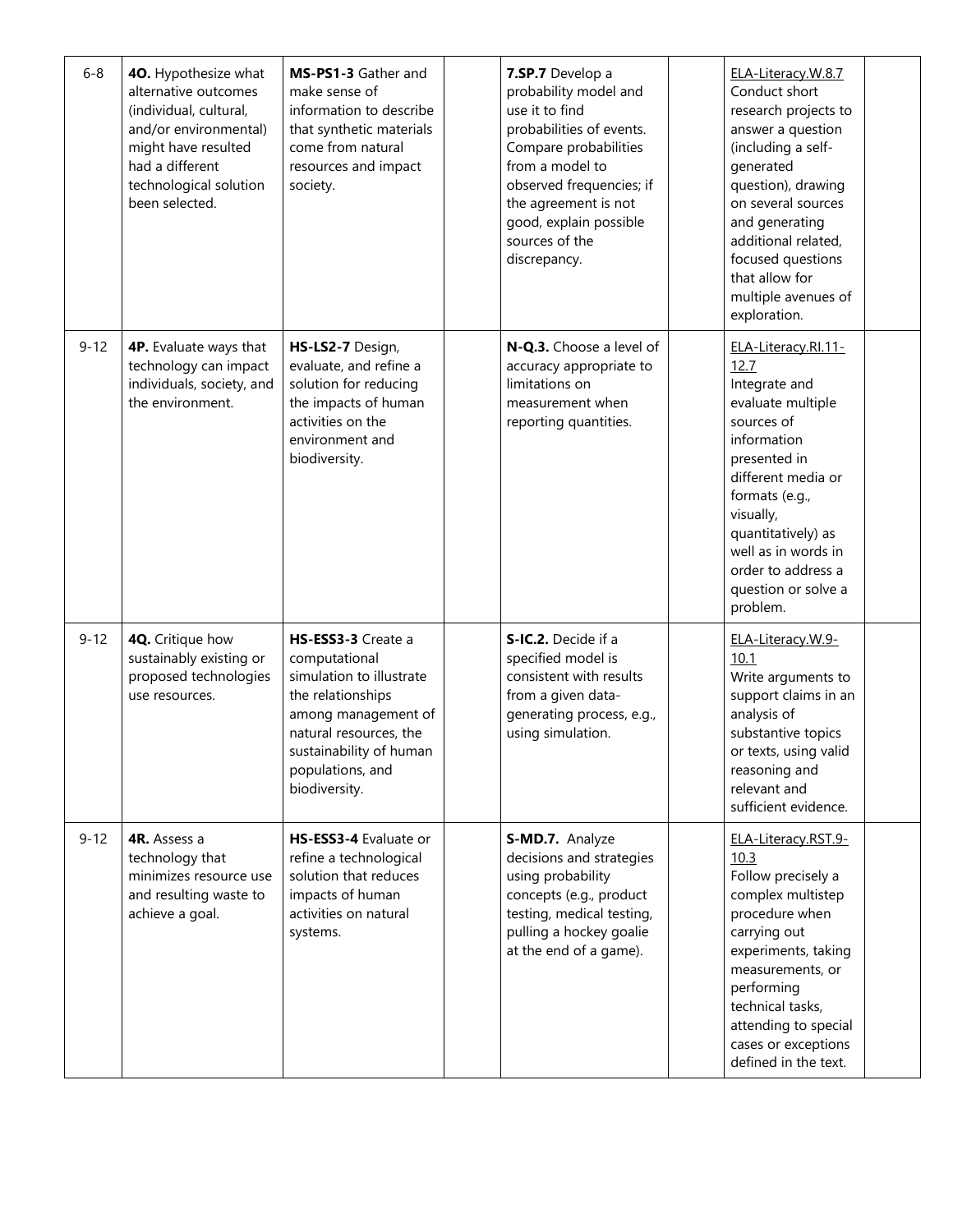| $9 - 12$ | 4S. Evaluate a solution<br>to a technological<br>problem that has the<br>least negative<br>environmental and<br>social impact. | <b>ETS1.B: Developing</b><br>Possible Solutions:<br>When evaluating<br>solutions, it is<br>important to take into<br>account a range of<br>constraints, including<br>cost, safety, reliability,<br>and aesthetics, and to<br>consider social, cultural,<br>and environmental<br>impacts. (HS-ETS1-3) | N-Q.1 Use units as a way<br>to understand problems<br>and to guide the<br>solution of multi-step<br>problems; choose and<br>interpret units<br>consistently in formulas;<br>choose and interpret the<br>scale and the origin in<br>graphs and data<br>displays. | CCSS.ELA-<br>Literacy.RST.9-10.1<br>Cite specific textual<br>evidence to support<br>analysis of science<br>and technical texts,<br>attending to the<br>precise details of<br>explanations or<br>descriptions. |  |
|----------|--------------------------------------------------------------------------------------------------------------------------------|------------------------------------------------------------------------------------------------------------------------------------------------------------------------------------------------------------------------------------------------------------------------------------------------------|-----------------------------------------------------------------------------------------------------------------------------------------------------------------------------------------------------------------------------------------------------------------|---------------------------------------------------------------------------------------------------------------------------------------------------------------------------------------------------------------|--|
| $9 - 12$ | <b>4T.</b> Evaluate how<br>technologies alter<br>human health and<br>capabilities.                                             | HS-ESS3-1 Construct<br>an explanation based<br>on evidence for how<br>the availability of<br>natural resources,<br>occurrence of natural<br>hazards, and changes in<br>climate have influenced<br>human activity.                                                                                    | S-IC.6 Evaluate reports<br>based on data.                                                                                                                                                                                                                       | CCSS.ELA-<br>Literacy.W.9-10.9<br>Draw evidence from<br>literary or<br>informational texts<br>to support analysis,<br>reflection, and<br>research.                                                            |  |
|          | <b>STEL 5 Influence of</b><br><b>Society on</b><br><b>Technological</b><br><b>Development</b>                                  |                                                                                                                                                                                                                                                                                                      |                                                                                                                                                                                                                                                                 |                                                                                                                                                                                                               |  |
| PreK-2   | 5A. Explain the needs<br>and wants of<br>individuals and<br>societies.                                                         | ETS1.A: Defining and<br><b>Delimiting Engineering</b><br>Problems: A situation<br>that people want to<br>change or create can be<br>approached as a<br>problem to be solved<br>through engineering.                                                                                                  | K.MD.2. Directly<br>compare two objects<br>with a measurable<br>attribute in common, to<br>see which object has<br>"more of"/"less of" the<br>attribute, and describe<br>the difference.                                                                        | ELA-Literacy.RI.1.7<br>Use the illustrations<br>and details in a text<br>to describe its key<br>ideas.                                                                                                        |  |
| PreK-2   | <b>5B.</b> Explore how<br>technologies are<br>developed to meet<br>individual and societal<br>needs and wants.                 | K-2-ETS1-2. Develop a<br>simple sketch, drawing,<br>or physical model to<br>illustrate how the shape<br>of an object helps it<br>function as needed to<br>solve a given problem.                                                                                                                     | 1.MD.4 Organize,<br>represent, and interpret<br>data with up to three<br>categories; ask and<br>answer questions about<br>the total number of data<br>points.                                                                                                   | ELA-Literacy.SL.K.3<br>Ask and answer<br>questions in order<br>to seek help, get<br>information, or<br>clarify something<br>that is not<br>understood.                                                        |  |
| PreK-2   | 5C. Investigate the use<br>of technologies in the<br>home and community.                                                       | <b>K-2-ETS1-1. Ask</b><br>questions, make<br>observations, and<br>gather information<br>about a situation<br>people want to change<br>to define a simple<br>problem that can be<br>solved through the<br>development of a new<br>or improved object or<br>tool.                                      | 1.MD.4 Organize,<br>represent, and interpret<br>data with up to three<br>categories; ask and<br>answer questions about<br>the total number of data<br>points.                                                                                                   | CCSS.ELA-<br>Literacy.W.2.7<br>Participate in shared<br>research and writing<br>projects (e.g., read a<br>number of books on<br>a single topic to<br>produce a report;<br>record science<br>observations).    |  |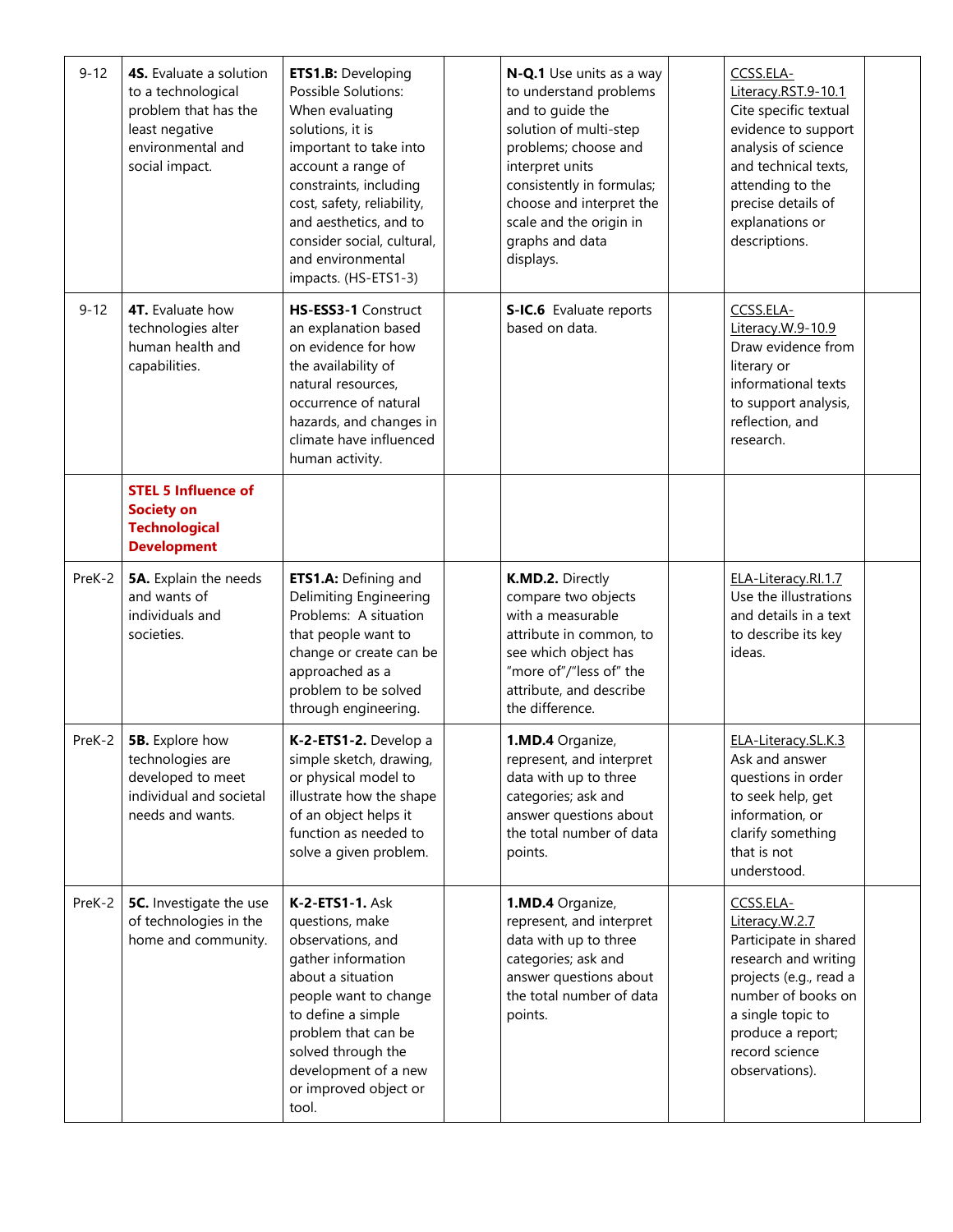| $3 - 5$  | <b>5D.</b> Determine factors<br>that influence changes<br>in a society's<br>technological systems<br>or infrastructures.                                                                  | 3-5-ETS1-1. Define a<br>simple design problem<br>reflecting a need or a<br>want that includes<br>specified criteria for<br>success and constraints<br>on materials, time, or<br>cost.                                                                                                                                                                                                                                            | 3.OA.9. Identify<br>arithmetic patterns<br>(including patterns in the<br>addition table or<br>multiplication table), and<br>explain them using<br>properties of operations.                                                                         | ELA-Literacy.W.4.2.b<br>Develop the topic<br>with facts,<br>definitions, concrete<br>details, quotations,<br>or other information<br>and examples<br>related to the topic. |  |
|----------|-------------------------------------------------------------------------------------------------------------------------------------------------------------------------------------------|----------------------------------------------------------------------------------------------------------------------------------------------------------------------------------------------------------------------------------------------------------------------------------------------------------------------------------------------------------------------------------------------------------------------------------|-----------------------------------------------------------------------------------------------------------------------------------------------------------------------------------------------------------------------------------------------------|----------------------------------------------------------------------------------------------------------------------------------------------------------------------------|--|
| $3 - 5$  | 5E. Explain how<br>technologies are<br>developed or adapted<br>when individual or<br>societal needs and<br>wants change.                                                                  | <b>ETS1.C:</b> Optimizing the<br>Design Solution:<br>Different solutions need<br>to be tested in order to<br>determine which of<br>them best solves the<br>problem, given the<br>criteria and the<br>constraints. (3-5-ETS1-<br>3)                                                                                                                                                                                               | <b>5.NF.6.</b> Solve real world<br>problems involving<br>multiplication of<br>fractions and mixed<br>numbers, e.g., by using<br>visual fraction models or<br>equations to represent<br>the problem.                                                 | CCSS.ELA-<br>Literacy.W.4.9<br>Draw evidence from<br>literary or<br>informational texts<br>to support analysis,<br>reflection, and<br>research.                            |  |
| $6 - 8$  | 5F. Analyze how an<br>invention or innovation<br>was influenced by its<br>historical context.                                                                                             | MS-ETS1-1. Define the<br>criteria and constraints<br>of a design problem<br>with sufficient precision<br>to ensure a successful<br>solution, taking into<br>account relevant<br>scientific principles and<br>potential impacts on<br>people and the natural<br>environment that may<br>limit possible solutions.                                                                                                                 | <b>6.SP.5</b> Summarize<br>numerical data sets in<br>relation to their context                                                                                                                                                                      | ELA-Literacy.RST.6-<br>8.1<br>Cite specific textual<br>evidence to support<br>analysis of science<br>and technical texts.                                                  |  |
| $6 - 8$  | <b>5G.</b> Evaluate trade-offs<br>based on various<br>perspectives as part of<br>a decision process that<br>recognizes the need for<br>careful compromises<br>among competing<br>factors. | ETS1.A: Defining and<br><b>Delimiting Engineering</b><br>Problems: The more<br>precisely a design task's<br>criteria and constraints<br>can be defined, the<br>more likely it is that the<br>designed solution will<br>be successful.<br>Specification of<br>constraints includes<br>consideration of<br>scientific principles and<br>other relevant<br>knowledge that are<br>likely to limit possible<br>solutions. (MS-ETS1-1) | 7.SP.7 Develop a<br>probability model and<br>use it to find<br>probabilities of events.<br>Compare probabilities<br>from a model to<br>observed frequencies; if<br>the agreement is not<br>good, explain possible<br>sources of the<br>discrepancy. | ELA-Literacy.W.8.9<br>Draw evidence from<br>literary or<br>informational texts<br>to support analysis,<br>reflection, and<br>research.                                     |  |
| $9 - 12$ | 5H. Evaluate a<br>technological<br>innovation that arose<br>from a specific society's<br>unique need or want.                                                                             | HS-ESS3-4 Evaluate or<br>refine a technological<br>solution that reduces<br>impacts of human<br>activities on natural<br>systems.                                                                                                                                                                                                                                                                                                | S-IC.6 Evaluate reports<br>based on data.                                                                                                                                                                                                           | ELA-Literacy.W.9-<br>10.9<br>Draw evidence from<br>literary or<br>informational texts<br>to support analysis,<br>reflection, and<br>research.                              |  |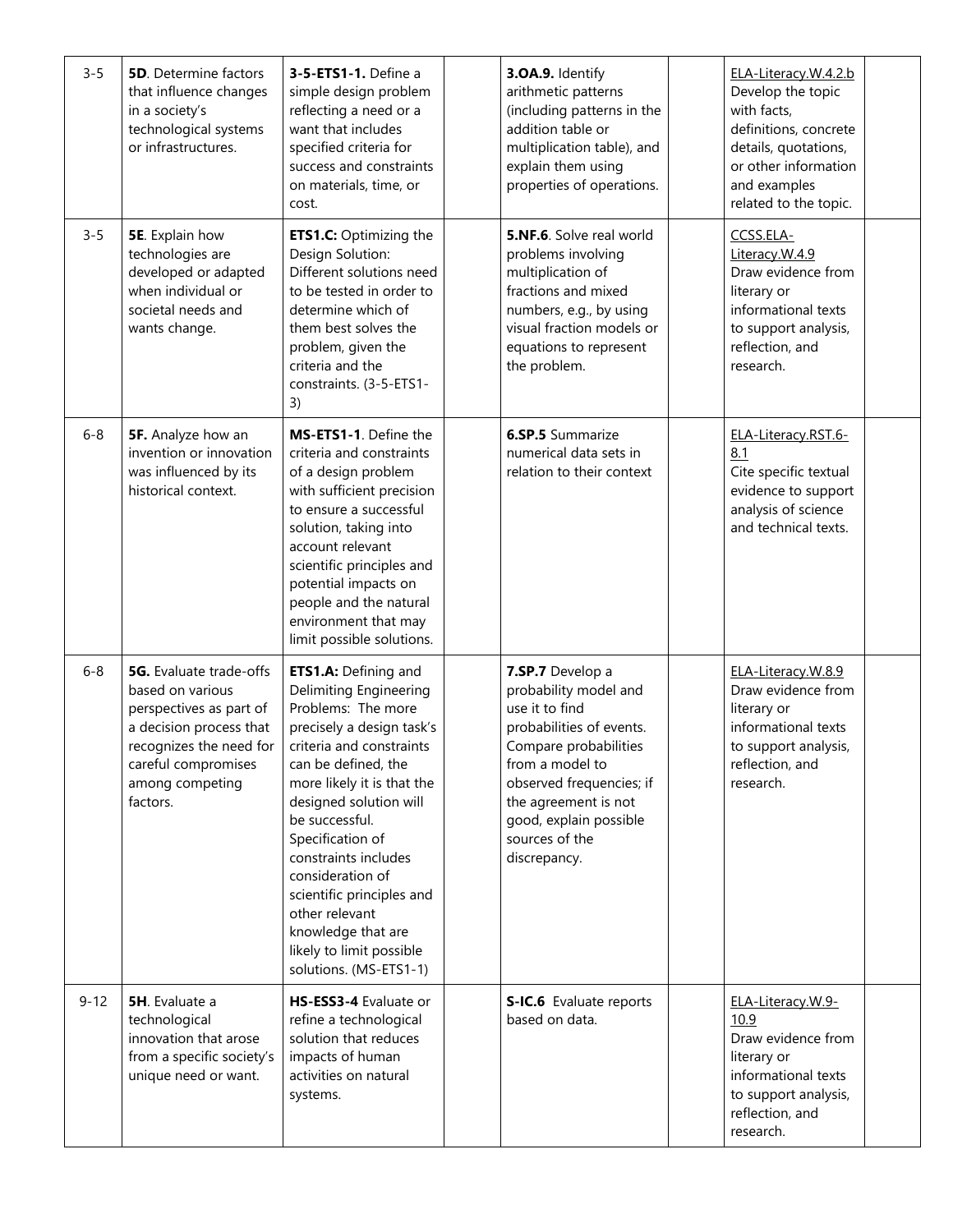| $9 - 12$ | 5I. Evaluate a<br>technological<br>innovation that was<br>met with societal<br>resistance impacting its<br>development. | HS-ETS1-3. Evaluate a<br>solution to a complex<br>real-world problem<br>based on prioritized<br>criteria and trade-offs<br>that account for a<br>range of constraints,<br>including cost, safety,<br>reliability, and<br>aesthetics, as well as<br>possible social, cultural,<br>and environmental<br>impacts. | A-CED.3 Represent<br>constraints by equations<br>or inequalities, and by<br>systems of equations<br>and/or inequalities, and<br>interpret solutions as<br>viable or nonviable<br>options in a modeling<br>context. | ELA-Literacy.W.9-<br>10.7<br>Conduct short as<br>well as more<br>sustained research<br>projects to answer a<br>question (including<br>a self-generated<br>question) or solve a<br>problem; narrow or<br>broaden the inquiry<br>when appropriate;<br>synthesize multiple<br>sources on the<br>subject,<br>demonstrating<br>understanding of<br>the subject under<br>investigation. |  |
|----------|-------------------------------------------------------------------------------------------------------------------------|----------------------------------------------------------------------------------------------------------------------------------------------------------------------------------------------------------------------------------------------------------------------------------------------------------------|--------------------------------------------------------------------------------------------------------------------------------------------------------------------------------------------------------------------|-----------------------------------------------------------------------------------------------------------------------------------------------------------------------------------------------------------------------------------------------------------------------------------------------------------------------------------------------------------------------------------|--|
| $9 - 12$ | 5J. Design an<br>appropriate technology<br>for use in a different<br>culture.                                           | HS-ETS1-1. Analyze a<br>major global challenge<br>to specify qualitative<br>and quantitative criteria<br>and constraints for<br>solutions that account<br>for societal needs and<br>wants.                                                                                                                     | S-MD.7. Analyze<br>decisions and strategies<br>using probability<br>concepts (e.g., product<br>testing, medical testing,<br>pulling a hockey goalie<br>at the end of a game).                                      | CCSS.ELA-<br>Literacy.SL.9-10.1.d<br>Respond<br>thoughtfully to<br>diverse perspectives,<br>summarize points of<br>agreement and<br>disagreement, and,<br>when warranted,<br>qualify or justify<br>their own views and<br>understanding and<br>make new<br>connections in light<br>of the evidence and<br>reasoning<br>presented.                                                 |  |
|          | <b>STEL 6 History of</b><br><b>Technology</b>                                                                           |                                                                                                                                                                                                                                                                                                                |                                                                                                                                                                                                                    |                                                                                                                                                                                                                                                                                                                                                                                   |  |
| PreK-2   | <b>6A.</b> Discuss how the<br>way people live and<br>work has changed<br>throughout history<br>because of technology.   | <b>K-2-ETS1-1. Ask</b><br>questions, make<br>observations, and<br>gather information<br>about a situation<br>people want to change<br>to define a simple<br>problem that can be<br>solved through the<br>development of a new<br>or improved object or<br>tool.                                                | K.G.1. Describe objects<br>in the environment using<br>names of shapes, and<br>describe the relative<br>positions of these<br>objects.                                                                             | ELA-Literacy.RI.2.3<br>Describe the<br>connection between<br>a series of historical<br>events, scientific<br>ideas or concepts,<br>or steps in technical<br>procedures in a text.                                                                                                                                                                                                 |  |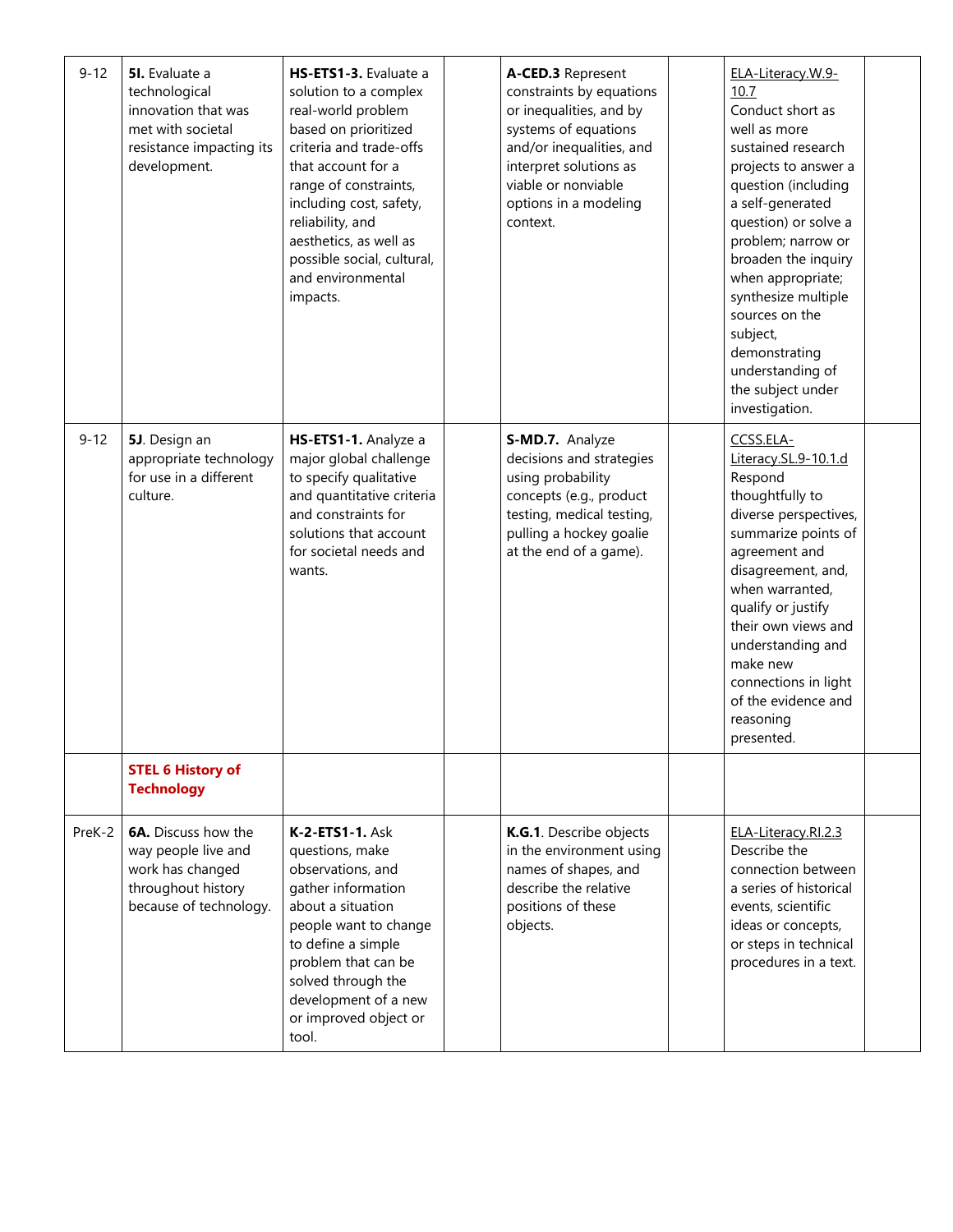| $3 - 5$  | <b>6B.</b> Create<br>representations of the<br>tools people made,<br>how they cultivated to<br>provide food, made<br>clothing, and built<br>shelters to protect<br>themselves.                 | 5-ESS3-1 Obtain and<br>combine information<br>about ways individual<br>communities use<br>science ideas to protect<br>the earth's resources<br>and environment.                                                                 | 4.0A.5 Generate a<br>number or shape pattern<br>that follows a given rule.<br>Identify apparent<br>features of the pattern<br>that were not explicit in<br>the rule itself.                                                                         | ELA-Literacy.RI.4.3<br>Explain events,<br>procedures, ideas,<br>or concepts in a<br>historical, scientific,<br>or technical text,<br>including what<br>happened and why,<br>based on specific<br>information in the<br>text.                                                           |  |
|----------|------------------------------------------------------------------------------------------------------------------------------------------------------------------------------------------------|---------------------------------------------------------------------------------------------------------------------------------------------------------------------------------------------------------------------------------|-----------------------------------------------------------------------------------------------------------------------------------------------------------------------------------------------------------------------------------------------------|----------------------------------------------------------------------------------------------------------------------------------------------------------------------------------------------------------------------------------------------------------------------------------------|--|
| $6 - 8$  | <b>6C.</b> Compare various<br>technologies and how<br>they have contributed<br>to human progress.                                                                                              | <b>ETS1.B: Developing</b><br>Possible Solutions:<br>There are systematic<br>processes for<br>evaluating solutions<br>with respect to how<br>well they meet the<br>criteria and constraints<br>of a problem. (MS-<br>$ETS1-2$ ), | 7.SP.2 Use data from a<br>random sample to draw<br>inferences about a<br>population with an<br>unknown characteristic<br>of interest.                                                                                                               | ELA-Literacy.RI.7.3<br>Analyze the<br>interactions<br>between individuals,<br>events, and ideas in<br>a text (e.g., how<br>ideas influence<br>individuals or<br>events, or how<br>individuals influence<br>ideas or events)                                                            |  |
| $6 - 8$  | 6D. Engage in a<br>research and<br>development process<br>to simulate how<br>inventions and<br>innovations have<br>evolved through<br>systematic tests and<br>refinements.                     | MS-ETS1-4. Develop a<br>model to generate data<br>for iterative testing and<br>modification of a<br>proposed object, tool,<br>or process such that an<br>optimal design can be<br>achieved.                                     | 7.SP.7 Develop a<br>probability model and<br>use it to find<br>probabilities of events.<br>Compare probabilities<br>from a model to<br>observed frequencies; if<br>the agreement is not<br>good, explain possible<br>sources of the<br>discrepancy. | ELA-Literacy.W.8.7<br>Conduct short<br>research projects to<br>answer a question<br>(including a self-<br>generated<br>question), drawing<br>on several sources<br>and generating<br>additional related,<br>focused questions<br>that allow for<br>multiple avenues of<br>exploration. |  |
| $6 - 8$  | <b>6E</b> . Verify how<br>specialization of<br>function has been at<br>the heart of many<br>technological<br>improvements.                                                                     | MS-ETS1-4. Develop a<br>model to generate data<br>for iterative testing and<br>modification of a<br>proposed object, tool,<br>or process such that an<br>optimal design can be<br>achieved.                                     | <b>6.SP.5</b> Summarize<br>numerical data sets in<br>relation to their context.                                                                                                                                                                     | ELA-Literacy.W.6.2.b<br>Develop the topic<br>with relevant facts,<br>definitions, concrete<br>details, quotations,<br>or other information<br>and examples.                                                                                                                            |  |
| $9 - 12$ | <b>6F.</b> Recognize that<br>technological<br>development has been<br>evolutionary, often the<br>result of a series of<br>refinements to basic<br>inventions or<br>technological<br>knowledge. | HS-ETS1-1. Analyze a<br>major global challenge<br>to specify qualitative<br>and quantitative criteria<br>and constraints for<br>solutions that account<br>for societal needs and<br>wants.                                      | 6.SP.1 Recognize a<br>statistical question as<br>one that anticipates<br>variability in the data<br>related to the question<br>and accounts for it in the<br>answers.                                                                               | ELA-Literacy.RST.9-<br>10.2 Determine the<br>central ideas or<br>conclusions of a<br>text, trace the text's<br>explanation or<br>depiction of a<br>complex process,<br>phenomenon, or<br>concept; provide an                                                                           |  |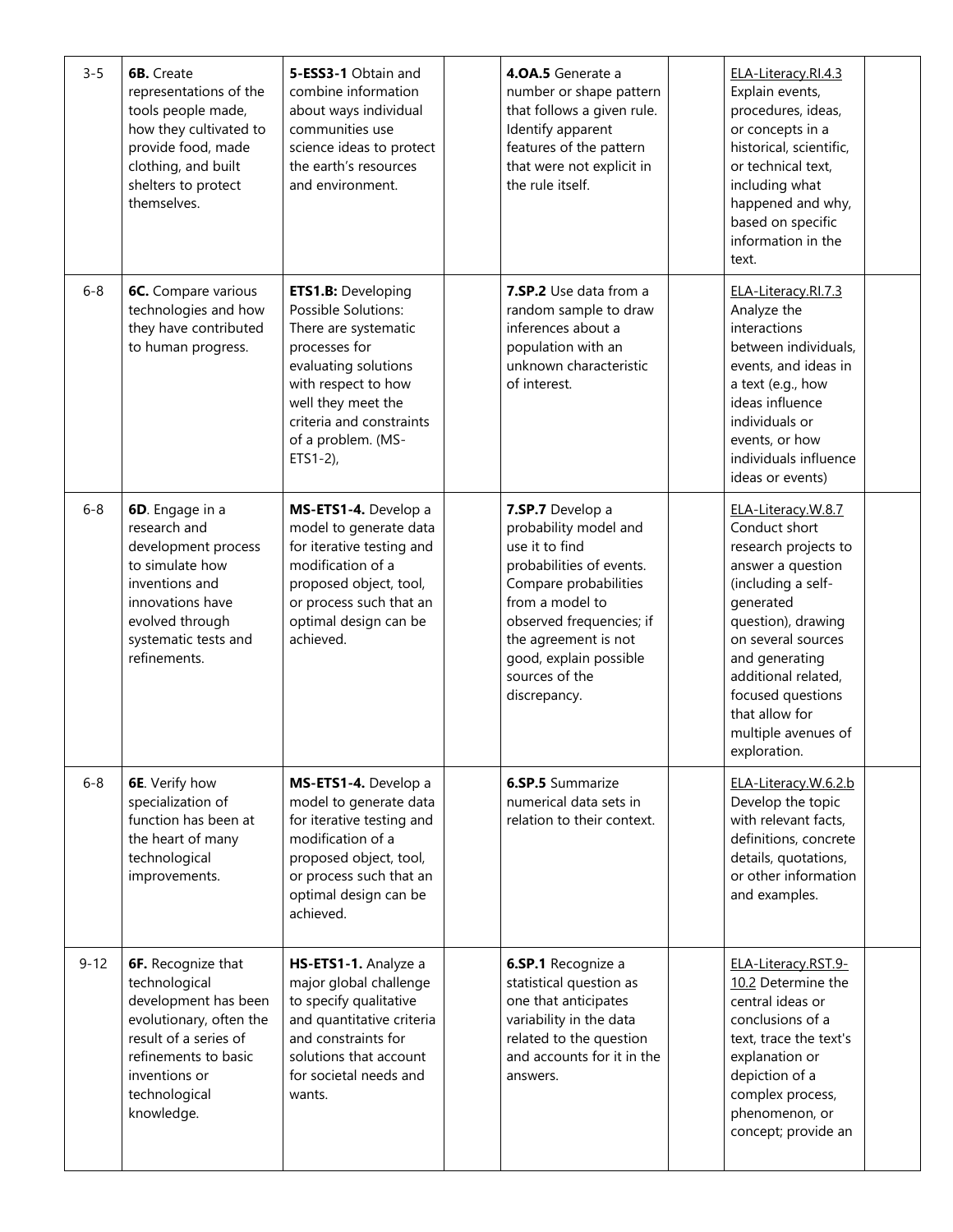|          |                                                                                                                                                                                                                                                                        |                                                                                                                                                                                                                                                                                                                |                                                                                                                                              | accurate summary<br>of the text.                                                                                                                                                                                                                                                                      |  |
|----------|------------------------------------------------------------------------------------------------------------------------------------------------------------------------------------------------------------------------------------------------------------------------|----------------------------------------------------------------------------------------------------------------------------------------------------------------------------------------------------------------------------------------------------------------------------------------------------------------|----------------------------------------------------------------------------------------------------------------------------------------------|-------------------------------------------------------------------------------------------------------------------------------------------------------------------------------------------------------------------------------------------------------------------------------------------------------|--|
| $9 - 12$ | 6G. Verify that the<br>evolution of civilization<br>has been directly<br>affected by, and has in<br>turn affected, the<br>development and use<br>of tools, materials and<br>processes.                                                                                 | HS-ETS1-3. Evaluate a<br>solution to a complex<br>real-world problem<br>based on prioritized<br>criteria and trade-offs<br>that account for a<br>range of constraints,<br>including cost, safety,<br>reliability, and<br>aesthetics, as well as<br>possible social, cultural,<br>and environmental<br>impacts. | S-IC.2. Decide if a<br>specified model is<br>consistent with results<br>from a given data-<br>generating process, e.g.,<br>using simulation. | ELA-Literacy.Rl.11-<br>12.7<br>Integrate and<br>evaluate multiple<br>sources of<br>information<br>presented in<br>different media or<br>formats (e.g.,<br>visually,<br>quantitatively) as<br>well as in words in<br>order to address a<br>question or solve a<br>problem.                             |  |
| $9 - 12$ | <b>6H.</b> Evaluate how<br>technology has been a<br>powerful force in<br>reshaping the social,<br>cultural, political, and<br>economic landscapes<br>throughout history.                                                                                               | HS-ESS3-1 Construct<br>an explanation based<br>on evidence for how<br>the availability of<br>natural resources,<br>occurrence of natural<br>hazards, and changes in<br>climate have influenced<br>human activity.                                                                                              | S-IC.2. Decide if a<br>specified model is<br>consistent with results<br>from a given data-<br>generating process, e.g.,<br>using simulation. | ELA-Literacy.W.9-<br>10.2<br>Write informative/<br>explanatory texts to<br>examine and convey<br>complex ideas,<br>concepts, and<br>information clearly<br>and accurately<br>through the<br>effective selection,<br>organization, and<br>analysis of content.                                         |  |
| $9 - 12$ | 6I. Analyze how the<br><b>Industrial Revolution</b><br>resulted in the<br>development of mass<br>production,<br>sophisticated<br>transportation and<br>communication<br>systems, advanced<br>construction practices,<br>and improved<br>education and leisure<br>time. | HS-ESS3-1 Construct<br>an explanation based<br>on evidence for how<br>the availability of<br>natural resources,<br>occurrence of natural<br>hazards, and changes in<br>climate have influenced<br>human activity.                                                                                              | S-IC.2. Decide if a<br>specified model is<br>consistent with results<br>from a given data-<br>generating process, e.g.,<br>using simulation. | ELA-Literacy.W.9-<br>10.7<br>Conduct short as<br>well as more<br>sustained research<br>projects to answer a<br>question (including<br>a self-generated<br>question) or solve a<br>problem; narrow or<br>broaden the inquiry<br>when appropriate;<br>synthesize multiple<br>sources on the<br>subject, |  |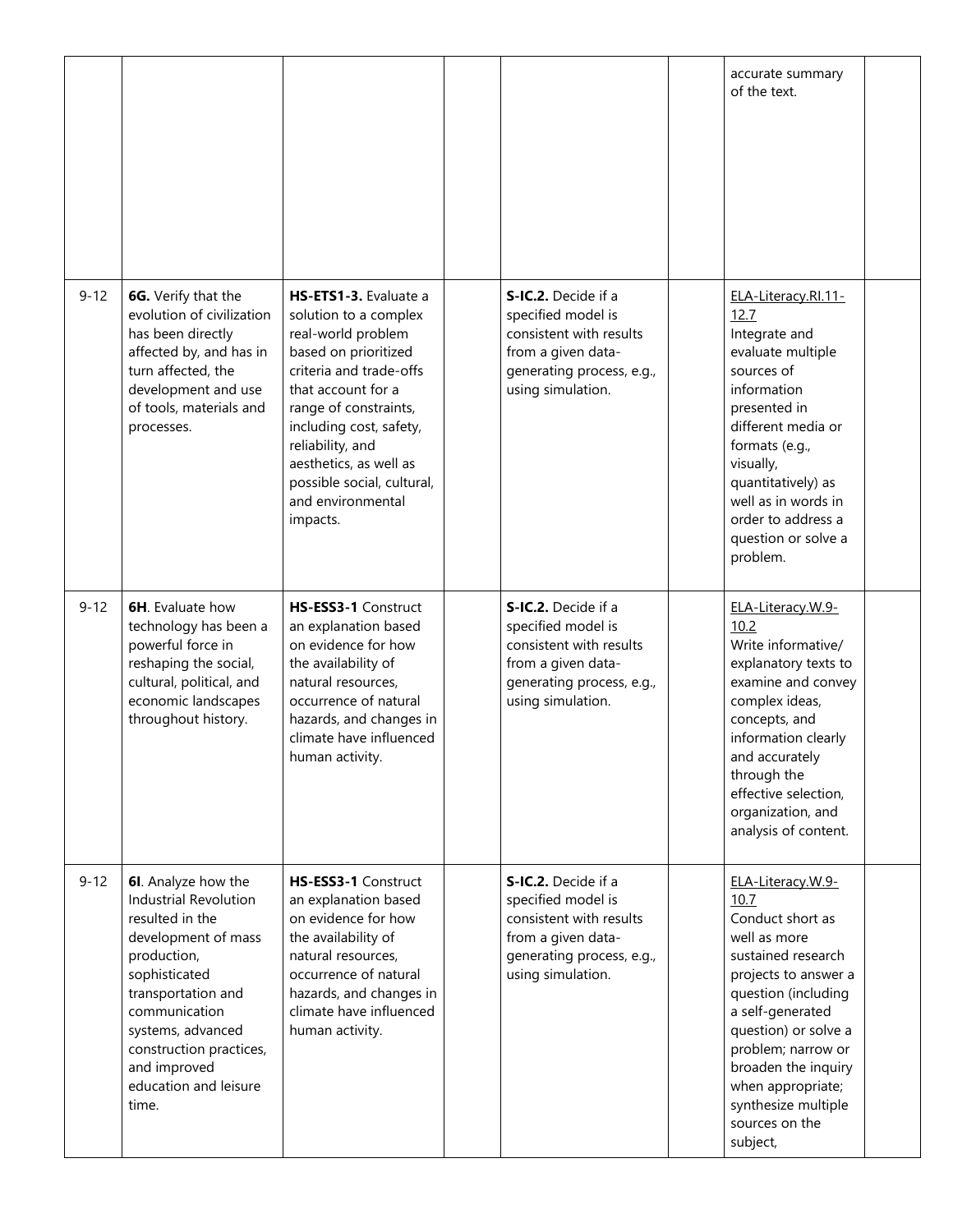|          |                                                                                                                                                                                      |                                                                                                                                                                                                                       |                                                                                                                                                        | demonstrating<br>understanding of<br>the subject under<br>investigation.                                                                                                                                                                                                                                    |  |
|----------|--------------------------------------------------------------------------------------------------------------------------------------------------------------------------------------|-----------------------------------------------------------------------------------------------------------------------------------------------------------------------------------------------------------------------|--------------------------------------------------------------------------------------------------------------------------------------------------------|-------------------------------------------------------------------------------------------------------------------------------------------------------------------------------------------------------------------------------------------------------------------------------------------------------------|--|
| $9 - 12$ | 6J. Investigate the<br>widespread changes<br>that have resulted from<br>the Information Age,<br>which has placed<br>emphasis on the<br>processing and<br>exchange of<br>information. | HS-ESS3-1 Construct<br>an explanation based<br>on evidence for how<br>the availability of<br>natural resources,<br>occurrence of natural<br>hazards, and changes in<br>climate have influenced<br>human activity.     | S-IC.6 Evaluate reports<br>based on data.                                                                                                              | ELA-Literacy.W.9-<br>10.6<br>Use technology,<br>including the<br>Internet, to produce,<br>publish, and update<br>individual or shared<br>writing products,<br>taking advantage of<br>technology's<br>capacity to link to<br>other information<br>and to display<br>information flexibly<br>and dynamically. |  |
|          | <b>STEL 7 Design in</b><br><b>Technology and</b><br><b>Engineering Education</b>                                                                                                     |                                                                                                                                                                                                                       |                                                                                                                                                        |                                                                                                                                                                                                                                                                                                             |  |
| PreK-2   | 7A. Apply design<br>concepts, principles,<br>and processes through<br>play and exploration.                                                                                          | 2-PS1-1 Plan and<br>conduct an<br>investigation to<br>describe and classify<br>different kinds of<br>materials by their<br>observable properties.                                                                     | K.G.5. Model shapes in<br>the world by building<br>shapes from<br>components (e.g., sticks<br>and clay balls) and<br>drawing shapes.                   | ELA-Literacy.SL.K.1<br>Participate in<br>collaborative<br>conversations with<br>diverse partners<br>about kindergarten<br>topics and texts with<br>peers and adults in<br>small and larger<br>groups.                                                                                                       |  |
| PreK-2   | 7B. Recognize that<br>designs have<br>requirements.                                                                                                                                  | ETS1.A: Defining and<br><b>Delimiting Engineering</b><br>Problems: A situation<br>that people want to<br>change or create can be<br>approached as a<br>problem to be solved<br>through engineering.<br>$(K-2-ETS1-1)$ | 1.G.1 Distinguish<br>between defining<br>attributes versus non-<br>defining attributes; build<br>and draw shapes to<br>possess defining<br>attributes. | ELA-Literacy 2.1.a.<br>Follow agreed-upon<br>rules for discussions<br>(e.g., gaining the<br>floor in respectful<br>ways, listening to<br>others with care,<br>speaking one at a<br>time about the<br>topics and texts<br>under discussion).                                                                 |  |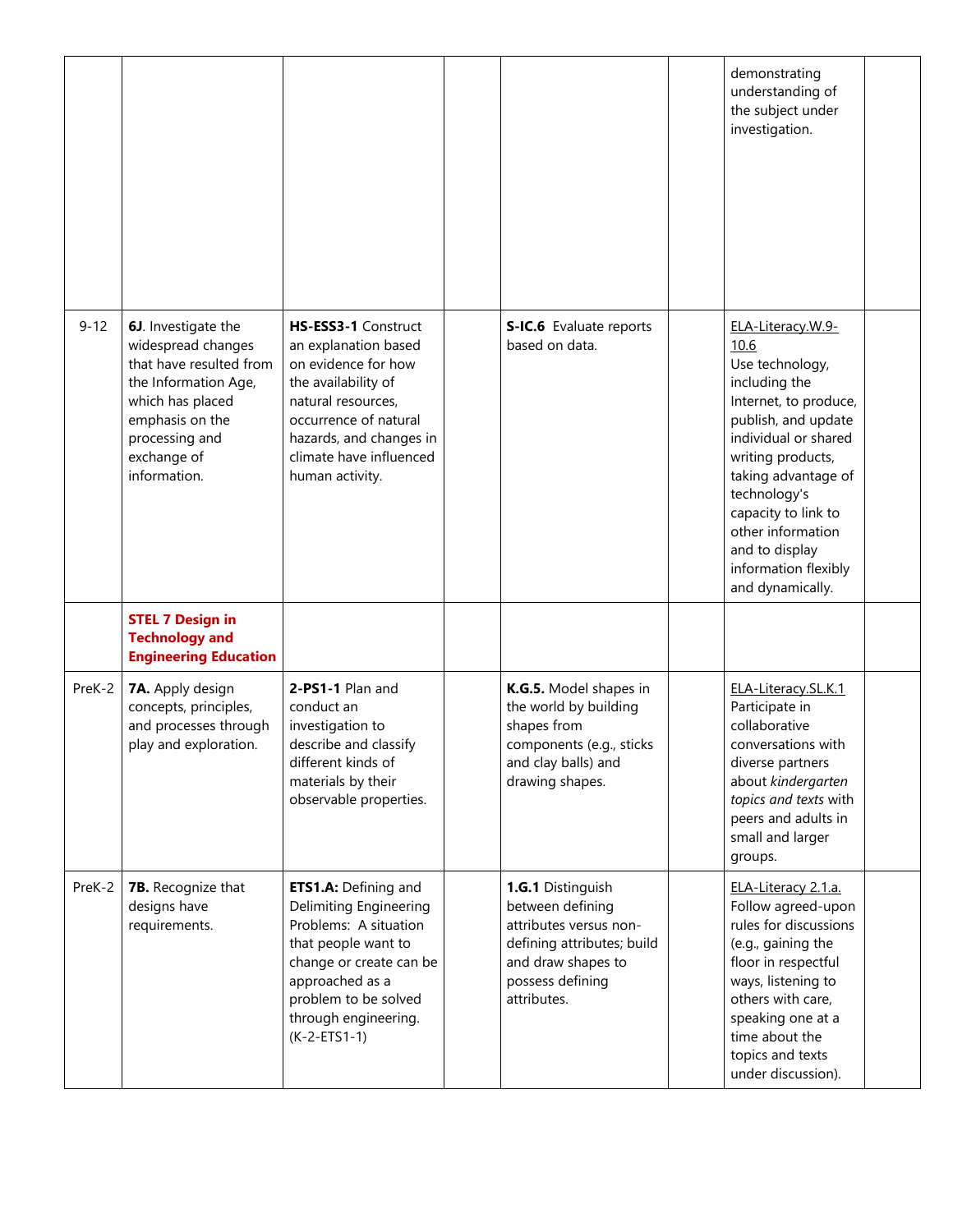| PreK-2  | 7C. Explain that design<br>is a response to wants<br>and needs.                                         | ETS1.A: Defining and<br>Delimiting Engineering<br>Problems: Asking<br>questions, making<br>observations, and<br>gathering information<br>are helpful in thinking<br>about problems. (K-2-<br>$ETS1-1)$                                                   | 1.G.1 Distinguish<br>between defining<br>attributes versus non-<br>defining attributes; build<br>and draw shapes to<br>possess defining<br>attributes.                                   | ELA-Literacy.SL.1.4<br>Describe people,<br>places, things, and<br>events with relevant<br>details, expressing<br>ideas and feelings<br>clearly.                             |  |
|---------|---------------------------------------------------------------------------------------------------------|----------------------------------------------------------------------------------------------------------------------------------------------------------------------------------------------------------------------------------------------------------|------------------------------------------------------------------------------------------------------------------------------------------------------------------------------------------|-----------------------------------------------------------------------------------------------------------------------------------------------------------------------------|--|
| PreK-2  | 7D. Discuss that all<br>designs have different<br>characteristics that can<br>be described.             | K-2-ETS1-3. Analyze<br>data from tests of two<br>objects designed to<br>solve the same problem<br>to compare the<br>strengths and<br>weaknesses of how<br>each performs.                                                                                 | K.MD.2. Directly<br>compare two objects<br>with a measurable<br>attribute in common, to<br>see which object has<br>"more of"/"less of" the<br>attribute, and describe<br>the difference. | ELA-Literacy.RI.K.3<br>With prompting and<br>support, describe<br>the connection<br>between two<br>individuals, events,<br>ideas, or pieces of<br>information in a<br>text. |  |
| PreK-2  | 7E. Recognize there are<br>different solutions to a<br>design and that none<br>are perfect.             | K-2-ETS1-3. Analyze<br>data from tests of two<br>objects designed to<br>solve the same problem<br>to compare the<br>strengths and<br>weaknesses of how<br>each performs.                                                                                 | 1.MD.4 Organize,<br>represent, and interpret<br>data with up to three<br>categories; ask and<br>answer questions about<br>the total number of data<br>points.                            | ELA-Literacy.SL.1.1.b<br>Build on others' talk<br>in conversations by<br>responding to the<br>comments of others<br>through multiple<br>exchanges.                          |  |
| PreK-2  | <b>7F.</b> Differentiate<br>essential skills of the<br>technology and<br>engineering design<br>process. | K-2-ETS1-1. Ask<br>questions, make<br>observations, and<br>gather information<br>about a situation<br>people want to change<br>to define a simple<br>problem that can be<br>solved through the<br>development of a new<br>or improved object or<br>tool. | K.G.5. Model shapes in<br>the world by building<br>shapes from<br>components (e.g., sticks<br>and clay balls) and<br>drawing shapes.                                                     | ELA-Literacy.RI.1.7<br>Use the illustrations<br>and details in a text<br>to describe its key<br>ideas.                                                                      |  |
| PreK-2  | 7G. Apply skills<br>necessary for making in<br>design.                                                  | K-2-ETS1-2. Develop a<br>simple sketch, drawing,<br>or physical model to<br>illustrate how the shape<br>of an object helps it<br>function as needed to<br>solve a given problem.                                                                         | 2.MD.10. Draw a picture<br>graph and a bar graph<br>(with single-unit scale) to<br>represent a data set with<br>up to four categories.                                                   | ELA-Literacy.SL.K.5<br>Add drawings or<br>other visual displays<br>to descriptions as<br>desired to provide<br>additional detail.                                           |  |
| $3 - 5$ | <b>7H.</b> Illustrate that there<br>are multiple<br>approaches to design.                               | 3-5-ETS1-2. Generate<br>and compare multiple<br>possible solutions to a<br>problem based on how<br>well each is likely to<br>meet the criteria and<br>constraints of the<br>problem.                                                                     | 4.G.1 Draw points, lines,<br>line segments, rays,<br>angles (right, acute,<br>obtuse), and<br>perpendicular and<br>parallel lines. Identify<br>these in two-<br>dimensional figures.     | ELA-Literacy.W.4.7.<br>Conduct short<br>research projects<br>that build<br>knowledge through<br>investigation of<br>different aspects of<br>a topic                         |  |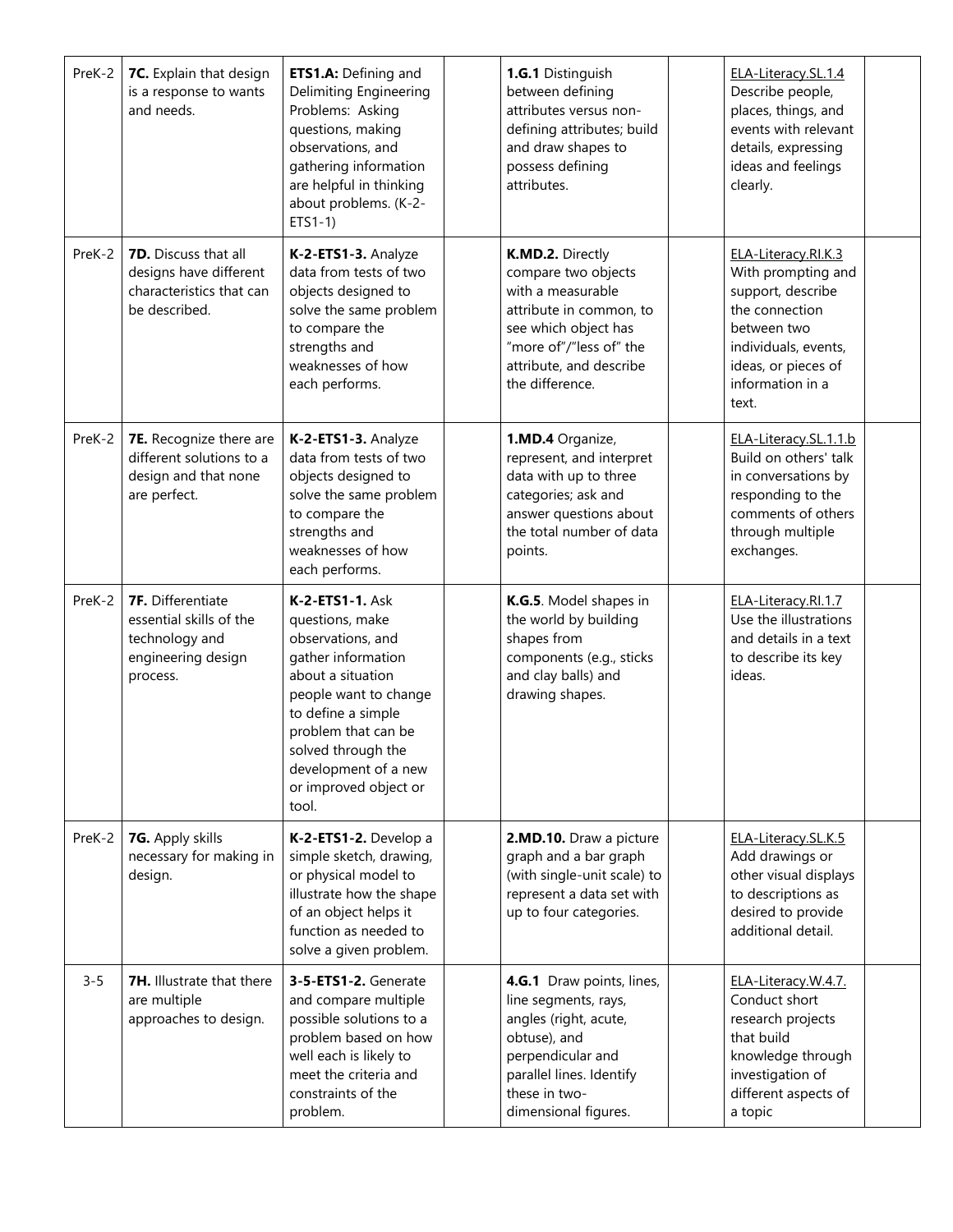| $3 - 5$ | 7I. Apply the<br>technology and<br>engineering design<br>process.           | 3-5 ETS 1-1. Define a<br>simple design problem<br>reflecting a need or a<br>want that includes<br>specified criteria for<br>success and constraints<br>on materials, time, or<br>cost. | 4.0A.3 Solve multistep<br>word problems posed<br>with whole numbers and<br>having whole-number<br>answers using the four<br>operations, including<br>problems in which<br>remainders must be<br>interpreted.                                                                                                                                       | ELA-Literacy.W.4.2.b<br>Develop the topic<br>with facts,<br>definitions, concrete<br>details, quotations,<br>or other information<br>and examples<br>related to the topic.                                                                                        |  |
|---------|-----------------------------------------------------------------------------|----------------------------------------------------------------------------------------------------------------------------------------------------------------------------------------|----------------------------------------------------------------------------------------------------------------------------------------------------------------------------------------------------------------------------------------------------------------------------------------------------------------------------------------------------|-------------------------------------------------------------------------------------------------------------------------------------------------------------------------------------------------------------------------------------------------------------------|--|
| $3 - 5$ | 7J. Evaluate designs<br>based on criteria,<br>constraints and<br>standards. | 3-5-ETS1-2. Generate<br>and compare multiple<br>possible solutions to a<br>problem based on how<br>well each is likely to<br>meet the criteria and<br>constraints of the<br>problem.   | S-IC.6 Evaluate reports<br>based on data.                                                                                                                                                                                                                                                                                                          | ELA-Literacy.W.4.7<br>Conduct short<br>research projects<br>that build<br>knowledge through<br>investigation of<br>different aspects of<br>a topic.                                                                                                               |  |
| $3 - 5$ | 7K. Interpret how good<br>design improves the<br>human condition.           | 3-ESS-1. Make a claim<br>about the merit of a<br>design solution that<br>reduces the impacts of<br>a weather-related<br>hazard                                                         | 4.MD.2 Use the four<br>operations to solve word<br>problems involving<br>distances, intervals of<br>time, liquid volumes,<br>masses of objects, and<br>money, including<br>problems involving<br>simple fractions or<br>decimals, and problems<br>that require expressing<br>measurements given in a<br>larger unit in terms of a<br>smaller unit. | ELA-Literacy.W.3.2<br>Write informative<br>/explanatory texts to<br>examine a topic and<br>convey ideas and<br>information clearly.                                                                                                                               |  |
| $3 - 5$ | <b>7L.</b> Apply universal<br>principles and elements<br>of design.         | 3-5-ETS1-1. Define a<br>simple design problem<br>reflecting a need or a<br>want that includes<br>specified criteria for<br>success and constraints<br>on materials, time, or<br>cost.  | 5.OA.2. Write simple<br>expressions that record<br>calculations with<br>numbers, and interpret<br>numerical expressions<br>without evaluating them.                                                                                                                                                                                                | ELA-Literacy.W.5.8<br>Recall relevant<br>information from<br>experiences or<br>gather relevant<br>information from<br>print and digital<br>sources; summarize<br>or paraphrase<br>information in notes<br>and finished work,<br>and provide a list of<br>sources. |  |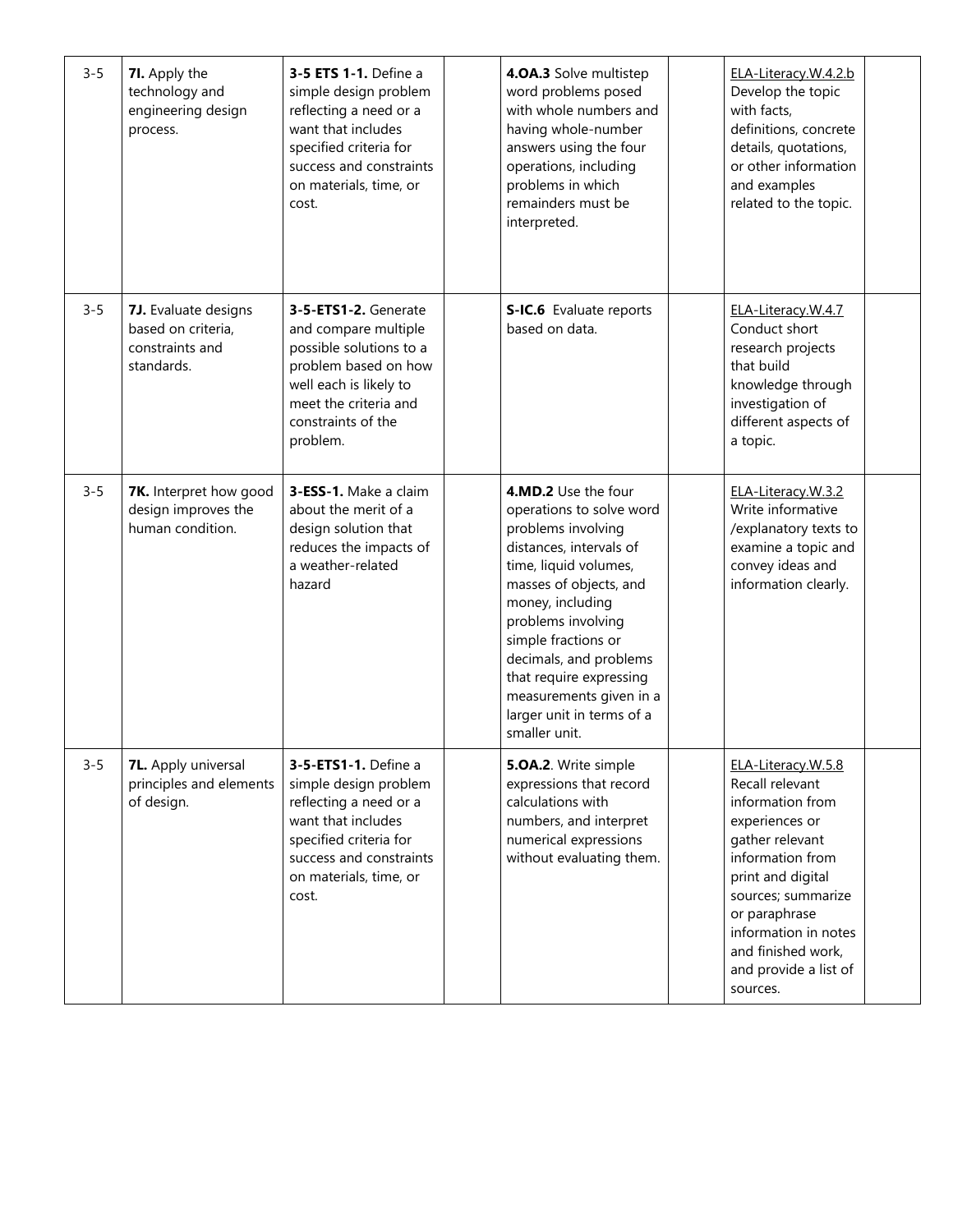| $3 - 5$ | 7M. Evaluate the<br>strengths and<br>weaknesses of existing<br>design solutions,<br>including their own<br>solutions. | 3-5-ETS1-2. Generate<br>and compare multiple<br>possible solutions to a<br>problem based on how<br>well each is likely to<br>meet the criteria and<br>constraints of the<br>problem.                                               | 3.0A.8 Solve two-step<br>word problems using the<br>four operations. Represent<br>these problems using<br>equations with a letter<br>standing for the unknown<br>quantity. Assess the<br>reasonableness of answers<br>using mental computation<br>and estimation strategies<br>including rounding. | ELA-Literacy.W.3.7<br>Conduct short<br>research projects<br>that build<br>knowledge about a<br>topic.                                                                                                                                                                                                                                    |  |
|---------|-----------------------------------------------------------------------------------------------------------------------|------------------------------------------------------------------------------------------------------------------------------------------------------------------------------------------------------------------------------------|----------------------------------------------------------------------------------------------------------------------------------------------------------------------------------------------------------------------------------------------------------------------------------------------------|------------------------------------------------------------------------------------------------------------------------------------------------------------------------------------------------------------------------------------------------------------------------------------------------------------------------------------------|--|
| $3 - 5$ | <b>7N.</b> Practice successful<br>design skills                                                                       | <b>ETS1.C: Optimizing the</b><br>Design Solution:<br>Different solutions need<br>to be tested in order to<br>determine which of<br>them best solves the<br>problem, given the<br>criteria and the<br>constraints. (3-5-ETS1-<br>3) | 4.G.1 Draw points, lines,<br>line segments, rays,<br>angles (right, acute,<br>obtuse), and<br>perpendicular and<br>parallel lines. Identify<br>these in two-<br>dimensional figures.                                                                                                               | ELA-Literacy. RI.4.7.<br>Interpret information<br>presented visually,<br>orally, or<br>quantitatively (e.g., in<br>charts, graphs,<br>diagrams, time lines,<br>animations, or<br>interactive elements<br>on Web pages) and<br>explain how the<br>information<br>contributes to an<br>understanding of the<br>text in which it<br>appears |  |
| $3 - 5$ | 70. Apply tools,<br>techniques, and<br>materials in a safe<br>manner as part of the<br>design process.                | 3-5-ETS1-3. Plan and<br>carry out fair tests in<br>which variables are<br>controlled and failure<br>points are considered<br>to identify aspects of a<br>model or prototype<br>that can be improved.                               | 5.NF.6. Solve real world<br>problems involving<br>multiplication of<br>fractions and mixed<br>numbers, e.g., by using<br>visual fraction models or<br>equations to represent<br>the problem.                                                                                                       | ELA-Literacy.SL.6.2<br>Interpret<br>information<br>presented in diverse<br>media and formats<br>(e.g., visually,<br>quantitatively,<br>orally) and explain<br>how it contributes<br>to a topic, text, or<br>issue under study.                                                                                                           |  |
| $6 - 8$ | 7P. Illustrate the<br>benefits and<br>opportunities<br>associated with<br>different approaches to<br>design.          | MS-ETS 1-2. Evaluate<br>competing design<br>solutions using a<br>systematic process to<br>determine how well<br>they meet the criteria<br>and constraints of the<br>problem                                                        | 7.SP.7 Develop a<br>probability model and<br>use it to find<br>probabilities of events.<br>Compare probabilities<br>from a model to<br>observed frequencies; if<br>the agreement is not<br>good, explain possible<br>sources of the<br>discrepancy.                                                | ELA-Literacy.SL.6.5.<br>Include multimedia<br>components (e.g.,<br>graphics, images,<br>music, sound) and<br>visual displays in<br>presentations to<br>clarify information                                                                                                                                                               |  |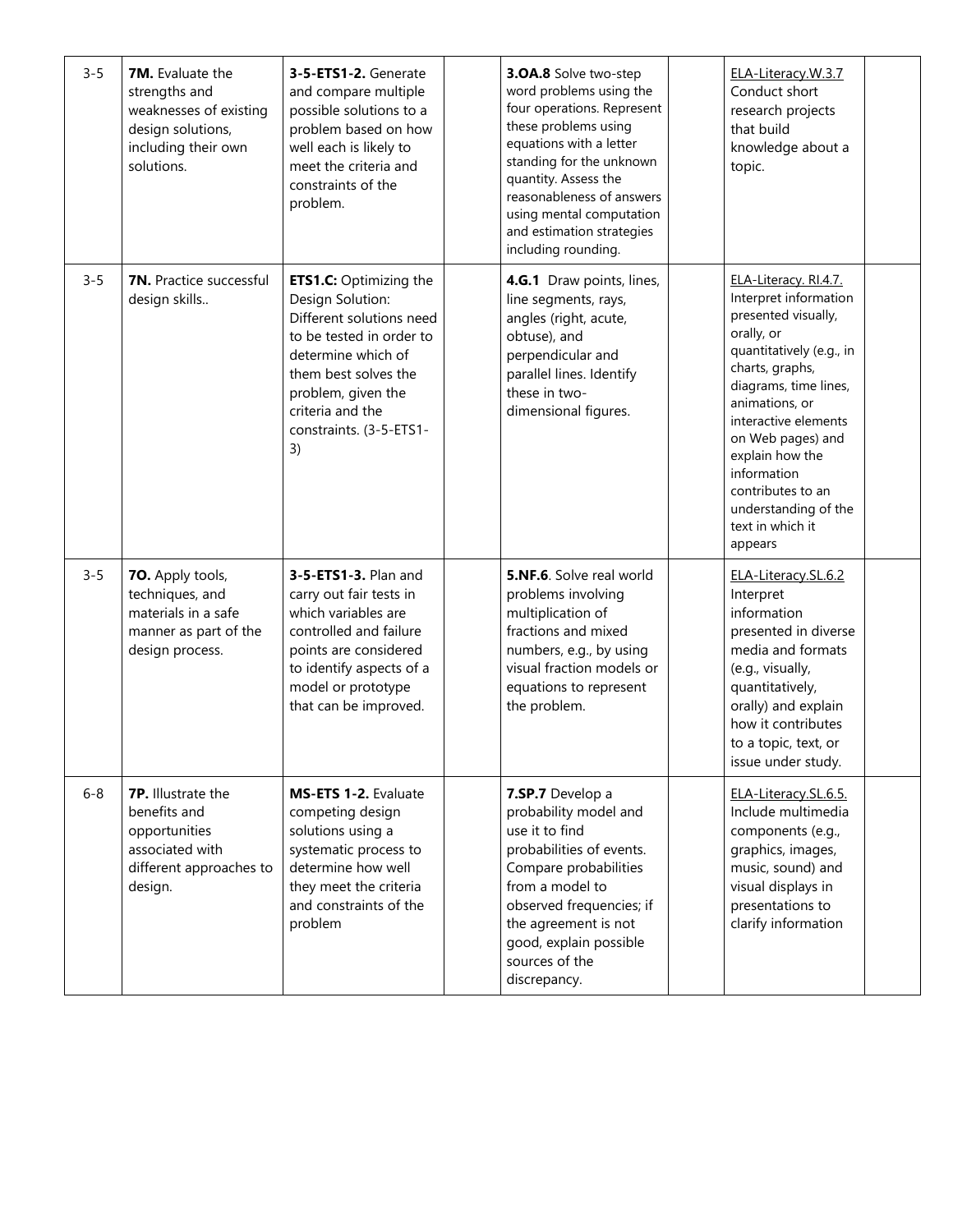| $6 - 8$ | 7Q. Apply the<br>technology and<br>engineering design<br>process.                              | MS-ETS1-1. Define the<br>criteria and constraints<br>of a design problem<br>with sufficient precision<br>to ensure a successful<br>solution, taking into<br>account relevant<br>scientific principles and<br>potential impacts on<br>people and the natural<br>environment that may<br>limit possible solutions. | 7.EE.3 Solve multi-step<br>real-life and<br>mathematical problems<br>posed with positive and<br>negative rational<br>numbers in any form<br>(whole numbers,<br>fractions, and decimals),<br>using tools strategically.                              | ELA-Literacy.W.7.7<br>Conduct short<br>research projects to<br>answer a question,<br>drawing on several<br>sources and<br>generating<br>additional related,<br>focused questions<br>for further research<br>and investigation. |  |
|---------|------------------------------------------------------------------------------------------------|------------------------------------------------------------------------------------------------------------------------------------------------------------------------------------------------------------------------------------------------------------------------------------------------------------------|-----------------------------------------------------------------------------------------------------------------------------------------------------------------------------------------------------------------------------------------------------|--------------------------------------------------------------------------------------------------------------------------------------------------------------------------------------------------------------------------------|--|
| $6 - 8$ | 7R. Refine design<br>solutions to address<br>criteria and constraints.                         | MS-ETS 1-2. Evaluate<br>competing design<br>solutions using a<br>systematic process to<br>determine how well<br>they meet the criteria<br>and constraints of the<br>problem                                                                                                                                      | 7.G.1 Solve problems<br>involving scale drawings<br>of geometric figures,<br>including computing<br>actual lengths and areas<br>from a scale drawing and<br>reproducing a scale<br>drawing at a different<br>scale.                                 | ELA-Literacy.RST.6-<br>8.9<br>Compare and<br>contrast the<br>information gained<br>from experiments,<br>simulations, video,<br>or multimedia<br>sources with that<br>gained from reading<br>a text on the same<br>topic.       |  |
| $6 - 8$ | 7S. Create solutions to<br>problems by identifying<br>and applying human<br>factors in design. | MS-ESS3-3 Apply<br>scientific principles to<br>design a method for<br>monitoring and<br>minimizing a human<br>impact on the<br>environment.                                                                                                                                                                      | 7.G.2 Draw (freehand,<br>with ruler and protractor,<br>and with technology)<br>geometric shapes with<br>given conditions.                                                                                                                           | ELA-Literacy.W.6.7<br>Conduct short<br>research projects to<br>answer a question,<br>drawing on several<br>sources and<br>refocusing the<br>inquiry when<br>appropriate.                                                       |  |
| $6 - 8$ | 7T. Assess design<br>quality based upon<br>established principles<br>and elements of design.   | <b>ETS1.B: Developing</b><br>Possible Solutions:<br>There are systematic<br>processes for<br>evaluating solutions<br>with respect to how<br>well they meet the<br>criteria and constraints<br>of a problem. (MS-<br>$ETS1-2$ ),                                                                                  | 6.RP.3 Use ratio and rate<br>reasoning to solve real-<br>world and mathematical<br>problems, e.g., by<br>reasoning about tables<br>of equivalent ratios, tape<br>diagrams, double<br>number line diagrams, or<br>equations.                         | ELA-Literacy.W.8.1<br>Write arguments to<br>support claims with<br>clear reasons and<br>relevant evidence                                                                                                                      |  |
| $6 - 8$ | <b>7U.</b> Evaluate the<br>strengths and<br>weaknesses of different<br>design solutions.       | MS-ETS 1-2. Evaluate<br>competing design<br>solutions using a<br>systematic process to<br>determine how well<br>they meet the criteria<br>and constraints of the<br>problem                                                                                                                                      | 7.SP.7 Develop a<br>probability model and<br>use it to find<br>probabilities of events.<br>Compare probabilities<br>from a model to<br>observed frequencies; if<br>the agreement is not<br>good, explain possible<br>sources of the<br>discrepancy. | ELA-Literacy.RST.6-<br>8.3<br>Follow precisely a<br>multistep procedure<br>when carrying out<br>experiments, taking<br>measurements, or<br>performing<br>technical tasks.                                                      |  |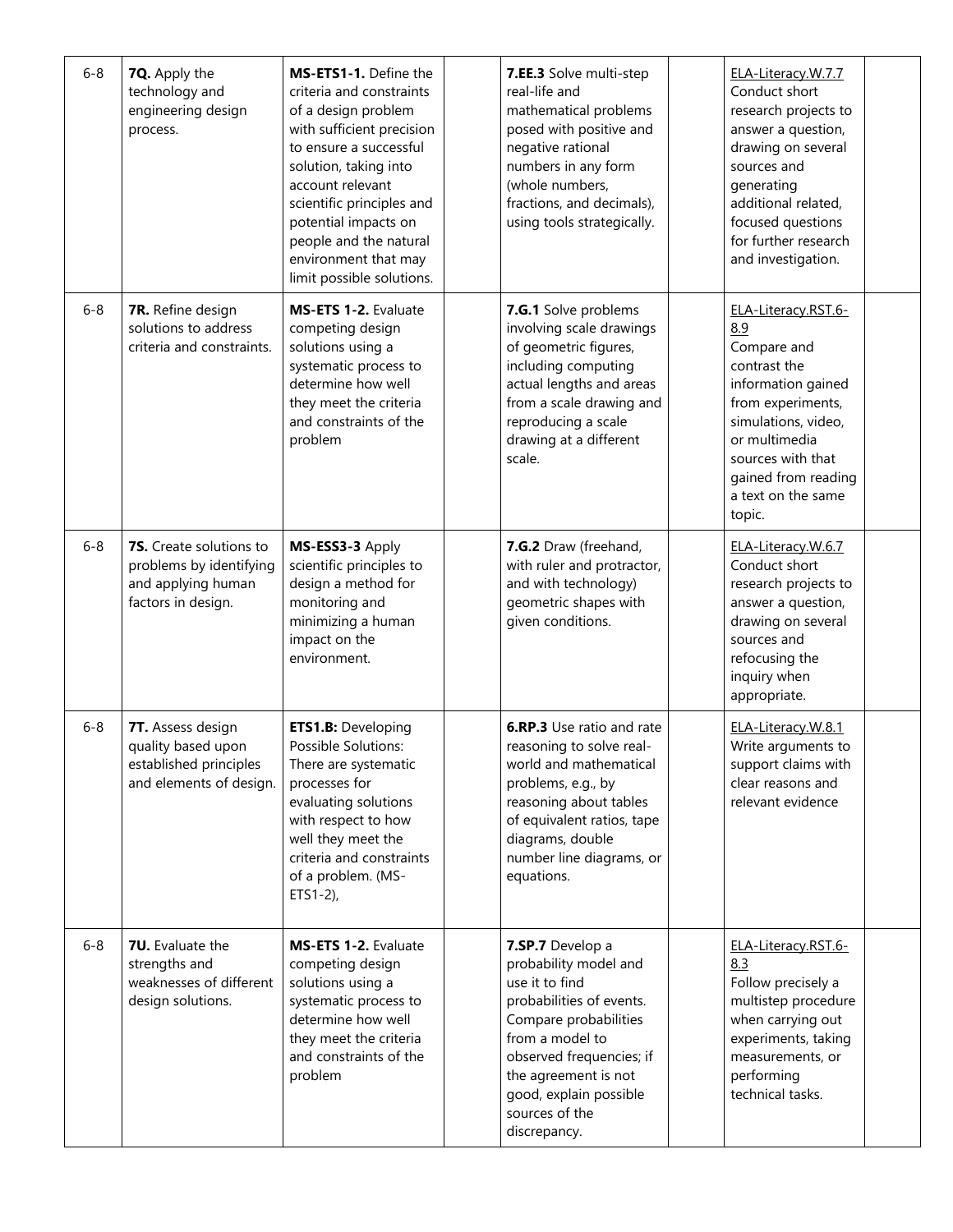| $6 - 8$  | 7V. Improve essential<br>skills necessary to<br>successfully design.                                                 | <b>ETS1.C:</b> Optimizing the<br>Design Solution: The<br>iterative process of<br>testing the most<br>promising solutions<br>and modifying what is<br>proposed on the basis<br>of the test results leads<br>to greater refinement<br>and ultimately to an<br>optimal solution. (MS-<br>$ETS1-4$                 | 6.SP.5 Summarize<br>numerical data sets in<br>relation to their context.                                                                          | CCSS.ELA-<br>Literacy.SL.8.1.d<br>Acknowledge new<br>information<br>expressed by others,<br>and, when<br>warranted, qualify or<br>justify their own<br>views in light of the<br>evidence presented.                                                                   |  |
|----------|----------------------------------------------------------------------------------------------------------------------|----------------------------------------------------------------------------------------------------------------------------------------------------------------------------------------------------------------------------------------------------------------------------------------------------------------|---------------------------------------------------------------------------------------------------------------------------------------------------|-----------------------------------------------------------------------------------------------------------------------------------------------------------------------------------------------------------------------------------------------------------------------|--|
| $9 - 12$ | <b>7W.</b> Determine the best<br>approach by evaluating<br>the purpose of the<br>design.                             | HS-ETS1-2. Criteria<br>may need to be broken<br>down into simpler ones<br>that can be approached<br>systematically, and<br>decisions about the<br>priority of certain<br>criteria over others<br>(trade-offs) may be<br>needed                                                                                 | N-Q.2. Define<br>appropriate quantities<br>for the purpose of<br>descriptive modeling.                                                            | ELA-Literacy. RI.11-<br>12.7 Integrate and<br>evaluate multiple<br>sources of<br>information<br>presented in different<br>media or formats<br>(e.g., visually,<br>quantitatively) as<br>wells as in words in<br>order to address a<br>question or solve a<br>problem. |  |
| $9 - 12$ | 7X. Document trade-<br>offs in the technology<br>and engineering design<br>process to produce the<br>optimal design. | HS-ETS1-2. Design a<br>solution to a complex<br>real-world problem by<br>breaking it down into<br>smaller, more<br>manageable problems<br>that can be solved<br>through engineering.                                                                                                                           | S-IC.6 Evaluate reports<br>based on data.                                                                                                         | ELA-Literacy. RI.11-<br>12.7 Integrate and<br>evaluate multiple<br>sources of<br>information<br>presented in different<br>media or formats<br>(e.g., visually,<br>quantitatively) as<br>wells as in words in<br>order to address a<br>question or solve a<br>problem. |  |
| $9 - 12$ | 7Y. Optimize a design<br>by addressing desired<br>qualities within criteria<br>and constraints.                      | HS-ETS1-3. Evaluate a<br>solution to a complex<br>real-world problem<br>based on prioritized<br>criteria and trade-offs<br>that account for a<br>range of constraints,<br>including cost, safety,<br>reliability, and<br>aesthetics, as well as<br>possible social, cultural,<br>and environmental<br>impacts. | S-IC.2. Decide if a<br>specified model is<br>consistent with results<br>from a given data-<br>generating process, e.g.<br>using simulation.       | ELA-Literacy.RST.9-<br>10.3 Follow precisely<br>a complex multistep<br>procedure when<br>carrying out<br>experiments, taking<br>measurements, or<br>performing<br>technical tasks,<br>attending to special<br>cases or exceptions<br>defined in the text.             |  |
| $9 - 12$ | 7Z. Apply principles of<br>human-centered<br>design.                                                                 | ETS1.A: Defining and<br>Delimiting Engineering<br>Problems: Criteria and<br>constraints also include<br>satisfying any<br>requirements set by                                                                                                                                                                  | G-CO.5. Given a<br>geometric figure and a<br>rotation, reflection, or<br>translation, draw the<br>transformed figure<br>using, e.g., graph paper, | ELA-Literacy.RST.9-<br>10.1<br>Cite specific textual<br>evidence to support<br>analysis of science<br>and technical texts,                                                                                                                                            |  |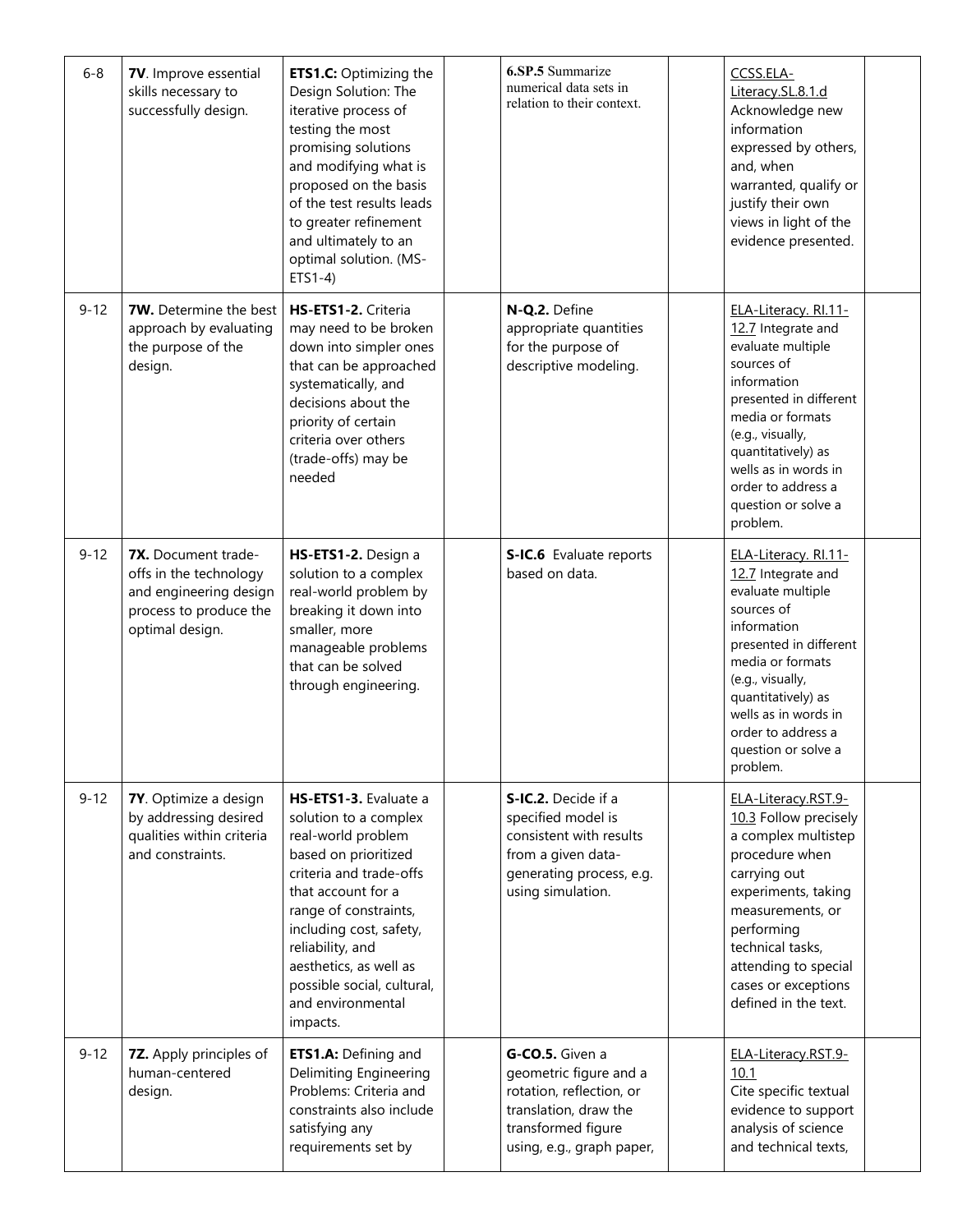|          |                                                                          | society, such as taking<br>issues of risk mitigation<br>into account, and they<br>should be quantified to<br>the extent possible and<br>stated in such a way<br>that one can tell if a<br>given design meets<br>them.                                                                                          | tracing paper, or<br>geometry software.<br>Specify a sequence of<br>transformations that will<br>carry a given figure onto<br>another.                                                                                             | attending to the<br>precise details of<br>explanations or<br>descriptions.                                                                                                                                                                                                                                                                                                        |  |
|----------|--------------------------------------------------------------------------|----------------------------------------------------------------------------------------------------------------------------------------------------------------------------------------------------------------------------------------------------------------------------------------------------------------|------------------------------------------------------------------------------------------------------------------------------------------------------------------------------------------------------------------------------------|-----------------------------------------------------------------------------------------------------------------------------------------------------------------------------------------------------------------------------------------------------------------------------------------------------------------------------------------------------------------------------------|--|
| $9 - 12$ | <b>7AA.</b> Illustrate<br>principles and elements<br>of design.          | HS-ETS1-3. Evaluate a<br>solution to a complex<br>real-world problem<br>based on prioritized<br>criteria and trade-offs<br>that account for a<br>range of constraints,<br>including cost, safety,<br>reliability, and<br>aesthetics, as well as<br>possible social, cultural,<br>and environmental<br>impacts. | S-MD.7. Analyze<br>decisions and strategies<br>using probability<br>concepts (e.g., product<br>testing, medical testing,<br>pulling a hockey goalie<br>at the end of a game).                                                      | ELA-Literacy.W.9-<br>10.9<br>Draw evidence from<br>literary or<br>informational texts<br>to support analysis,<br>reflection, and<br>research.                                                                                                                                                                                                                                     |  |
| $9 - 12$ | 7BB. Implement the<br>best possible solution<br>to a design.             | HS-ETS1-3. Evaluate a<br>solution to a complex<br>real-world problem<br>based on prioritized<br>criteria and trade-offs<br>that account for a<br>range of constraints,<br>including cost, safety,<br>reliability, and<br>aesthetics, as well as<br>possible social, cultural,<br>and environmental<br>impacts. | S-IC.2. Decide if a<br>specified model is<br>consistent with results<br>from a given data-<br>generating process, e.g.,<br>using simulation.                                                                                       | ELA-Literacy.W.9-<br>10.7<br>Conduct short as<br>well as more<br>sustained research<br>projects to answer a<br>question (including<br>a self-generated<br>question) or solve a<br>problem; narrow or<br>broaden the inquiry<br>when appropriate;<br>synthesize multiple<br>sources on the<br>subject,<br>demonstrating<br>understanding of<br>the subject under<br>investigation. |  |
| $9 - 12$ | 7CC. Apply a broad<br>range of design skills to<br>their design process. | HS-ETS1-2. Design a<br>solution to a complex<br>real-world problem by<br>breaking it down into<br>smaller, more<br>manageable problems<br>that can be solved<br>through engineering.                                                                                                                           | G-MG.3. Apply<br>geometric methods to<br>solve design problems<br>(e.g., designing an object<br>or structure to satisfy<br>physical constraints or<br>minimize cost; working<br>with typographic grid<br>systems based on ratios). | ELA-Literacy.RST.9-<br>10.1<br>Cite specific textual<br>evidence to support<br>analysis of science<br>and technical texts,<br>attending to the<br>precise details of<br>explanations or<br>descriptions.                                                                                                                                                                          |  |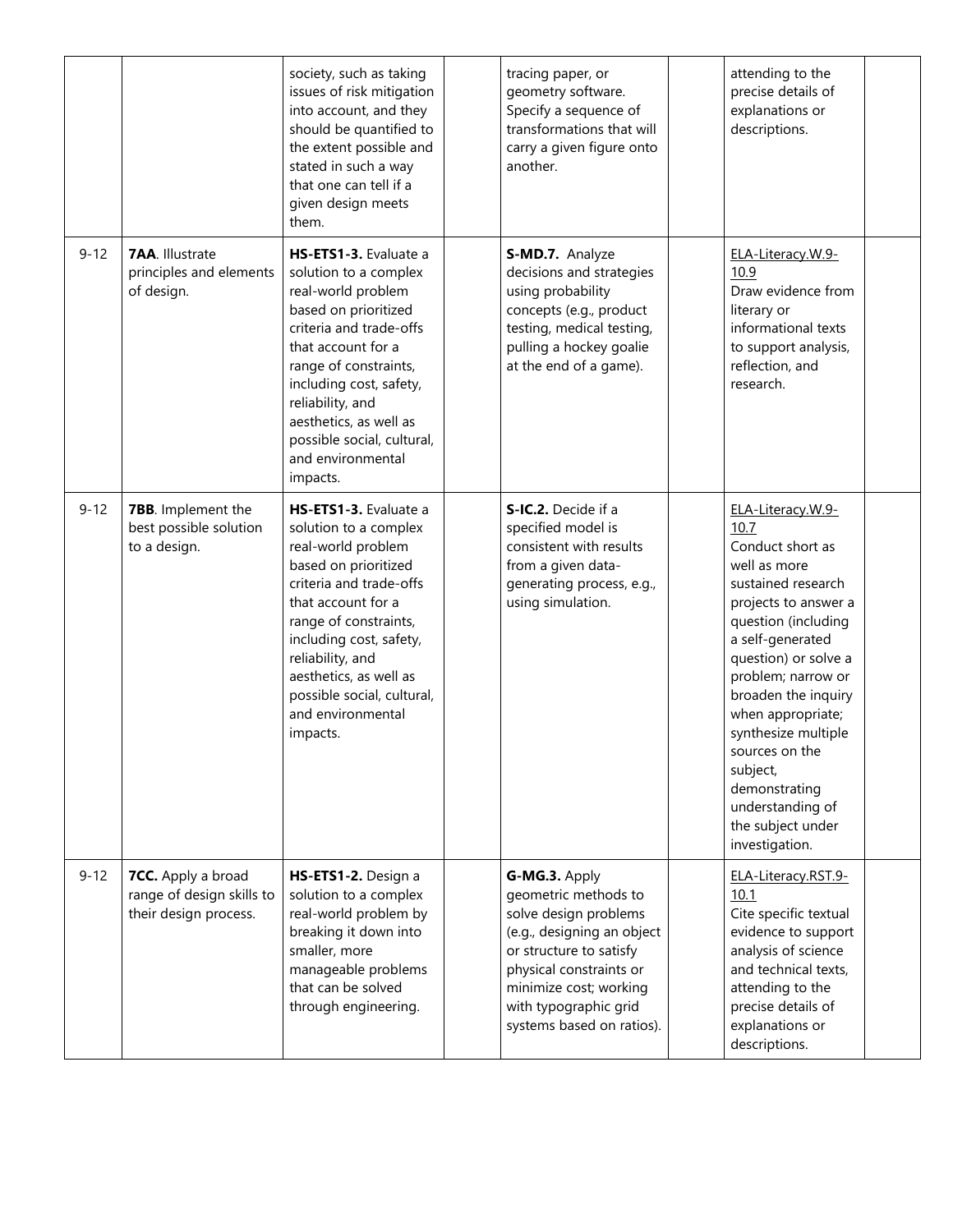| $9 - 12$ | <b>7DD.</b> Apply a broad<br>range of making skills<br>to their design process.                                               | <b>ETS1.B: Developing</b><br>Possible Solutions:<br>Both physical models<br>and computers can be<br>used in various ways to<br>aid in the engineering<br>design process                                                                                                | S-IC.2. Decide if a<br>specified model is<br>consistent with results<br>from a given data-<br>generating process, e.g.,<br>using simulation.                                             | ELA-Literacy.RST.9-<br>10.3<br>Follow precisely a<br>complex multistep<br>procedure when<br>carrying out<br>experiments, taking<br>measurements, or<br>performing<br>technical tasks,<br>attending to special<br>cases or exceptions<br>defined in the text. |  |
|----------|-------------------------------------------------------------------------------------------------------------------------------|------------------------------------------------------------------------------------------------------------------------------------------------------------------------------------------------------------------------------------------------------------------------|------------------------------------------------------------------------------------------------------------------------------------------------------------------------------------------|--------------------------------------------------------------------------------------------------------------------------------------------------------------------------------------------------------------------------------------------------------------|--|
|          | <b>STEL 8 Applying,</b><br><b>Maintaining, and</b><br><b>Assessing</b><br><b>Technological</b><br><b>Products and Systems</b> |                                                                                                                                                                                                                                                                        |                                                                                                                                                                                          |                                                                                                                                                                                                                                                              |  |
| PreK-2   | 8A. Analyze how things<br>work.                                                                                               | K-2-ETS1-2. Develop a<br>simple sketch, drawing,<br>or physical model to<br>illustrate how the shape<br>of an object helps it<br>function as needed to<br>solve a given problem.                                                                                       | K.MD.2. Directly<br>compare two objects<br>with a measurable<br>attribute in common, to<br>see which object has<br>"more of"/"less of" the<br>attribute, and describe<br>the difference. | ELA-Literacy.SL.K.3<br>Ask and answer<br>questions in order<br>to seek help, get<br>information, or<br>clarify something<br>that is not<br>understood.                                                                                                       |  |
| PreK-2   | 8B. Recognize and use<br>everyday symbols.                                                                                    | <b>ETS1.B: Developing</b><br>Possible Solutions:<br>Designs can be<br>conveyed through<br>sketches, drawings, or<br>physical models. These<br>representations are<br>useful in<br>communicating ideas<br>for a problem's<br>solutions to other<br>people. (K-2-ETS1-2) | K.G.1. Describe objects<br>in the environment using<br>names of shapes, and<br>describe the relative<br>positions of these<br>objects.                                                   | ELA-Literacy.SL.1.5<br>Add drawings or<br>other visual displays<br>to descriptions<br>when appropriate to<br>clarify ideas,<br>thoughts, and<br>feelings.                                                                                                    |  |
| PreK-2   | 8C. Identify qualities of<br>everyday products.                                                                               | <b>PS1.A Different</b><br>properties are suited<br>for different purposes.                                                                                                                                                                                             | K.G.1. Describe objects<br>in the environment using<br>names of shapes, and<br>describe the relative<br>positions of these<br>objects.                                                   | <b>SL.K.5</b><br>Add drawings or<br>other visual displays<br>to descriptions as<br>desired to provide<br>additional detail.                                                                                                                                  |  |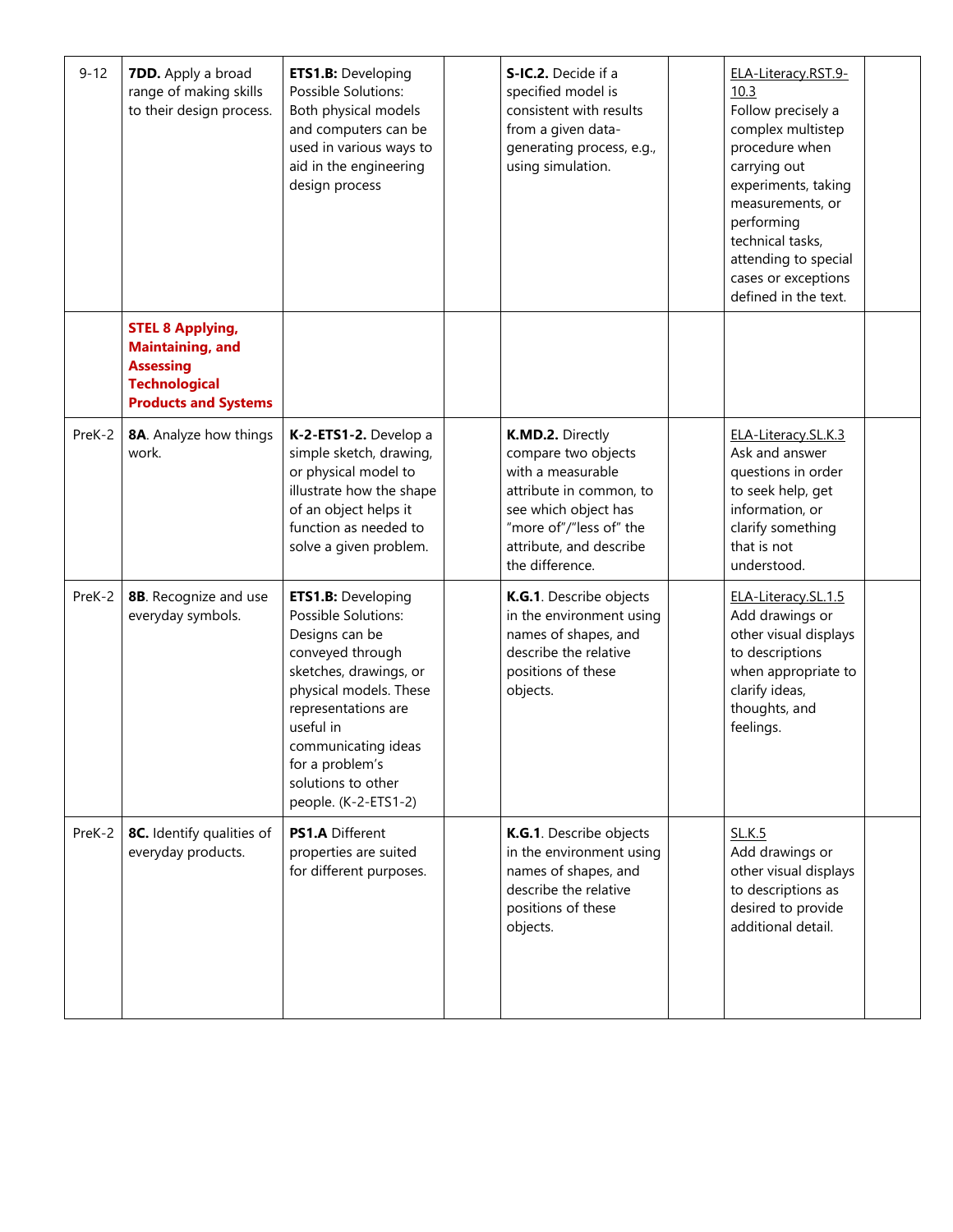| $3 - 5$ | 8D. Follow directions to<br>complete a<br>technological task.                                                                   | 3-5-ETS1-3. Plan and<br>carry out fair tests in<br>which variables are<br>controlled and failure<br>points are considered<br>to identify aspects of a<br>model or prototype<br>that can be improved.                                                             | 4.MD.2 Use the four<br>operations to solve word<br>problems involving<br>distances, intervals of<br>time, liquid volumes,<br>masses of objects, and<br>money, including<br>problems involving<br>simple fractions or<br>decimals, and problems<br>that require expressing<br>measurements given in a<br>larger unit in terms of a<br>smaller unit. | ELA-Literacy.RI.5.7<br>Draw on<br>information from<br>multiple print or<br>digital sources,<br>demonstrating the<br>ability to locate an<br>answer to a<br>question quickly or<br>to solve a problem<br>efficiently.                                                        |  |
|---------|---------------------------------------------------------------------------------------------------------------------------------|------------------------------------------------------------------------------------------------------------------------------------------------------------------------------------------------------------------------------------------------------------------|----------------------------------------------------------------------------------------------------------------------------------------------------------------------------------------------------------------------------------------------------------------------------------------------------------------------------------------------------|-----------------------------------------------------------------------------------------------------------------------------------------------------------------------------------------------------------------------------------------------------------------------------|--|
| $3 - 5$ | 8E. Use appropriate<br>symbols, numbers and<br>words to communicate<br>key ideas about<br>technological products<br>and systems | <b>ETS1.B:</b> Developing<br>Possible Solutions: At<br>whatever stage,<br>communicating with<br>peers about proposed<br>solutions is an<br>important part of the<br>design process, and<br>shared ideas can lead<br>to improved designs.<br>$(3 - 5 - ETS1 - 2)$ | 5.NBT.7 Add, subtract,<br>multiply, and divide<br>decimals to hundredths,<br>using concrete models or<br>drawings and strategies<br>based on place value,<br>properties of operations,<br>and/or the relationship<br>between addition and<br>subtraction; relate the<br>strategy to a written<br>method and explain the<br>reasoning used.         | ELA-Literacy.SL.5.4<br>Report on a topic or<br>text or present an<br>opinion, sequencing<br>ideas logically and<br>using appropriate<br>facts and relevant,<br>descriptive details to<br>support main ideas<br>or themes; speak<br>clearly at an<br>understandable<br>pace. |  |
| $3 - 5$ | 8F. Identify why a<br>product or system is<br>not working properly.                                                             | 5-PS1-3 Make<br>observations to identify<br>materials based on<br>their properties.                                                                                                                                                                              | 5.MD.2 Make a line plot<br>to display a data set of<br>measurements in<br>fractions of a unit (1/2,<br>1/4, 1/8). Use operations<br>on fractions for this<br>grade to solve problems<br>involving information<br>presented in line plots.                                                                                                          | ELA-Literacy.W.3.1.a<br>Introduce the topic<br>or text they are<br>writing about, state<br>an opinion, and<br>create an<br>organizational<br>structure that lists<br>reasons.                                                                                               |  |
| $3 - 5$ | 8G. Examine<br>information to assess<br>the trade-offs of using<br>a product or system.                                         | ETS1.A: Defining and<br><b>Delimiting Engineering</b><br>Problems: Possible<br>solutions to a problem<br>are limited by available<br>materials and resources<br>(constraints).                                                                                   | 3.OA.9. Identify<br>arithmetic patterns<br>(including patterns in the<br>addition table or<br>multiplication table), and<br>explain them using<br>properties of operations.                                                                                                                                                                        | ELA-Literacy.W.4.7<br>Conduct short<br>research projects<br>that build<br>knowledge through<br>investigation of<br>different aspects of<br>a topic.                                                                                                                         |  |
| $6 - 8$ | 8H. Research<br>information from<br>various sources to use<br>and maintain<br>technological products<br>or systems.             | MS-ETS1-4. Develop a<br>model to generate data<br>for iterative testing and<br>modification of a<br>proposed object, tool,<br>or process such that an<br>optimal design can be<br>achieved.                                                                      | <b>6.RP.3</b> Use ratio and rate<br>reasoning to solve real-<br>world and mathematical<br>problems, e.g., by<br>reasoning about tables<br>of equivalent ratios, tape<br>diagrams, double<br>number line diagrams, or<br>equations.                                                                                                                 | ELA-Literacy.W.6.7<br>Conduct short<br>research projects to<br>answer a question,<br>drawing on several<br>sources and<br>refocusing the<br>inquiry when<br>appropriate.                                                                                                    |  |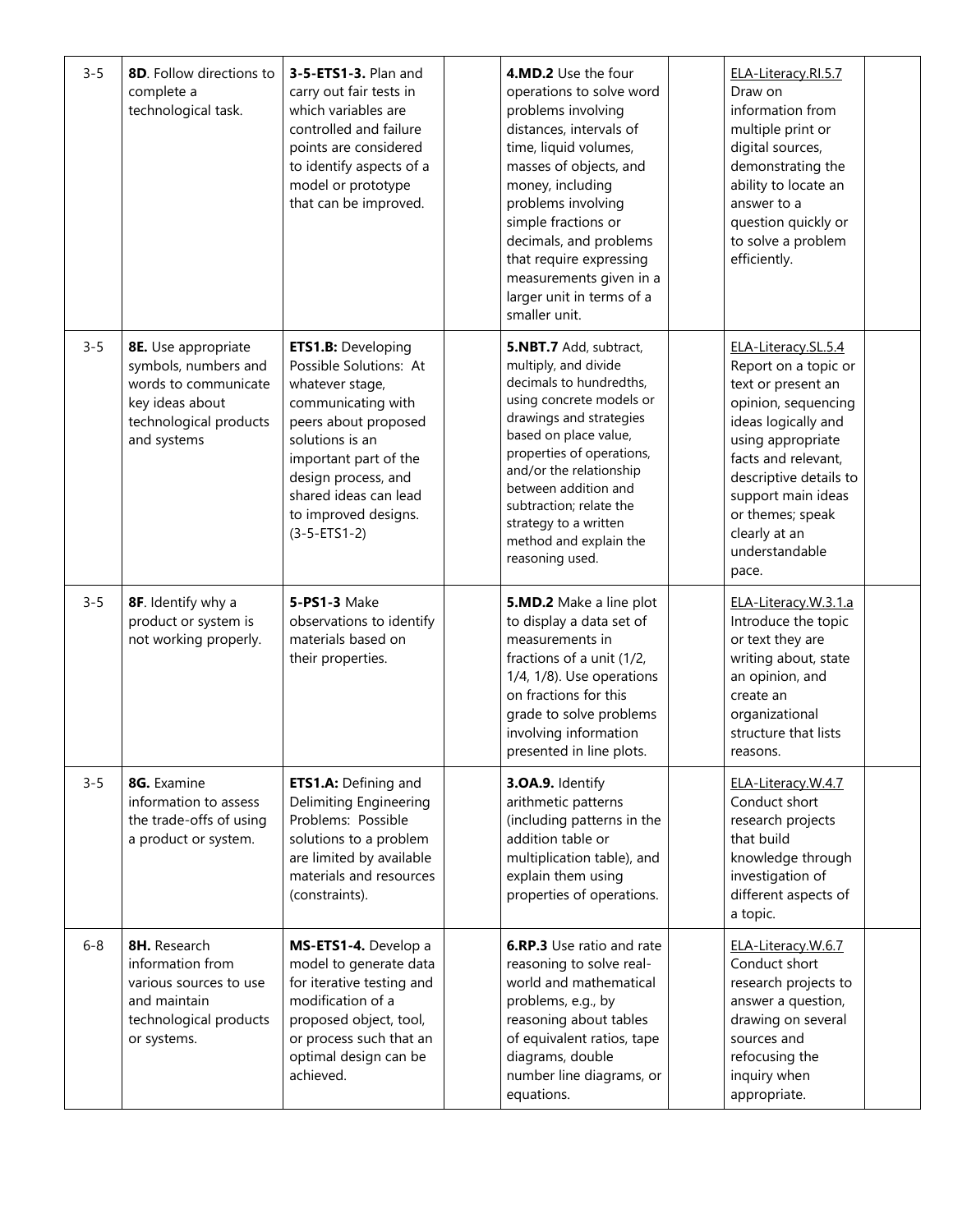| $6 - 8$ | 8I. Use tools, materials,<br>and machines to safely<br>diagnose, adjust, and<br>repair systems. | <b>ETS1.B: Developing</b><br>Possible Solutions:<br>There are systematic<br>processes for<br>evaluating solutions<br>with respect to how<br>well they meet the<br>criteria and constraints<br>of a problem. (MS-<br>$ETS1-2$ ),                                                                                                                                                                   | 7.SP.7 Develop a<br>probability model and<br>use it to find<br>probabilities of events.<br>Compare probabilities<br>from a model to<br>observed frequencies; if<br>the agreement is not<br>good, explain possible<br>sources of the<br>discrepancy. | ELA-Literacy.W.7.9<br>Draw evidence from<br>literary or<br>informational texts<br>to support analysis,<br>reflection, and<br>research.                                    |  |
|---------|-------------------------------------------------------------------------------------------------|---------------------------------------------------------------------------------------------------------------------------------------------------------------------------------------------------------------------------------------------------------------------------------------------------------------------------------------------------------------------------------------------------|-----------------------------------------------------------------------------------------------------------------------------------------------------------------------------------------------------------------------------------------------------|---------------------------------------------------------------------------------------------------------------------------------------------------------------------------|--|
| $6 - 8$ | 8J. Use devices to<br>control technological<br>systems.                                         | MS-ETS1-3. Analyze<br>data from tests to<br>determine similarities<br>and differences among<br>several design solutions<br>to identify the best<br>characteristics of each<br>that can be combined<br>into a new solution to<br>better meet the criteria<br>for success.                                                                                                                          | <b>6.SP.5</b> Summarize<br>numerical data sets in<br>relation to their context.                                                                                                                                                                     | ELA-Literacy.RST.6-<br>8.3 Follow precisely<br>a multistep<br>procedure when<br>carrying out<br>experiments, taking<br>measurements, or<br>performing<br>technical tasks. |  |
| $6 - 8$ | 8K. Design methods to<br>gather data about<br>technological systems.                            | MS-ETS1-4. Develop a<br>model to generate data<br>for iterative testing and<br>modification of a<br>proposed object, tool,<br>or process such that an<br>optimal design can be<br>achieved.                                                                                                                                                                                                       | 7.EE.3 Solve multi-step<br>real-life and<br>mathematical problems<br>posed with positive and<br>negative rational<br>numbers in any form<br>(whole numbers,<br>fractions, and decimals),<br>using tools strategically.                              | ELA-Literacy.RST.6-<br>8.3 Follow precisely<br>a multistep<br>procedure when<br>carrying out<br>experiments, taking<br>measurements, or<br>performing<br>technical tasks. |  |
| $6 - 8$ | 8L. Interpret the<br>accuracy of information<br>collected.                                      | <b>ETS1.C:</b> Optimizing the<br>Design Solution:<br>Although one design<br>may not perform the<br>best across all tests,<br>identifying the<br>characteristics of the<br>design that performed<br>the best in each test can<br>provide useful<br>information for the<br>redesign process-that<br>is, some of those<br>characteristics may be<br>incorporated into the<br>new design. (MS-ETS1-3) | 7.SP.7 Develop a<br>probability model and<br>use it to find<br>probabilities of events.<br>Compare probabilities<br>from a model to<br>observed frequencies; if<br>the agreement is not<br>good, explain possible<br>sources of the<br>discrepancy. | ELA-Literacy.RST.6-<br>8.8 Distinguish<br>among facts,<br>reasoned judgment<br>based on research<br>findings, and<br>speculation in a text.                               |  |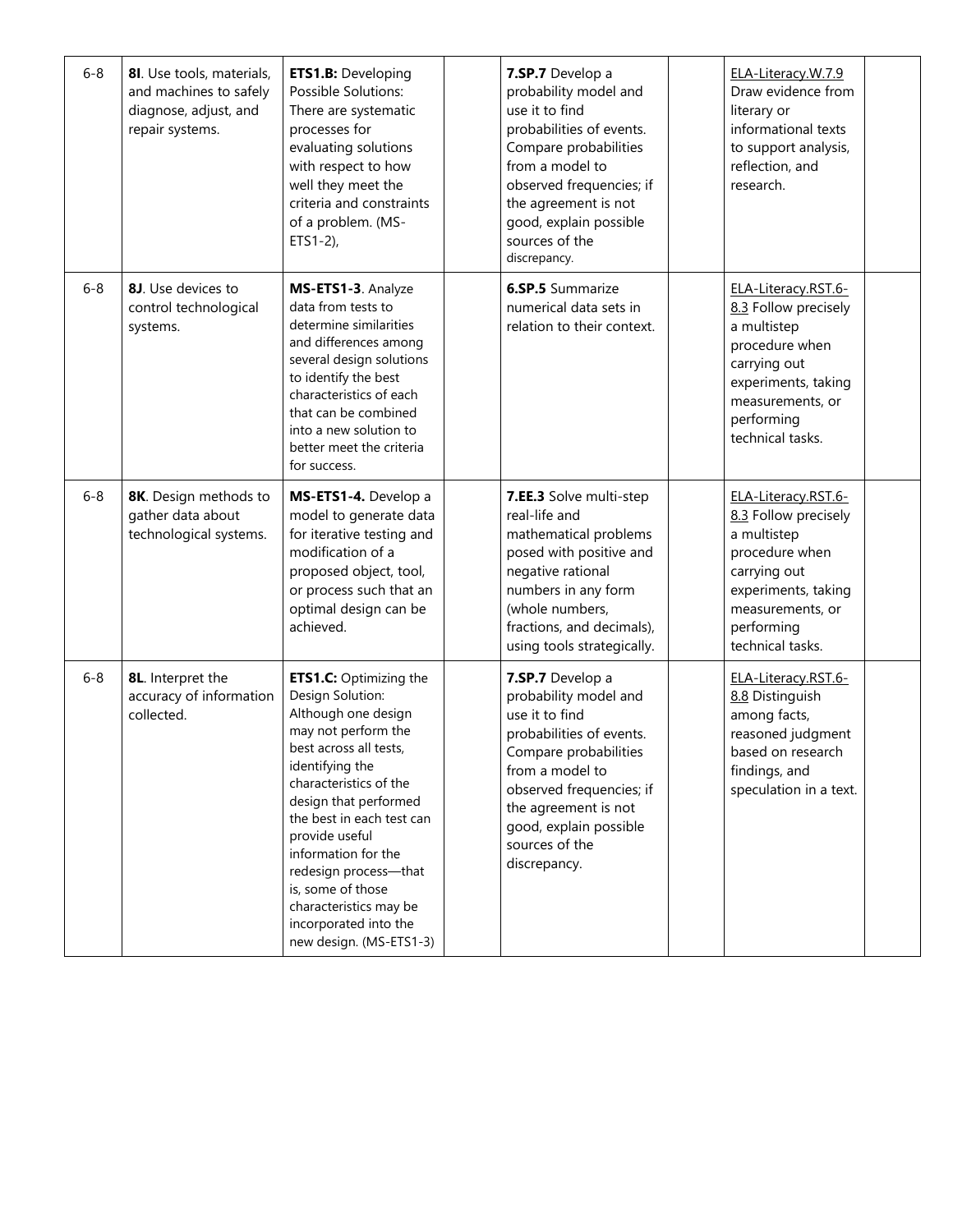| $6 - 8$  | <b>8M.</b> Use instruments to<br>gather data on the<br>performance of<br>everyday products.                                                                    | <b>ETS1.B:</b> Developing<br>Possible Solutions: There<br>are systematic processes<br>for evaluating solutions<br>with respect to how well<br>they meet the criteria<br>and constraints of a<br>problem.                                                                                                                                                                                                                                                                                                          | <b>6.SP.5</b> Summarize<br>numerical data sets in<br>relation to their context.                                                                                                                                                                                 | ELA-Literacy.RST.6-<br>8.3 Follow precisely<br>a multistep<br>procedure when<br>carrying out<br>experiments, taking<br>measurements, or<br>performing<br>technical tasks.                                                                                                     |  |
|----------|----------------------------------------------------------------------------------------------------------------------------------------------------------------|-------------------------------------------------------------------------------------------------------------------------------------------------------------------------------------------------------------------------------------------------------------------------------------------------------------------------------------------------------------------------------------------------------------------------------------------------------------------------------------------------------------------|-----------------------------------------------------------------------------------------------------------------------------------------------------------------------------------------------------------------------------------------------------------------|-------------------------------------------------------------------------------------------------------------------------------------------------------------------------------------------------------------------------------------------------------------------------------|--|
| $9 - 12$ | 8N. Use various<br>approaches to<br>communicate processes<br>and procedures for<br>using, maintaining, and<br>assessing technological<br>products and systems. | <b>ETS1.B:</b> Developing<br>Possible Solutions: Both<br>physical models and<br>computers can be used<br>in various ways to aid in<br>the engineering design<br>process. Computers are<br>useful for a variety of<br>purposes, such as<br>running simulations to<br>test different ways of<br>solving a problem or to<br>see which one is most<br>efficient or economical;<br>and in making a<br>persuasive presentation<br>to a client about how a<br>given design will meet<br>his or her needs. (HS-<br>ETS1-4 | N-Q.1 Use units as a way<br>to understand problems<br>and to guide the<br>solution of multi-step<br>problems; choose and<br>interpret units<br>consistently in formulas;<br>choose and interpret the<br>scale and the origin in<br>graphs and data<br>displays. | ELA-Literacy.SL.9-<br>10.5<br>Make strategic use<br>of digital media<br>(e.g., textual,<br>graphical, audio,<br>visual, and<br>interactive<br>elements) in<br>presentations to<br>enhance<br>understanding of<br>findings, reasoning,<br>and evidence and to<br>add interest. |  |
| $9 - 12$ | 80. Develop a device or<br>system for the<br>marketplace.                                                                                                      | <b>ESS3.C:</b> Scientists and<br>engineers can make<br>major contributions by<br>developing<br>technologies that<br>produce less pollution<br>and waste and that<br>preclude ecosystem<br>degradation.                                                                                                                                                                                                                                                                                                            | G-CO.12. Make formal<br>geometric constructions<br>with a variety of tools<br>and methods (compass<br>and straightedge, string,<br>reflective devices, paper<br>folding, dynamic<br>geometric software, etc.).                                                  | ELA-Literacy.RST.9-<br>10.3 Follow precisely<br>a complex multistep<br>procedure when<br>carrying out<br>experiments, taking<br>measurements, or<br>performing<br>technical tasks,<br>attending to special<br>cases or exceptions<br>defined in the text.                     |  |